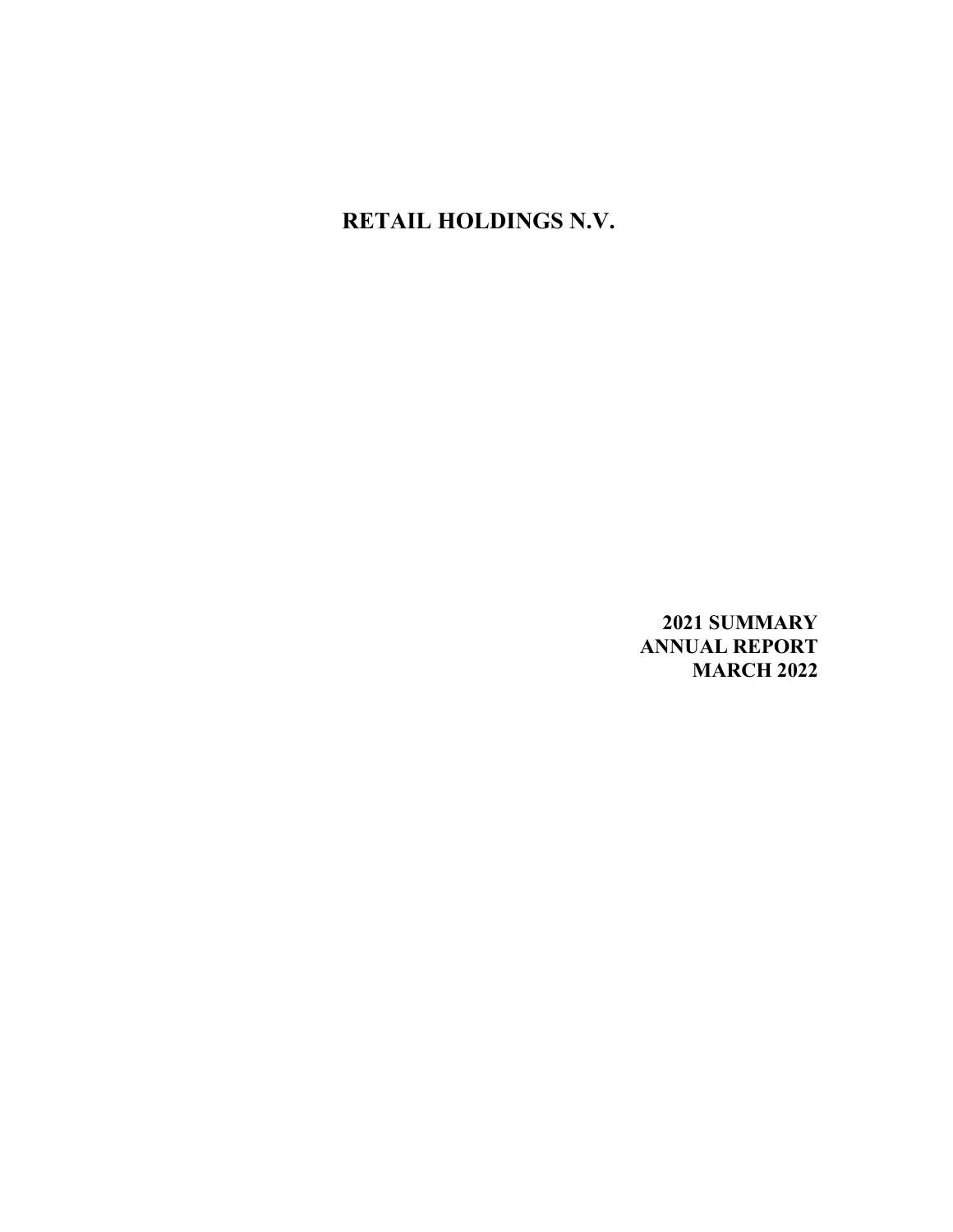# TABLE OF CONTENTS

| Directors, Executive Officers and Employees, Share and Shareholder Information10 |  |
|----------------------------------------------------------------------------------|--|
|                                                                                  |  |

### CAUTIONARY STATEMENT WITH RESPECT TO FORWARD-LOOKING STATEMENTS

Statements made herein with respect to the Company's current plans, estimates, strategies and beliefs, and other statements that are not historical facts, are forward-looking statements about the future performance of the Company. From time to time, oral or written forward-looking statements may also be included in other materials released to the public. All forward-looking statements are based on management's assumptions and beliefs, which are expressed in light of the information available to management at the time; the ultimate outcome in many cases is outside of management's control and may be substantially different than anticipated. The Company cautions that no assurance can be given that expectations reflected in forward-looking statements will prove to be correct; a number of important risks and uncertainties could cause actual results to differ materially from those discussed in the forward-looking statements. You should not place undue reliance on such forward-looking statements. You should not assume that the information contained in this Summary Annual Report is accurate as of any date other than the date for which the information is presented. You should not rely on any obligation to update or revise any information, including any forward-looking statements; the Company disclaims any such obligation.

Important information regarding risks and uncertainties is also set forth elsewhere herein including, without limitation, in the section Certain Risk Factors, particularly, the sub-section, Contingent Liabilities, and in the audited, consolidated financial statements and notes included in the section Financial Statements.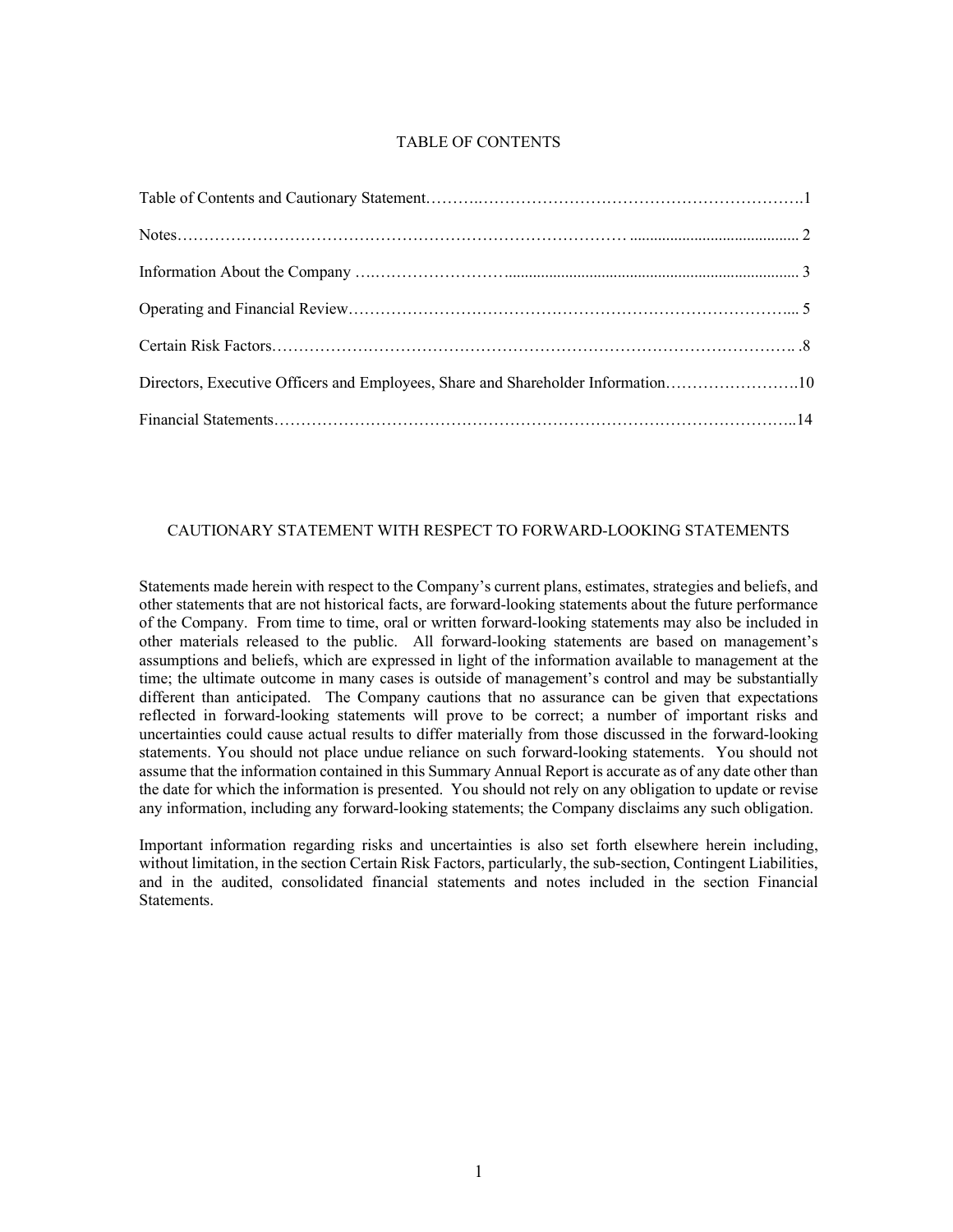#### **NOTES**

As used herein, except as the context otherwise requires, the term "Company" or "Group" refers to Retail Holdings N.V., together with its subsidiaries and affiliates; the term "ReHo" refers to Retail Holdings N.V., the ultimate Curacao public holding company, on a stand-alone basis; and the term "Singer Asia" refers to Singer Asia Limited, together with its subsidiaries and affiliates.

As at December 31, 2021, the Company had only four intermediate holding company subsidiaries as indicated in the organization chart on page 13. The Company's only remaining operating entity, Singer India Limited ("Singer India"), was effectively divested on December 23, 2021

The Company prepares its consolidated Financial Statements in U.S. dollars, in accordance with International Financial Reporting Standards ("IFRS"). Totals may not add due to rounding.

 $\mathcal{L}_\text{max}$  , where  $\mathcal{L}_\text{max}$  , we have the set of  $\mathcal{L}_\text{max}$ 

**\_\_\_\_\_\_\_\_\_\_\_\_\_\_\_\_\_\_\_\_\_\_\_\_\_\_**

The Company's registered office is located at Kaya W.F.G. (Jombi) Mensing 36, Willemstad, Curaçao, and its telephone number is + 599-9-461-1299. The Company's share transfer agent is Computershare, regular mail, P.O. Box 505000, Louisville, Kentucky, 40233-5000, telephone number 800-851-9677 (or from outside the United States, +1 -201- 680-6578); overnight delivery, 462 South 4th Street, Suite 1600, Louisville, Kentucky, 40202. The Company's website is: www.retailholdings.com.

Price quotations for the ReHo common shares (the "Shares") are available on the OTC Pink ("Pink Sheets") quotation service under the symbol "RHDGF". The Shares' Cusip number is N74108106. Investor relation questions should be addressed to Ms. Amy Pappas, Company Secretary, email: apappas@retailholdings.com,.

 $\overline{\phantom{a}}$  , where  $\overline{\phantom{a}}$  , where  $\overline{\phantom{a}}$  , where  $\overline{\phantom{a}}$ 

 $\mathcal{L}_\text{max}$  , where  $\mathcal{L}_\text{max}$  , we have the set of  $\mathcal{L}_\text{max}$ 

The information included in this Summary Annual Report does not purport to be inclusive of all of the information that might be included in a Form 20-F annual report. It only contains summary information that, in the opinion of management, is most relevant for understanding the Company's financial results during 2021. All information in this Summary Annual Report is presented as at December 31, 2021, unless otherwise indicated.

 $\mathcal{L}_\text{max}$  , where  $\mathcal{L}_\text{max}$  , we have the set of  $\mathcal{L}_\text{max}$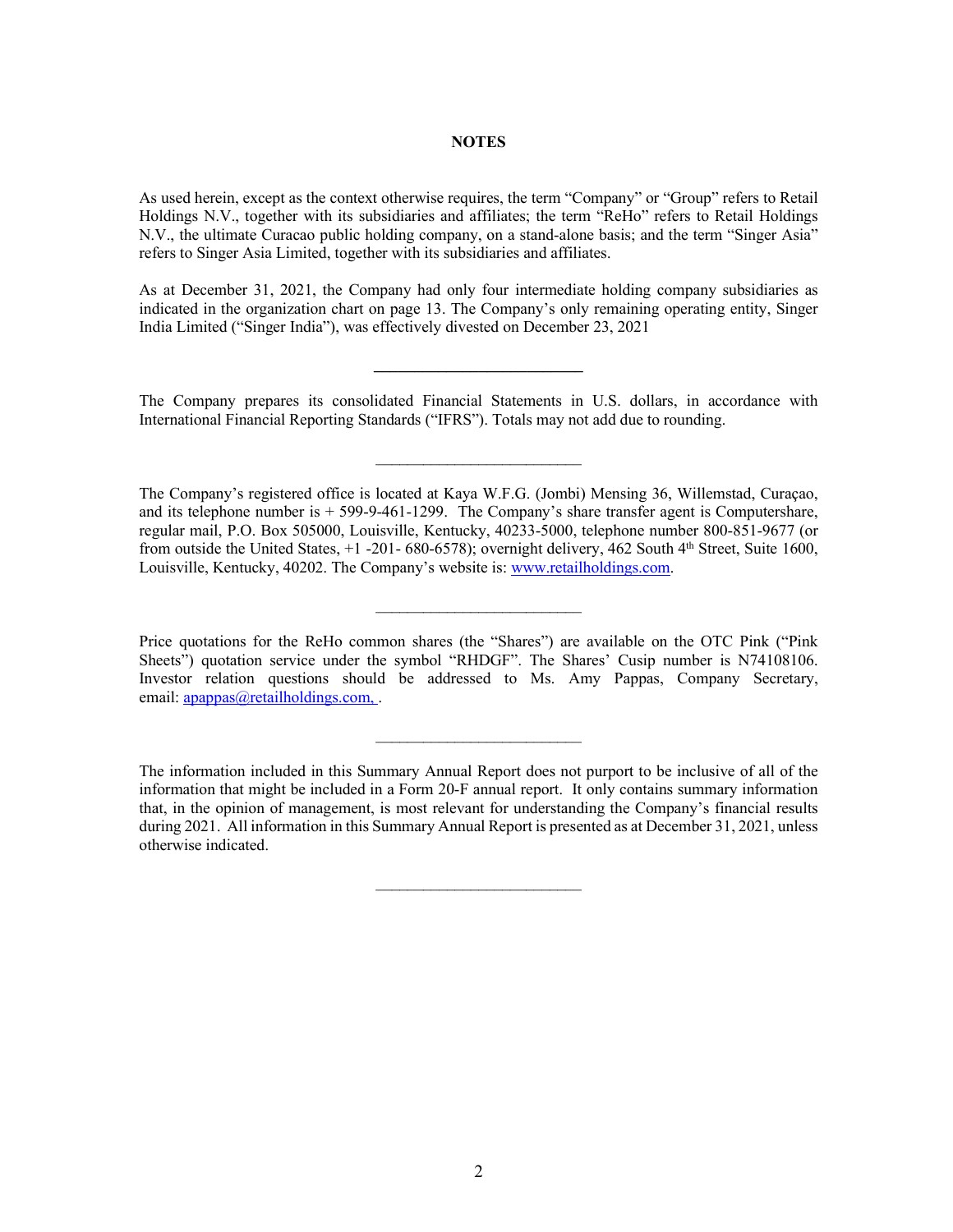# **INFORMATION ABOUT THE COMPANY**

# **Background**

Retail Holdings N.V. ("ReHo", together with its subsidiaries and affiliates the "Company") was organized as a new corporate entity in Curaçao (formerly part of the Netherlands Antilles) in 1999. Pursuant to a reorganization plan, effective September 2000, the Company acquired several operating companies formerly owned by The Singer Company N.V. ("Old Singer").

In July 2003, the Company placed with a private investment fund, UCL Asia Partners, L.P. (the "Fund"), a minority equity interest in Singer Asia, a Cayman Island company founded in 2003 to hold the Company's investment in several operating companies in Asia. The Fund now owns 41.1% of the Singer Asia equity. A 4.8% equity interest in Singer Asia is owned by Singer Asia's Chief Executive Officer as a result of the exercise of his options. The Company consolidates Singer Asia's financial results in its own Financial Statements. In September 2004, the Company completed the sale of the Singer worldwide sewing business and of the ownership of the Singer trademarks to KSIN Holdings, Ltd., now called SVP Worldwide Limited ("SVP"), an investee company of Platinum Equity.

# **Strategy**

The Company's strategy has been to maximize and, ultimately, to monetize the value of its assets. Consistent with this strategy, the Company has since 2015 been actively selling stakes in its operating company subsidiaries and affiliates including in Bangladesh, India, Pakistan, Sri Lanka and Thailand. Over the period since 2015, total proceeds of \$266.4 million were realized from asset sales.

The Company's divestment program was successfully completed in December 2021 with the sale of the Company's indirect holding in Singer India, the only remaining operating entity.

The Company has now begun the liquidation process. Remaining under ReHo are four intermediate holding companies (see the organization chart on page 13). Management anticipates that these companies and ReHo itself will be liquidated by June 30, 2023. Pending the ultimate liquidation, the Company intends to: minimize personnel and administrative costs; collect and monetize certain financial assets including those that become due during 2022; and mitigate a number of contingent risks including reducing the negative impact on the ultimate realization from liquidation of unclaimed distributions payable to certain foreign shareholders. At, or near the end of the process, a final liquidation distribution will, subject to shareholder approval, be paid to shareholders.

Singer Asia had a royalty bearing license from a subsidiary of SVP, the owner of the Singer trademark, allowing Singer Asia: to use the Singer name in its company name and in the name of its subsidiaries; to use the Singer trademark on store and dealer locations, and on certain sewing and non-sewing products it manufactures or sources; and to sub-license the Singer trademark (except for use on sewing machines) to third party licensees in a number of countries in Asia. This license has been terminated, effective December 31, 2021.

# **Dividends/Distributions**

In 2007, ReHo introduced a dividend/distribution program, paying a dividend of \$1.00 per Share in that year. During 2008, ReHo made a distribution to shareholders of \$0.75 per Share, during 2009 a distribution of \$0.20 per Share, during 2010 a distribution of \$0.80 per Share, during 2011 and 2012 distributions each year of \$2.50 per Share, during 2013, 2014 and 2015 distributions each year of \$1.00 per Share, during 2016 a distribution of \$5.00 per Share, during 2017 a distribution of \$3.00 per Share, during 2018 a distribution of \$10.00 per Share, during 2019 a distribution of \$8.00 per Share, during 2020 a distribution of \$0.50 per Share and during 2021 a distribution of \$1.05 per Share. Total dividends/distributions in the period 2007 through 2021 were \$38.30 per Share.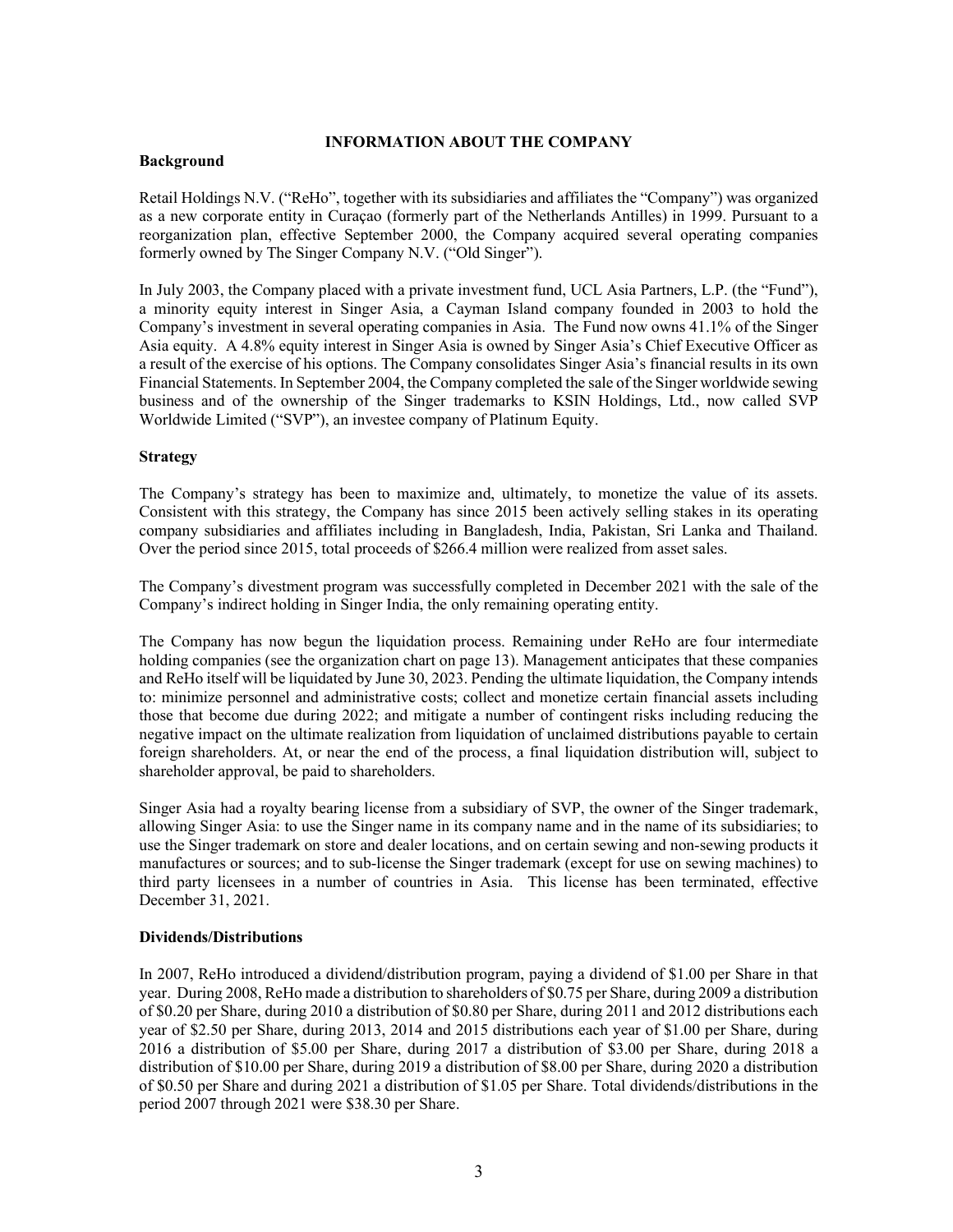ReHo's Board of Directors has elected to defer any further distributions to shareholders until the liquidation process is further advanced. A final liquidation distribution will be declared once this amount can be determined with certainty. At that time, shareholders will be asked to approve the terms of the Company's liquidation.

While it is difficult to accurately forecast, management estimates, based on the available facts, assumptions, and beliefs, that the ultimate distribution to shareholders will likely be somewhat in excess of \$0.50 per Share; the likely timing of this distribution is early in 2023. No assurance can be given that management's estimate will prove to be correct as to the amount or timing of this distribution, as a number of important risks and uncertainties to be resolved during the liquidation process can cause the ultimate outcome to materially differ from the estimate; there may in practice be nil additional distributions beyond the \$1.05 distribution paid in 2021.

ReHo has also actively sought to reduce the number of Shares outstanding. In the period from 2002, ReHo, through negotiated transactions and open market purchases, purchased a total of 2,206,317 Shares, of which nil shares were purchased in 2021 and 2020. 4,650,244 Shares are issued and outstanding as at December 31, 2021; an additional 107,356 Shares remain outstanding, but the addresses and other contact details for the foreign owners of these shares are unknown and no distributions have been accrued (see Note 25 to the Financial Statements).

# **Cash and Expenses**

At December 31, 2021, and at December 31, 2020, the Company maintained the following cash balances, all of which are unencumbered.

| $(\$000)$                    | at $12/31/21$ | at $12/31/20$ |  |  |
|------------------------------|---------------|---------------|--|--|
| Cash at:                     |               |               |  |  |
| ReHo corporate               | 649           | 1,134         |  |  |
| Singer Asia and subsidiaries | $6,705*$      | 10,402        |  |  |

\*of which approximately 3,627 at December 31, 2021, and approximately 5,627 at December 31, 2020 is attributable to ReHo shareholders.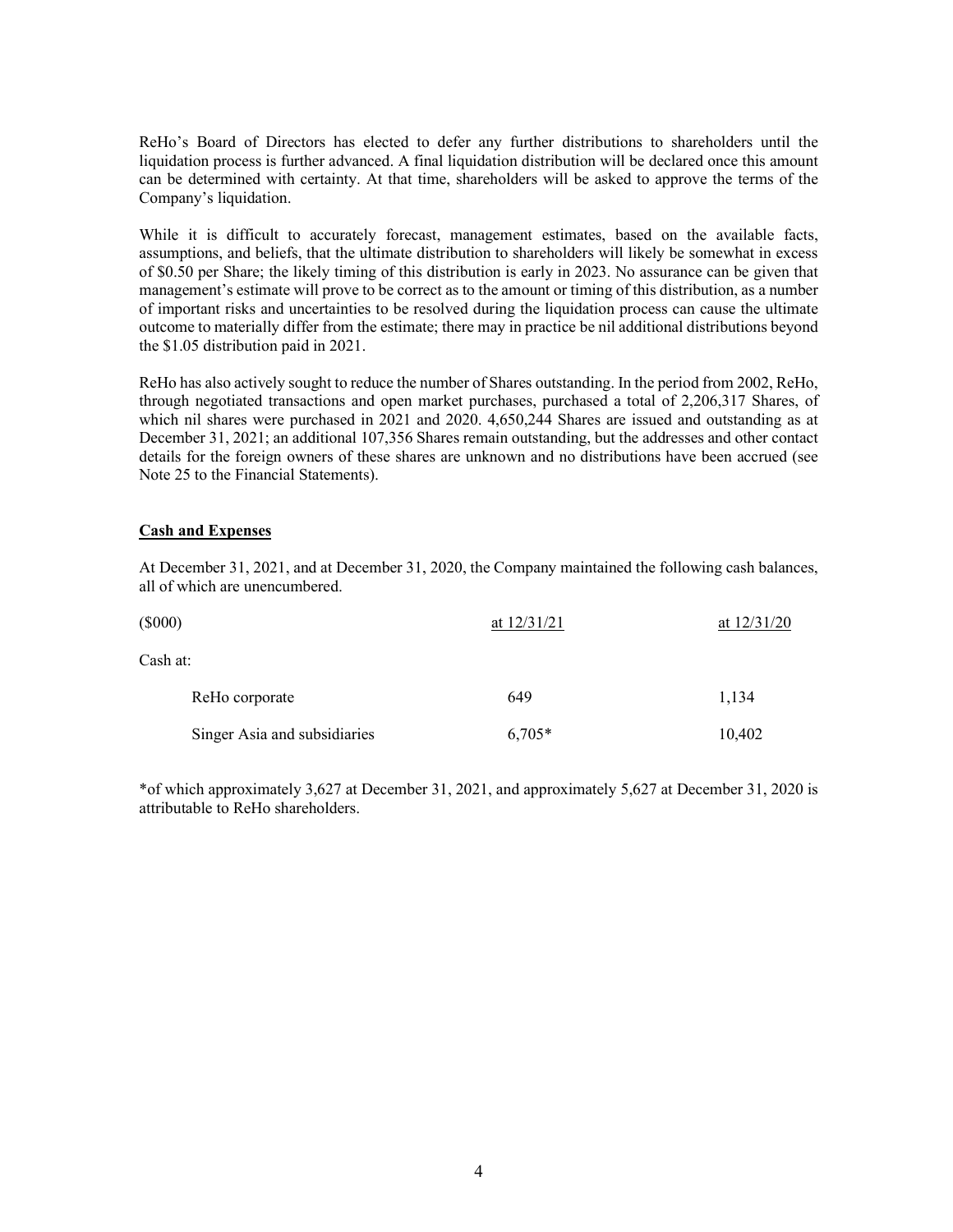### **OPERATING AND FINANCIAL REVIEW**

#### **Management Discussion and Analysis**

The following discussion and analysis should be read in conjunction with the audited, consolidated Financial Statements of the Company for the year ended December 31, 2021.

The Financial Statements, as presented, for the years ended December 31, 2021 and December 31, 2020, reflect the sale, in two tranches, one in December 2021 and one in December 2020 of the Company's entire equity interest in Retail Holdings (India) B.V. ("India BV"), which, in turn, owned 59.1% of Singer India, as well as the voluntary liquidation in 2020 of Sewko Holdings Limited, an intermediate holding company.

### **Results of Operations**

# *Year Ended December 31, 2021 and December 31, 2020*

As a consequence of the disposal in December 2020 of 42.4% of the Company's equity interest in India BV, the Company no longer had control stakes in either India BV or in Singer India, and both companies were treated as associates as at December 31, 2020. As a consequence of the disposal in December 2021 of the Company's remaining interest in India BV, India BV and Singer India are eliminated entirely from the Company's financial statements.

For the year ended December 31, 2021, the Company's consolidated Revenue was \$487 thousand, compared to \$327 thousand for the same period in 2020. Revenue is primarily from royalties for use of the Singer brand and tradename. As there are essentially no costs directly related to the generation of royalty income, Gross profit is equal to Revenue in both the year ended December 31, 2021 and the year ended December 31, 2020. Other income for the year ended December 31, 2021 was \$37 thousand and for the year ended December 31, 2020 was \$13 thousand.

Salary and administrative ("S&A") expenses for the year ended December 31, 2021, were \$1,024 thousand, compared to \$1,665 thousand for the same period prior year. The very high S&A expenses relative to Revenue in both years reflect continuing, albeit declining, legacy expenses in the face of Revenue decline as the Company proceeds to liquidation, and certain fixed costs of being a public company and of maintaining a management structure.

Results from operating activities for the year ended December 31, 2021 were a loss of \$504 thousand, compared to a loss of \$1,327 thousand in the same period in 2020. The smaller loss primarily reflects lower S&A expenses.

Net finance income was \$1 thousand for the year ended December 31, 2021, and \$30 thousand for the year ended December 31, 2020, reflecting lower cash balances in 2021 at the intermediate holding companies, as compared to the prior year.

The Company's net loss from Continuing operations after tax for the year ended December 31, 2021 was \$503 thousand, compared to a net loss of \$1,306 thousand for the same period prior year.

Profit from Discontinued operations, net of tax, was \$334 thousand for the year ended December 31, 2021 compared to a profit from Discontinued operations of \$24 thousand prior year. Included in the results for the year ended December 31, 2021 is a gain on disposal of the Company's remaining stake in India BV of \$105 thousand.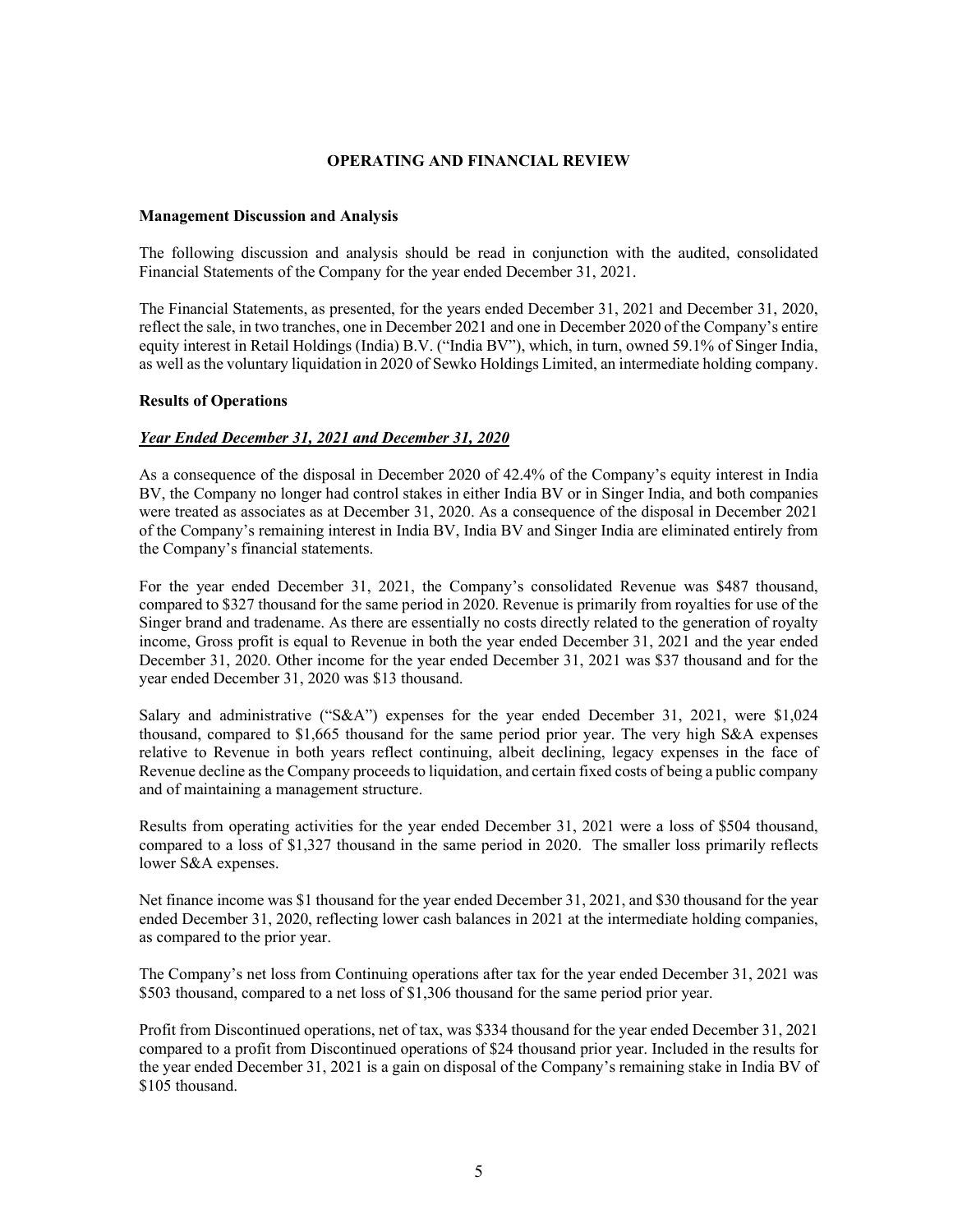The Company's total net loss after tax for the year ended December 31, 2021 was \$169 thousand, compared to a net loss of \$1,282 thousand for the same period prior year.

The loss attributable to ReHo shareholders is \$259 thousand for the year ended December 31, 2021 compared to an attributable loss of \$1,632 for the same period prior year. A profit of \$90 thousand is attributable to non-controlling interests for the year ended December 31, 2021 as compared to an attributable profit of \$350 thousand for the year ended December 31, 2020. The loss attributable to ReHo shareholders is equivalent to a loss per Share of \$0.09 from Continuing operation, and \$0.06 overall for the year ended December 31, 2021 compared to a loss per Share attributable to ReHo shareholders of \$0.24 from Continuing operations, and \$0.35 overall for the year ended December 31, 2020.

Total comprehensive loss for the year ended December 31, 2021 was \$169 thousand, compared to a comprehensive loss for the same period prior year of \$1,452 thousand. The decline in comprehensive loss is largely due to the flow through of the Company's loss and profit explained above.

### **Liquidity and Capital Resources**

### *Year ended December 31, 2021*

For the year ended December 31, 2021 the Company had a net cash inflow from operation of \$129 thousand, primarily reflecting a decline in Trade and other receivables, offset, in part, by a loss on operations and decline in Trade and other payable. Net cash from investing activities for the year ended December 31, 2021 was an inflow of \$4,611 thousand reflecting the \$4,610 received from the sale of the balance of the Company's shareholding in India BV.

Distributions to ReHo shareholders and to non-controlling interests during the year ended December 31, 2021, utilized \$4,883 thousand and \$4,039 thousand cash, respectively.

The net effect of the cash flow movements was to reduce the Company's net cash and cash equivalent position at December 31, 2021 by \$4,182 thousand from prior year. Cash and cash equivalents were \$7,354 thousand at December 31, 2021.

Current assets less current liabilities at December 31, 2021 were \$7,448 thousand.

Neither ReHo, nor Singer Asia, nor any of the Company's other subsidiaries were in default at December 31, 2021, or any time during 2021, with respect to any interest or principal payments or with respect to any financial covenants.

For a discussion of liquidity and capital resources during 2020, see the Company's 2020 Annual Report, dated March 2021.

#### **Other**

The Company does not carry out significant research and development, thus, amounts spent on research and development for the years ended December 31, 2021 and December 31, 2020 were not material.

The Company is subject to a variety of environmental and pollution control laws and regulations in the jurisdictions in which it operates. The Company believes that any costs resulting from environmental matters known to it will not have a material, adverse impact on the Company's revenue, results of operation or financial condition. The amount spent on environmental and pollution matters was not material for the years ended December 31, 2021 or December 31, 2020.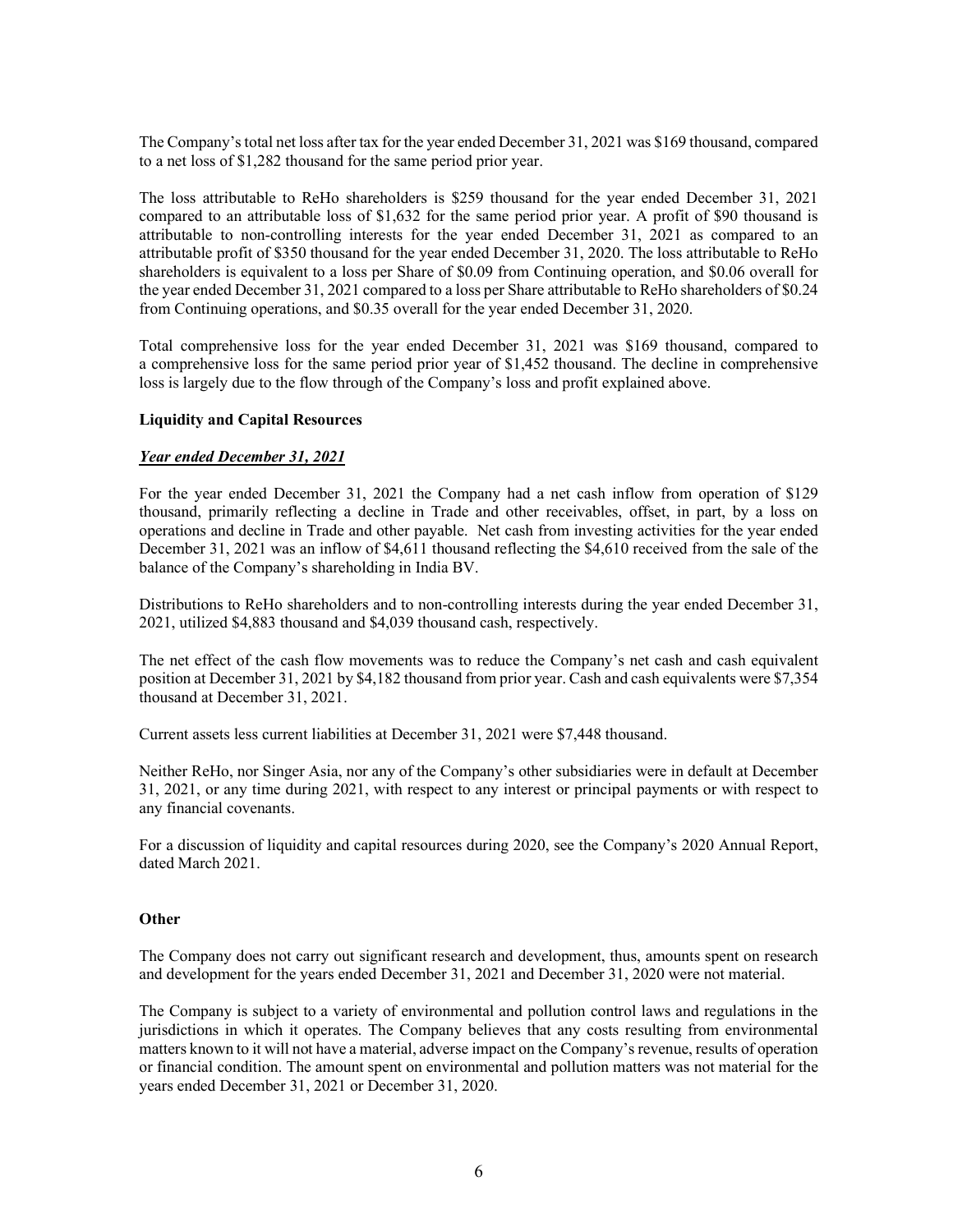The Company may in the ordinary course of business be engaged either as a defendant or a plaintiff in a variety of lawsuits or other contested legal proceedings. The Company believes that any ultimate, uninsured liability with respect to any litigation known to it, will not have a material adverse impact on the Company's revenue, results of operations or financial condition. The amount spent in settlement or for assessed damages was not material for the years ended December 31, 2021 or December 31, 2020

The Company does not have any derivative financial instruments outstanding. The Company does not hold or issue financial instruments for trading purposes. The Company does not have any foreign exchange forward contracts outstanding. The Company does not have any interest rate forward contracts outstanding.

### **Accounting Policies**

The Company's Financial Statements and accompanying notes are prepared in accordance with International Financial Reporting Standards. The significant accounting policies used by the Company in preparing its Financial Statements are described in Note 29 to the Financial Statements, which should be read to ensure a proper understanding and evaluation of the estimates and judgments made by management in preparing the Financial Statements. Recent accounting pronouncements are described in Note 30.

Preparing the Financial Statements requires management to make estimates and assumptions that affect the reported amounts of assets, liabilities, revenue and expense. These estimates are based on management's application of accounting policies, historical experience and assumptions that are believed to be reasonable.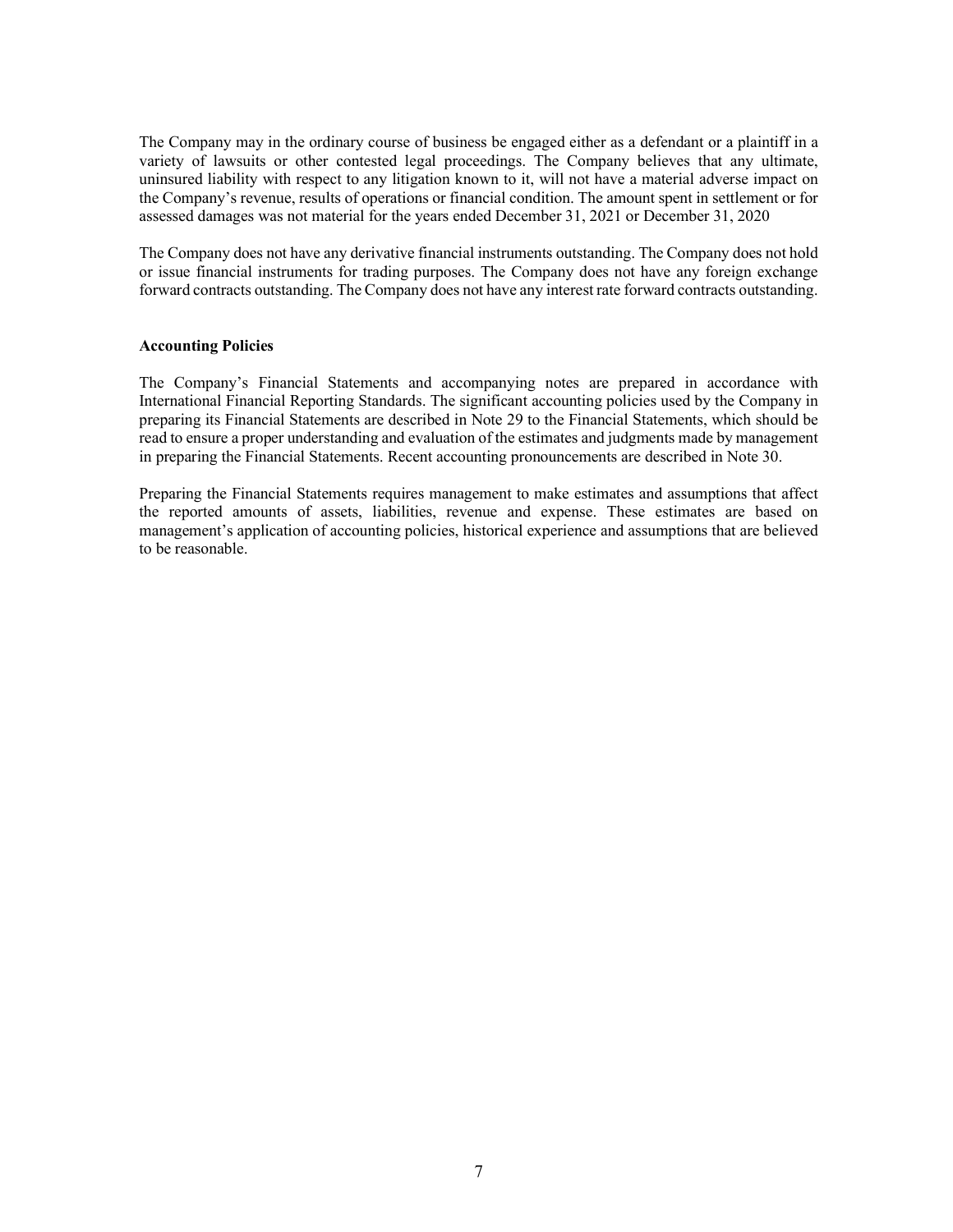# **CERTAIN RISK FACTORS**

There are a number of important risks to the Company, certain of which are discussed below.

# *Contingent Liabilities*

As a Company in liquidation, the most significant risk is that the Company's contingent liabilities become actual liabilities that reduce the Company's residual assets, negatively impacting the ultimate realization on liquidation. The most determinable contingent liability is the liability for unclaimed distributions by ReHo to certain foreign shareholders of record who, despite ReHo's best efforts, cannot be located. Pursuant to ReHo's Articles of Association and Curacao regulation, unclaimed distributions to shareholders revert back to the company five years from the date of the distribution payment. At December 31, 2021 this liability totalled \$2,421 thousand. The amount due at June 30,2023, the date by which management anticipates ReHo and all of its subsidiaries will be liquidated, will have been reduced by the passage of time to no more than \$1,133 thousand plus an amount equal to approximately 2.3% of any liquidating distributions. This remaining amount will not be available to be paid as part of any liquidating distribution to shareholders.

In the various divestment transactions over the past several years, the Company's subsidiaries gave certain warranties and indemnities to the various purchasers. Some of these warranties and indemnities remain in effect. While no claim for indemnification has so far been made and none is anticipated by management, such a claim might arise and be successfully pursued against ReHo or a remaining subsidiary, negatively impacting the ultimate realization on liquidation. While ReHo and its remaining subsidiaries are believed by management to be in compliance and current with all relevant tax obligations and no claims have been made for past tax due, an unexpected tax claim could materialize and be successfully pursued, negatively impacting the ultimate realization on liquidation.

# *ReHo's Incorporation Outside the United States Imposes Additional Uncertainties*

As a company incorporated in Curaçao, ReHo is subject to Curaçao law. As a consequence, the rights of ReHo shareholders may differ from the rights associated with companies governed by other laws, including the laws of the United States.

# *ReHo's Shares are Currently Quoted Only on the "Pink Sheets"*

ReHo does not anticipate that its Shares will be listed on any U.S. or overseas securities exchange, the NASDAQ National Market System, the NASDAQ Small Cap Market, the OTC Bulletin Board, or a similar trading system. Price quotations for the ReHo Shares currently are available only on the OTC Pink ("Pink Sheets") quotation service under the symbol "RHDGF". If the Shares cease to be traded on the Pink Sheets quotation service or on an alternative trading system, shareholders seeking to sell or buy Shares may only be able to do so with difficulty and at prices that may not reflect the Shares' inherent value. Even to the extent that quotations on the Pink Sheets quotation service continue, there is no assurance that there will be adequate liquidity and there still may be wide swings in prices and significant differences between "bid" and "asked" prices, particularly given the current low per Share price (reflecting substantial past distributions), which could make trading difficult and cause prices for the Company's Shares to both fluctuate widely and to deviate substantially from their inherent value.

# *The Company Provides Only Limited Disclosure*

Pursuant to the laws and regulations of Curaçao, The Company is only required to provide certain information to shareholders on an annual and semi-annual basis. The Company only provides a Summary Annual Report, including audited, full year, consolidated Financial Statements and notes, with limited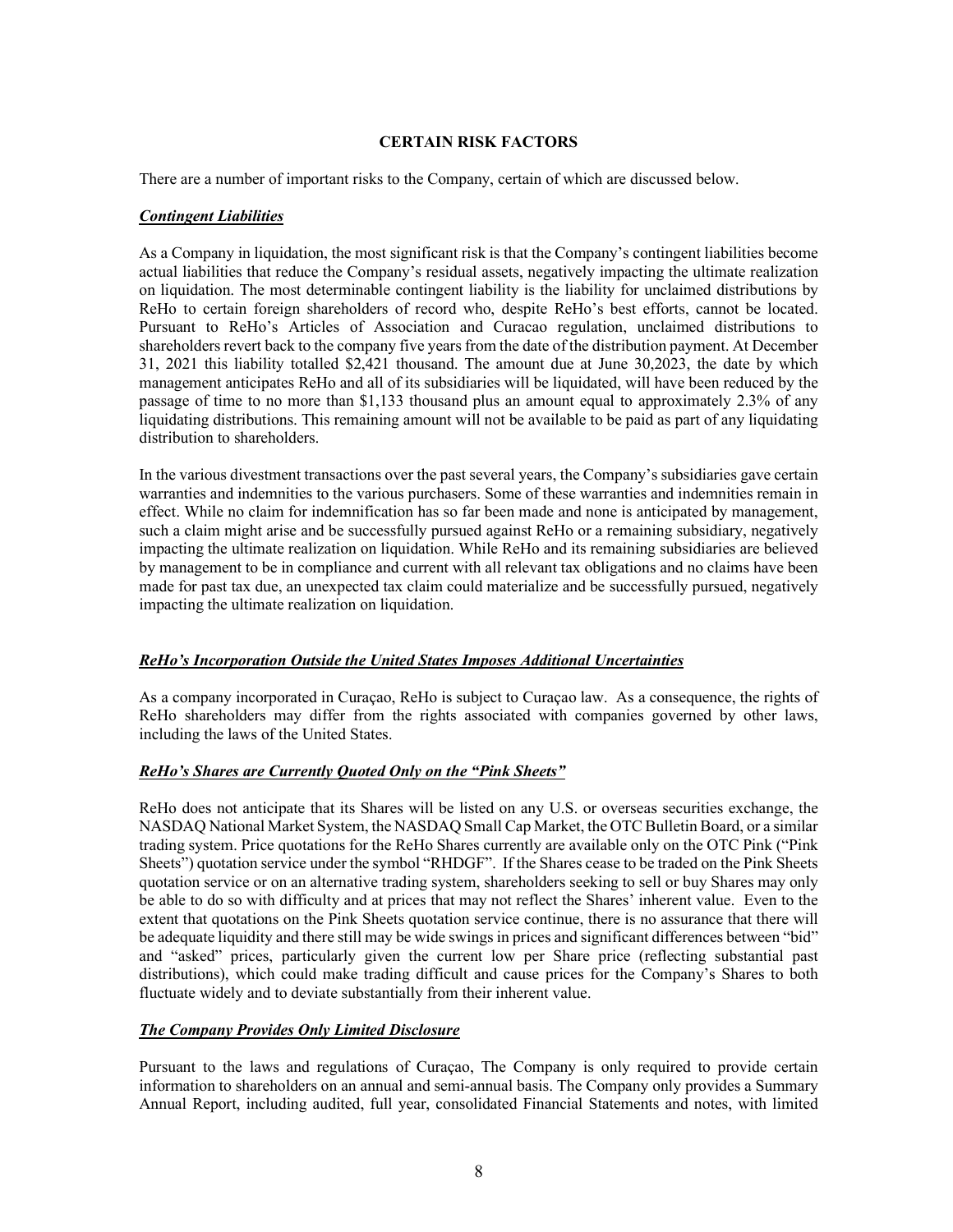commentary, and a Summary Semi-Annual Report, including unaudited, six-month Financial Statements with limited notes and commentary, all prepared in accordance with IFRS.

Reflecting the Company's substantially reduced market value as a consequence of past divestments and distributions, and relatively high disclosure costs, Company's management may seek to further reduce the information provided to shareholders. The Company's decision not to provide quarterly reports and more comprehensive annual and semi-annual reports, and possible further reduction in the extent of information provided, could make it more difficult for investors to assess the Company and its results and prospects, and could result in reduced liquidity for the Company's Shares and prices that may not reflect the Shares' inherent value.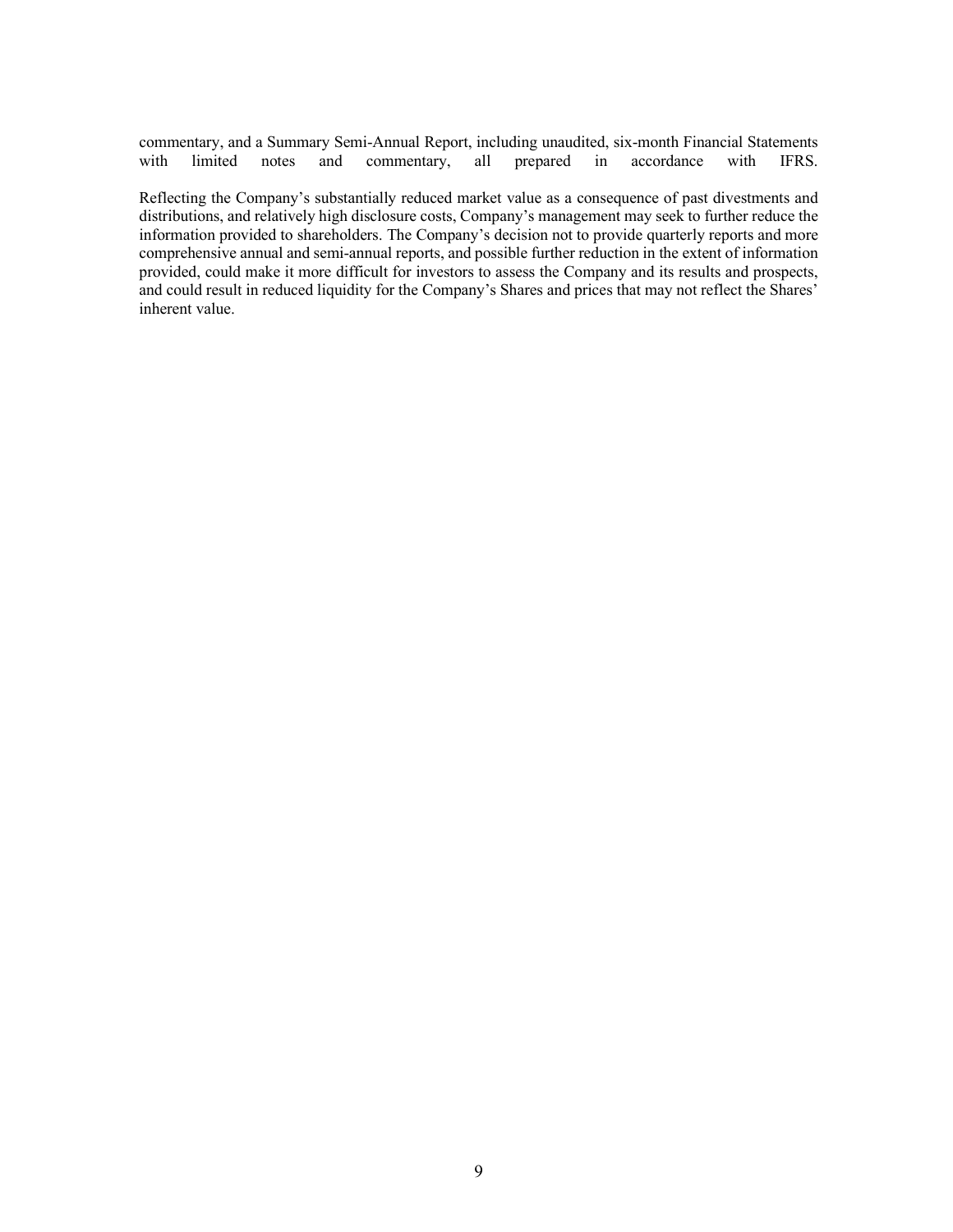### **DIRECTORS, EXECUTIVE OFFICERS AND EMPLOYEES SHARE AND SHAREHOLDER INFORMATION**

### **Board of Directors**

The Board of the Company has three Directors, with each Director serving until the conclusion of the next Annual General Meeting ("AGM").

The table below and the following text set forth certain information regarding the Company's Directors:

| Name | Age | <b>Position</b>                                                                                                                                                |
|------|-----|----------------------------------------------------------------------------------------------------------------------------------------------------------------|
|      | 77  | Director, Chairman of the Board, President and<br>Chief Executive Officer of the Company and<br>Executive Director and Chairman of the Board of<br>Singer Asia |
|      | 57  | Director of the Company and of Singer Asia                                                                                                                     |
|      | 82  | Director, Chairman of the Audit Committee of the<br>Company                                                                                                    |

**Stephen H. Goodman.** Mr. Goodman was elected a Director, Chairman, President and Chief Executive Officer of the Company in September 2000. From the beginning of 1998 through that date, he was a Director, President and Chief Executive Officer of Old Singer. Mr. Goodman is Executive Director and Chairman of the Board of Singer Asia and serves as Chairman or as a member of the Board of each of the Company's other subsidiaries.

**Alex Johnston.** Mr. Johnston is a communication strategist. He was a founding partner of Freud's - the UK's leading independent communication's agency and went on to hold senior roles at PepsiCo and Omnicom. More recently, he was a Board Director of "Pitch at the Palace", a global innovation initiative launched by the British Royal Family, Mr. Johnston was elected a Company director in September 2000. Mr. Johnston serves as a member of the Company's Audit Committee and as a member of the Singer Asia Board and of the Singer Asia Audit Committee.

**Stewart M. Kasen.** Mr. Kasen is an independent financial and retail consultant. He was the lead independent director of Markel Corp., a property and casualty insurer until May 2021. He was on the board of Gordmans, a department store chain, until their bankruptcy was finalized in 2017. From 2007 to 2011, he was Chairman of the Board of Lenox Group Inc. Mr. Kasen was elected a Company Director in September 2000. Mr. Kasen serves as Chairman of the Company's Audit Committee.

The Company's Board of Directors met four times during 2021 in addition to four joint meetings with the Board of Directors of Singer Asia.

Messrs. Kasen (Chairman) and Johnston are members of the Audit Committee of the Company's Board of Directors, which is authorized to act on behalf of the Board in respect to matters relating to the selection of auditors and audit and accounting issues. In 2021, the Audit Committee of the Board had one joint meeting with the Audit Committee of the Board of Singer Asia and with the Company's and Singer Asia's external auditors, including, at a portion of such meeting, an executive session without the Company's management present.

The Board of Directors has determined that at least one member of the Audit Committee of the Board, Mr. Stewart M. Kasen, Chairman of the Audit Committee, is an audit committee financial expert as that term is defined in regulations under the United States Securities Exchange Act of 1934, as amended. Each of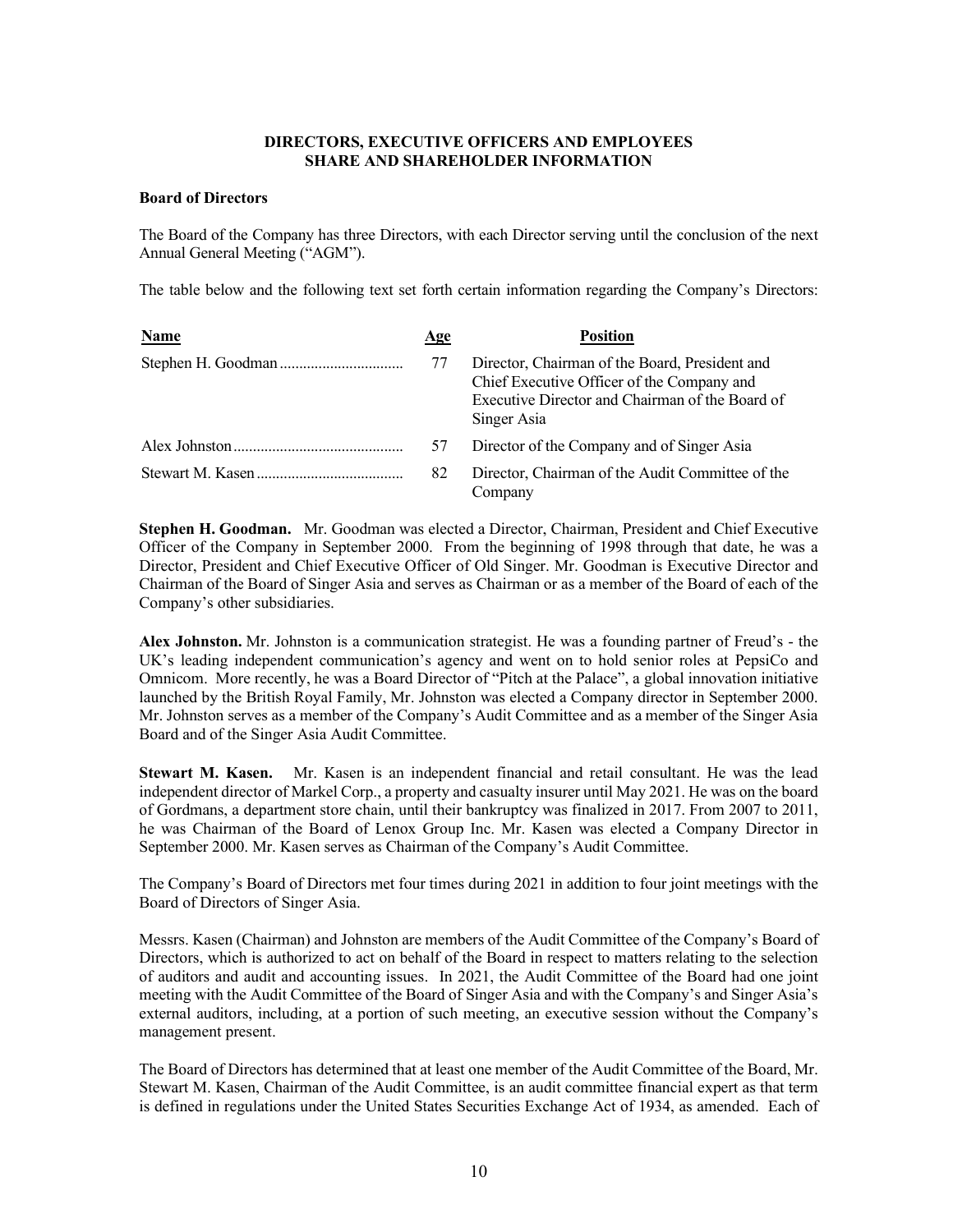the Company's directors, other than Mr. Goodman, meets the independence standards contained in the New York Stock Exchange Listed Company Manual. The Audit Committee consists only of independent directors.

In addition to Messrs. Goodman (Chairman), and Johnston, Mr. Peter James O'Donnell, a representative of the Fund, and Mr. Gavin Walker, the President and Chief Executive Officer of Singer Asia, serve as directors of Singer Asia. Messrs. O'Donnell (Chairman), and Johnson serve as members of the Singer Asia Audit Committee.

# **Corporate Officers**

The following table sets forth certain information regarding the other officers of the Company as at December 31, 2021:

| Name | Age | <b>Position</b>                                                                                             |
|------|-----|-------------------------------------------------------------------------------------------------------------|
|      | 58  | Vice President of the Company, Executive Director,<br>President and Chief Executive Officer of Singer Asia. |
|      | 62  | Secretary of the Company, Secretary of Singer Asia                                                          |
|      | 68  | Assistant Vice President of the Company                                                                     |

**Gavin J. Walker.** Mr. Walker was elected a Vice President of the Company in August 2005. Prior to joining the Company, Mr. Walker held offices as managing director and chief executive officer of several publicly quoted and private companies in the United Kingdom and South Africa. Mr. Walker is Executive Director, President and Chief Executive Officer of Singer Asia and served during 2021 as a Director of Singer India.

**Amy Pappas.** Ms. Pappas was elected Secretary of the Company in August 2007. From August 2006 until that date, she served as Assistant Secretary of the Company. Prior to that time, Ms. Pappas was an executive assistant at a venture capital firm. She also serves as Secretary of Singer Asia.

**Ramona Alfred.** Ms. Alfred was elected Assistant Vice President of the Company in September 2019. Ms. Alfred also serves as a Director and employee of Retail Holdings Asia N.V.

# **Employees**

At December 31, 2021, following the sale of the Company's affiliates, India BV and Singer India, the Company had four employees.

The Company has in place a Code of Business Conduct that applies to all Company and subsidiary and affiliate directors and to all Company employees. The text of the Code of Business Conduct is posted on the Corporate/Investor section of the Company's website: www.retailholdings.com.

Total compensation to all continuing Company directors and officers during 2021, including all salary, bonuses and benefits amounted to approximately \$453 thousand.

# **Corporate Governance**

The Company's Directors have responsibility for: formulating the Company's strategy; determining the size and timing of distributions to shareholders and of share purchases; determining the manner, size and minimum required proceeds in any divestiture; nomination and compensation of Directors; selection and compensation of corporate officers; and approval, each January, of the Company's Business Plan.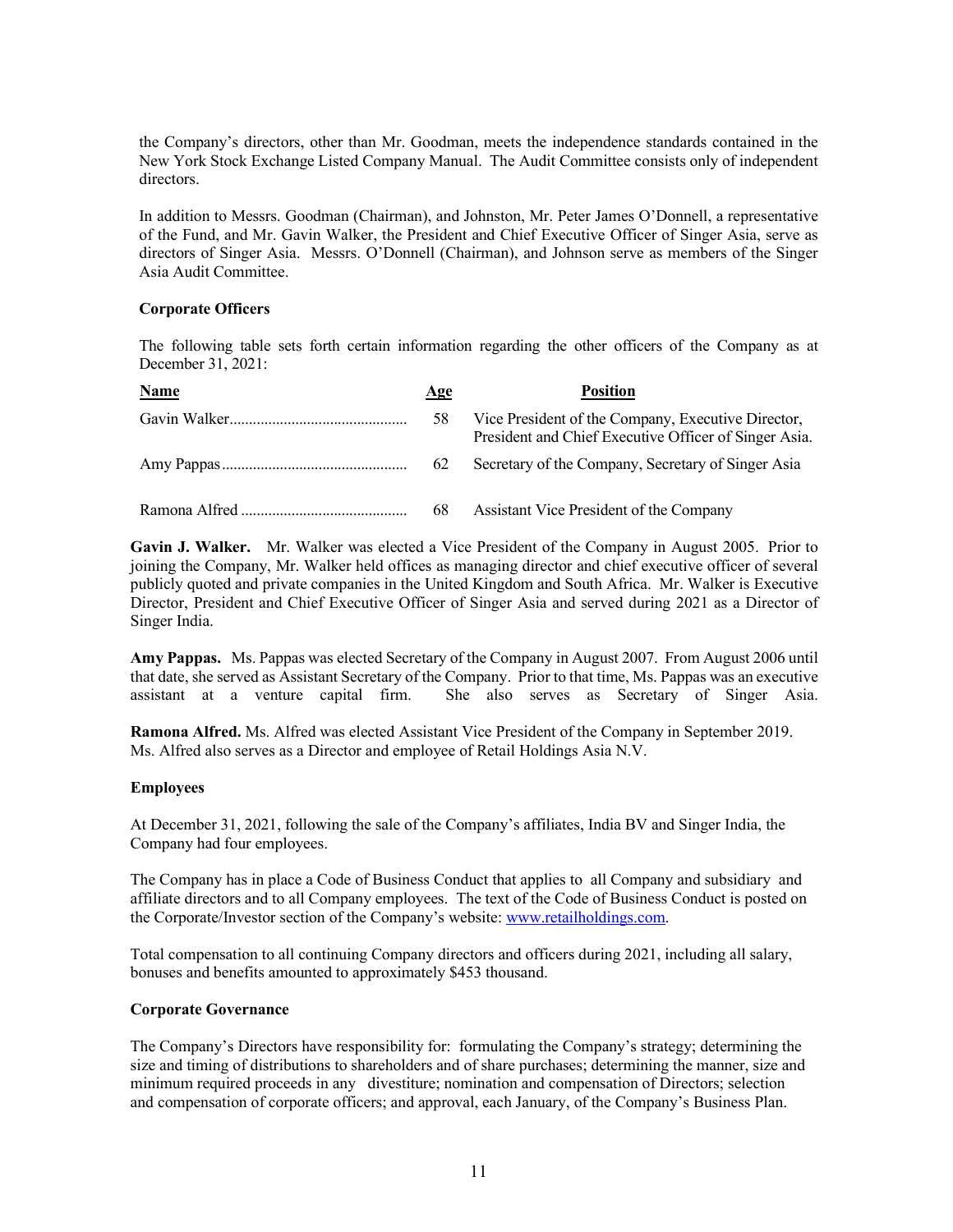Almost all matters taken to the Board have been unanimously resolved, although only a majority of Board members are required to decide on any matter.

The Company's Board has delegated certain operational responsibility, subject to review and approval by the Board, to the Board of Singer Asia.

### **Shareholding and Ownership**

The following chart summarizes the Company's share capital as at December 31, 2021:

|                         | <b>Shares</b> | <b>Shares Issued,</b><br><b>Outstanding and</b> | Par Value per<br><b>Share</b> |
|-------------------------|---------------|-------------------------------------------------|-------------------------------|
| <b>Class</b>            | Authorized    | <b>Fully Paid</b>                               |                               |
| <b>Preferred Shares</b> | 1.000.000     |                                                 | \$0.01                        |
| <b>Shares</b>           | 20,000,000    | $4.650.244*$                                    | \$0.01                        |

\*Excludes 584,099 Treasury Shares and a further 107,356 Shares where the address of the attributed owner of the Shares is unknown, both of which groups of shares are not included as outstanding in the Financial Statements.

At December 31, 2021, the total number of Shares of the Company beneficially owned by the persons listed in the previous section under "Board of Directors" and "Corporate Officers" was 1,087,708 Shares, representing approximately 23.4% of the total Shares outstanding. To the Company's knowledge, none of the persons listed beneficially owns more than 1.0% of the Shares outstanding other than Stephen H. Goodman, who, together with his spouse, beneficially own 1,067,158 Shares, representing approximately 22.9% of the Company's total Shares. Three trusts for which Mr. Goodman's spouse is the trustee own an additional 174,600 Shares, representing an additional approximately 3.8% of the Company's total Shares outstanding.

To the Company's knowledge, it is not directly owned or controlled by any party. The Company is not aware of any arrangement which would result in a change of control of the Company. The Company has less than 500 shareholders of record corresponding to an estimated 1,100 individual shareholder accounts. The Company does not have sufficient data to accurately estimate the number of the Company's outstanding Shares held by residents of the United States.

# **Trading**

The Company's Shares are quoted on the Pink Sheets quotation service under the symbol "RHDGF". A link to the prices for the Shares may be found at the Corporate/Investor section of the Company's website: www.retailholdings.com.

The last reported sale price of the Company's Shares on the Pink Sheet quotation service, on March 31, 2022 was \$ 0.43. The highest closing price for the Company's Shares during 2021 was \$1.63, the price on February 10, 2021, prior to the payment of a \$1.05 per Share distribution; the lowest closing price for the Company's shares during 2021 was \$0.41, the price on March 11, 2021.

# **Distributions**

The Company made a distribution effective February 10, 2021, of \$1.05 per Share to shareholders of record on that date. This distribution was classified as a return of capital for U.S. Federal income tax purposes. A total of \$38.30 per Share has been paid to shareholders since inception of the dividend/distribution program in 2007, including the \$1.05 distribution in February 2021.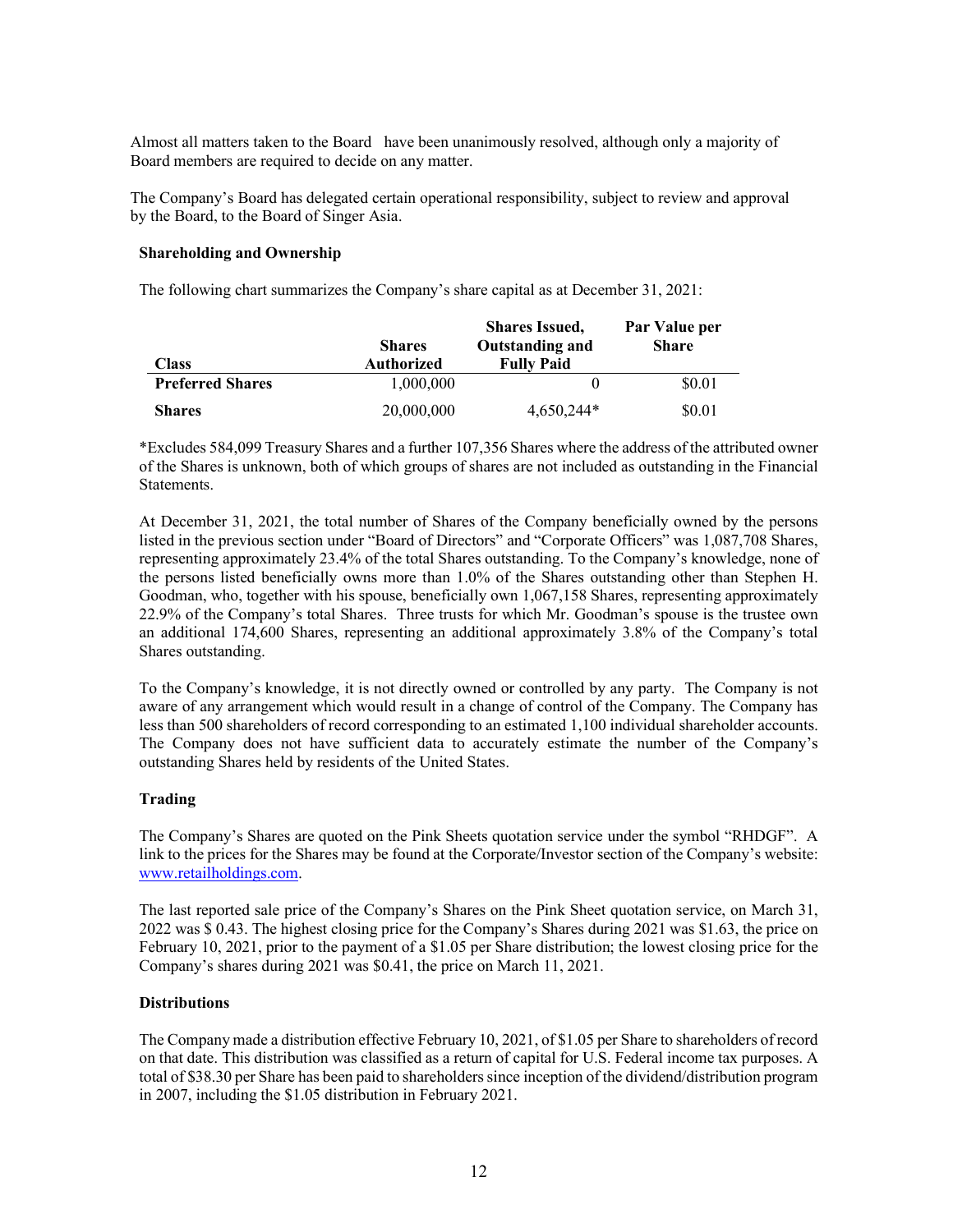### **Additional Information**

The Company's legal organization is shown below:

| Retail Holdings N.V.      |
|---------------------------|
| (Curacao)                 |
|                           |
| Reho Limited              |
| (Cayman Islands)          |
| 54.10%                    |
| Singer Asia Limited       |
| (Cayman Islands)          |
|                           |
| Retail Holdings Asia N.V. |
| (Curacao)                 |
|                           |
| Retail Holdings Asia B.V. |
| (Netherlands)             |

Organization Chart

Where no percentage is shown, percentage ownership is 100%

The rights of holders of the ReHo Shares are laid down and described in the ReHo Articles of Association (the "Articles"). The Company has posted the text of the Articles on the Corporate/Investor section of the Company's website: www.retailholdings.com.

The Articles require that all shareholder meetings be held in Curaçao. An AGM must be held to adopt the Financial Statements of the Company within nine months after the end of the preceding fiscal year. Such Financial Statements and the annual financial report must be prepared and made available to shareholders within six months after the close of the preceding fiscal year.

The Company anticipates that all of its remaining subsidiaries and ReHo itself will be liquidated prior to June 30, 2023. Liquidation proceedings will shortly commence with respect to Retail Holdings Asia BV; liquidation proceedings are anticipated to shortly thereafter commence with respect to Retail Holdings Asia NV and Reho Limited. The remaining subsidiary, Singer Asia Limited, and ReHo itself, are expected to be liquidated in the subsequent period.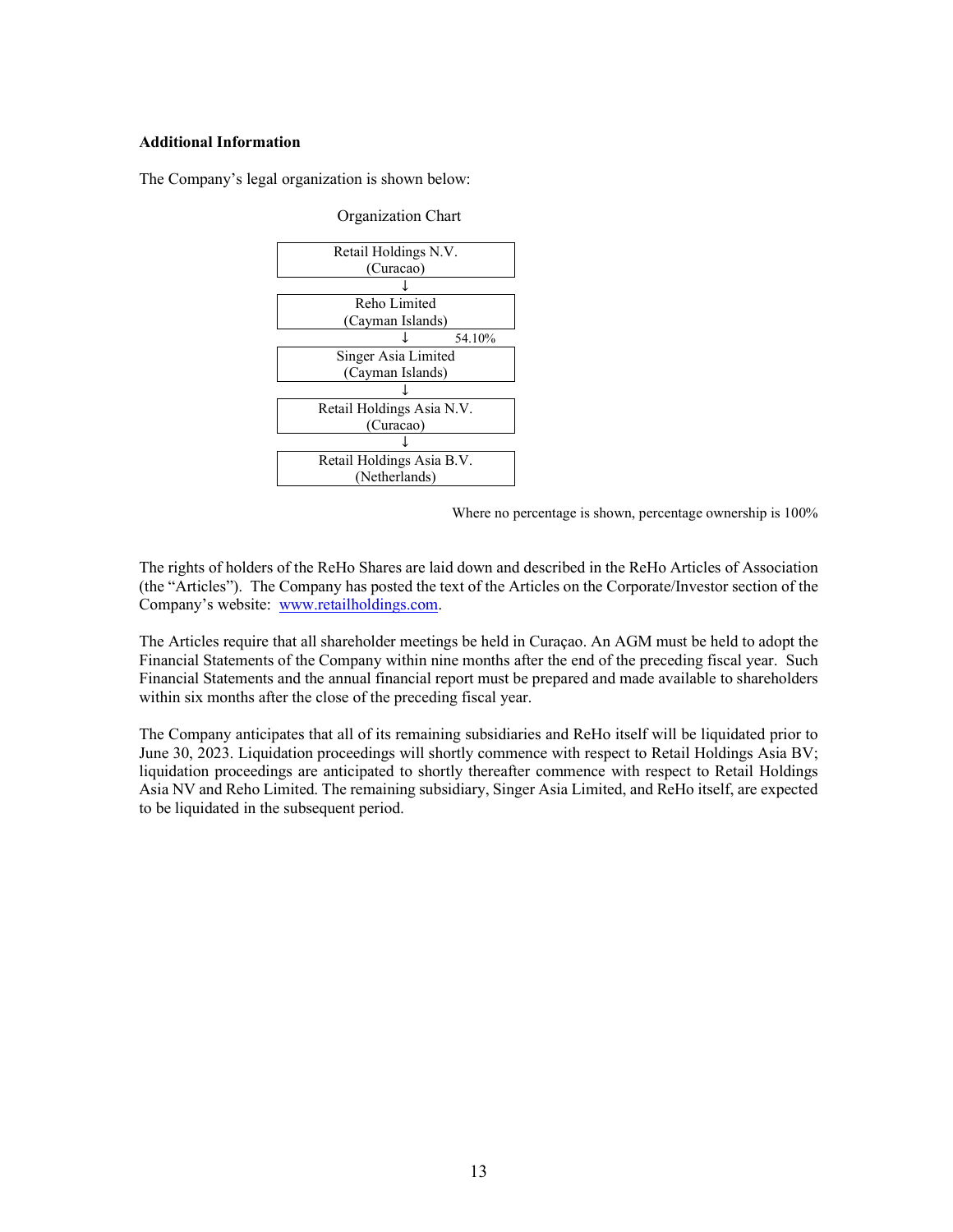# **CONSOLIDATED FINANCIAL STATEMENTS – LIQUIDATION BASIS** 31 DECEMBER 2021 (WITH INDEPENDENT AUDITORS' REPORT THEREON)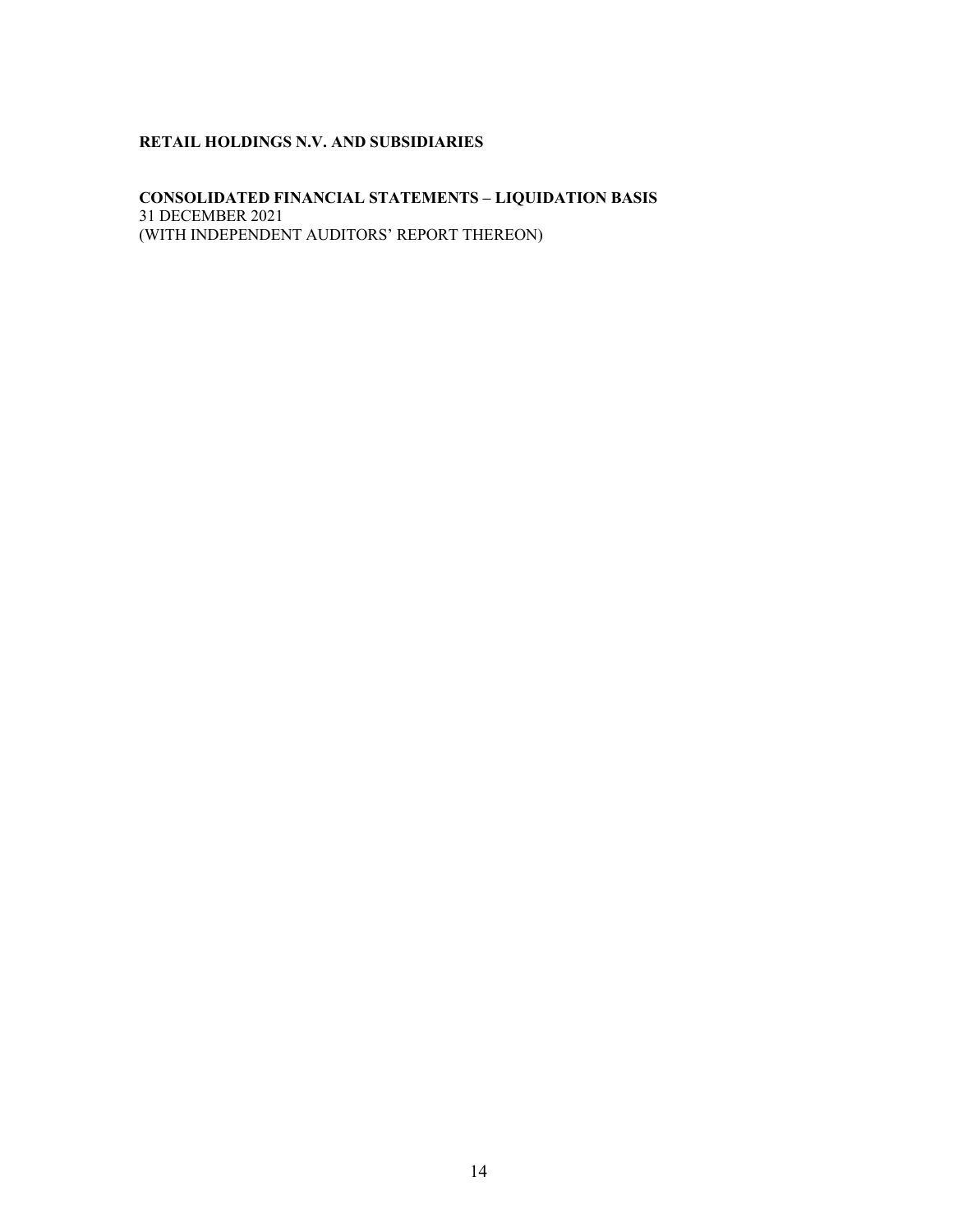# **CONSOLIDATED FINANCIAL STATEMENTS – LIQUIDATION BASIS** 31 DECEMBER 2021

#### **Page Page**

| Consolidated statement of profit or loss and other comprehensive income – Liquidation basis 22 |  |
|------------------------------------------------------------------------------------------------|--|
|                                                                                                |  |
|                                                                                                |  |
|                                                                                                |  |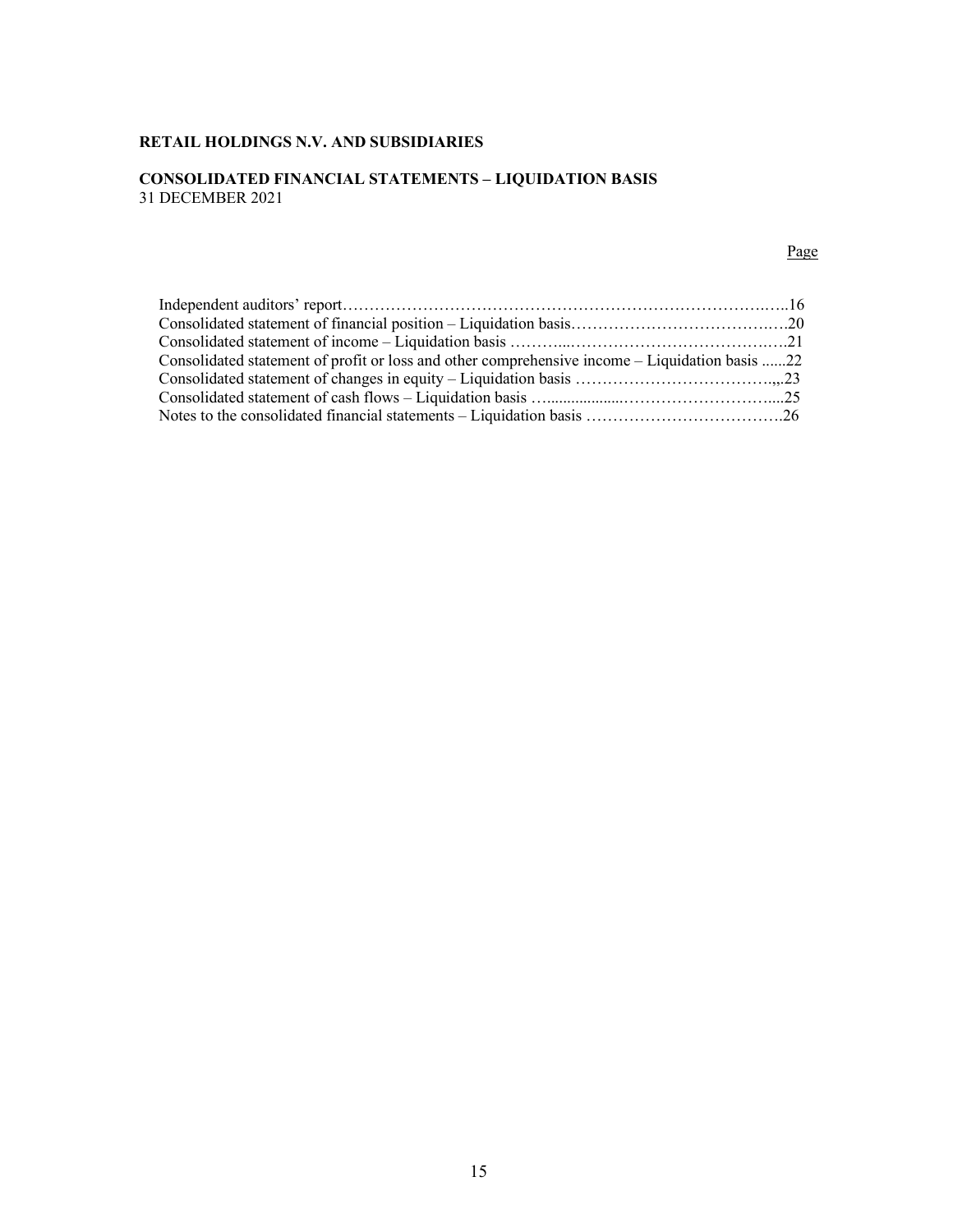# **Independent Auditors' Report**

To the Board of Directors of Retail Holdings N.V.

### **Opinion**

We have audited the consolidated financial statements of Retail Holdings N.V. and its subsidiaries ("the Group"), which comprise the consolidated statement of financial position – liquidation basis as at 31 December 2021, the consolidated statement of profit or loss and other comprehensive income – liquidation basis, consolidated statement of changes in equity – liquidation basis and consolidated statement of cash flows – liquidation basis for the year then ended, and notes to the consolidated financial statements – liquidation basis, including a summary of significant accounting policies.

In our opinion, the accompanying consolidated financial statements – liquidation basis give a true and fair view of the consolidated financial position of the Group as at 31 December 2021, and of its consolidated financial performance and its consolidated cash flows for the year then ended in accordance with International Financial Reporting Standards (IFRSs).

### *Basis for Opinion*

We conducted our audit in accordance with International Standards on Auditing (ISAs). Our responsibilities under those standards are further described in the Auditors' Responsibilities for the Audit of the Financial Statements section of our report. We are independent of the Company in accordance with the International Ethics Standards Board for Accountants' International Code of Ethics for Professional Accountants (including International Independence Standards) (IESBA Code) together with the ethical requirements that are relevant to our audit of the financial statements in Sri Lanka and we have fulfilled our other ethical responsibilities in accordance with the IESBA Code. We believe that the audit evidence we have obtained is sufficient and appropriate to provide a basis for our opinion.

#### *Emphasis of matter*

Without qualifying our opinion, we draw attention to Notes 3 and 28 in the financial statements which have been prepared on liquidation basis assuming that the going concern basis is inappropriate due to matters set forth in Note 28.

#### *Key Audit Matters*

Key audit matters are those matters that, in our professional judgment, were of most significance in our audit of the consolidated financial statements of the current period. These matters were addressed in the context of our audit of the consolidated financial statements as a whole, and in forming our opinion thereon, and we do not provide a separate opinion on these matters.

#### **Accounting for disposal of Singer India Group**

Refer to Note 7 to the consolidated financial statements for the disclosure pertaining to accounting for the disposal of Singer India Group.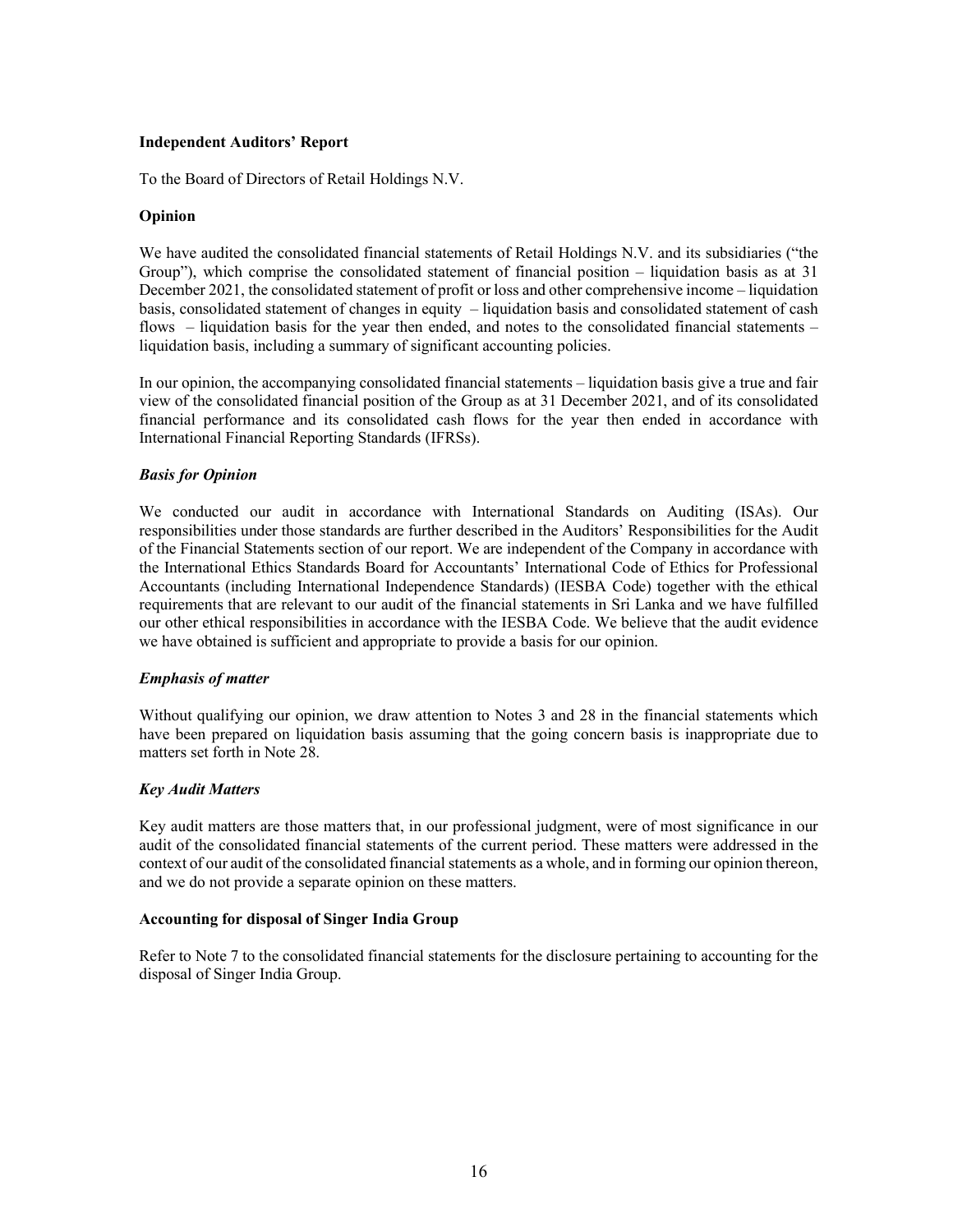| <b>Risk Description</b>                                                                                                                                                                                                                                                                                                                                                                                                                                                                                                                  | Our response                                                                                                                                                                                                                                                                                                                                                                                                                                                                                                                                                                                                                                                                                                                         |
|------------------------------------------------------------------------------------------------------------------------------------------------------------------------------------------------------------------------------------------------------------------------------------------------------------------------------------------------------------------------------------------------------------------------------------------------------------------------------------------------------------------------------------------|--------------------------------------------------------------------------------------------------------------------------------------------------------------------------------------------------------------------------------------------------------------------------------------------------------------------------------------------------------------------------------------------------------------------------------------------------------------------------------------------------------------------------------------------------------------------------------------------------------------------------------------------------------------------------------------------------------------------------------------|
| During the year, the Group disposed its remaining<br>57.62% equity stake in Retail Holdings (India)<br>B.V. which is the holding company of Singer India<br>Limited for a consideration of USD 4,610<br>thousand. The transaction resulted in Group de-<br>recognising its investment in<br>Associate.<br>Accordingly, a disposal gain of USD 105 thousand<br>was recognised in these financial statements.<br>We focused on this area due to the significance of<br>the transaction and significant management's<br>judgments involved. | Our audit procedures included the following;<br>Reading the share purchase agreement and<br>$\bullet$<br>shareholder<br>agreement to<br>obtain<br>an<br>understanding of the transaction and the key<br>agreed terms.<br>Evaluating the appropriateness of the<br>$\bullet$<br>significant management's judgments involved.<br>Re-computing the disposal gain and verified<br>consideration received<br>with<br>the<br>the<br>correspondence documents.<br>Tracing the information relating to disposed<br>$\bullet$<br>assets and liabilities to audited financial<br>statements of investees.<br>Assessing the adequacy of the related financial<br>$\bullet$<br>disclosures<br>statement<br>the<br>financial<br>in<br>statements. |
|                                                                                                                                                                                                                                                                                                                                                                                                                                                                                                                                          |                                                                                                                                                                                                                                                                                                                                                                                                                                                                                                                                                                                                                                                                                                                                      |

# *Other Information*

Management is responsible for the other information. The other information comprises the information included in the annual report, but does not include the consolidated financial statements and our auditors' report thereon.

Our opinion on the consolidated financial statements does not cover the other information and we do not express any form of assurance conclusion thereon.

In connection with our audit of the consolidated financial statements, our responsibility is to read the other information and, in doing so, consider whether the other information is materially inconsistent with the consolidated financial statements or our knowledge obtained in the audit, or otherwise appears to be materially misstated. If, based on the work we have performed, we conclude that there is a material misstatement of this other information, we are required to report that fact. We have nothing to report in this regard.

# *Responsibilities of Management and Those Charged with Governance for the Consolidated Financial Statements – Liquidation basis*

Management is responsible for the preparation and fair presentation of the consolidated financial statements in accordance with IFRS, and for such internal control as management determines is necessary to enable the preparation of consolidated financial statements that are free from material misstatement, whether due to fraud or error.

In preparing the consolidated financial statements, management is responsible for assessing the Group's ability to continue as a going concern, disclosing, as applicable, matters related to going concern and using the going concern basis of accounting unless management either intends to liquidate the Group or to cease operations, or has no realistic alternative but to do so.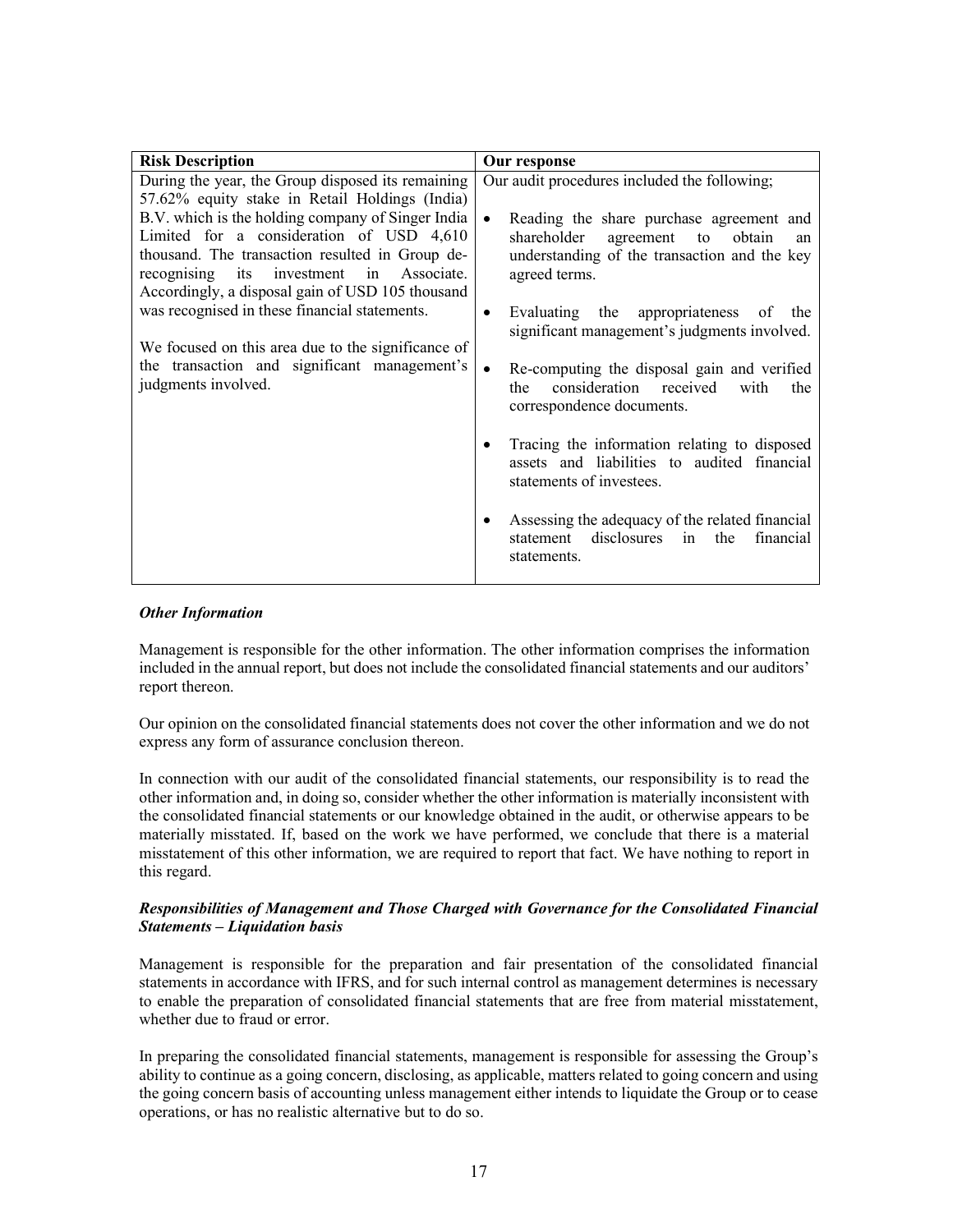Those charged with governance are responsible for overseeing the Group's financial reporting process.

### *Auditors' Responsibilities for the Audit of the Consolidated Financial Statements – Liquidation basis*

Our objectives are to obtain reasonable assurance about whether the consolidated financial statements as a whole are free from material misstatement, whether due to fraud or error, and to issue an auditors' report that includes our opinion. Reasonable assurance is a high level of assurance, but is not a guarantee that an audit conducted in accordance with ISAs will always detect a material misstatement when it exists. Misstatements can arise from fraud or error and are considered material if, individually or in the aggregate, they could reasonably be expected to influence the economic decisions of users taken on the basis of these consolidated financial statements.

As part of an audit in accordance with ISAs, we exercise professional judgment and maintain professional skepticism throughout the audit. We also:

- Identify and assess the risks of material misstatement of the consolidated financial statements, whether due to fraud or error, design and perform audit procedures responsive to those risks, and obtain audit evidence that is sufficient and appropriate to provide a basis for our opinion. The risk of not detecting a material misstatement resulting from fraud is higher than for one resulting from error, as fraud may involve collusion, forgery, intentional omissions, misrepresentations, or the override of internal control.
- Obtain an understanding of internal control relevant to the audit in order to design audit procedures that are appropriate in the circumstances, but not for the purpose of expressing an opinion on the effectiveness of the Group's internal control.
- Evaluate the appropriateness of accounting policies used and the reasonableness of accounting estimates and related disclosures made by management.
- Conclude on the appropriateness of management's use of the going concern basis of accounting and, based on the audit evidence obtained, whether a material uncertainty exists related to events or conditions that may cast significant doubt on the Group's ability to continue as a going concern. If we conclude that a material uncertainty exists, we are required to draw attention in our auditors' report to the related disclosures in the consolidated financial statements or, if such disclosures are inadequate, to modify our opinion. Our conclusions are based on the audit evidence obtained up to the date of our auditors' report. However, future events or conditions may cause the Group to cease to continue as a going concern.
- Evaluate the overall presentation, structure and content of the consolidated financial statements, including the disclosures, and whether the consolidated financial statements represent the underlying transactions and events in a manner that achieves fair presentation.
- Obtain sufficient appropriate audit evidence regarding the financial information of the entities or business activities within the Group to express an opinion on the consolidated financial statements. We are responsible for the direction, supervision and performance of the Group audit. We remain solely responsible for our audit opinion.

We communicate with those charged with governance regarding, among other matters, the planned scope and timing of the audit and significant audit findings, including any significant deficiencies in internal control that we identify during our audit.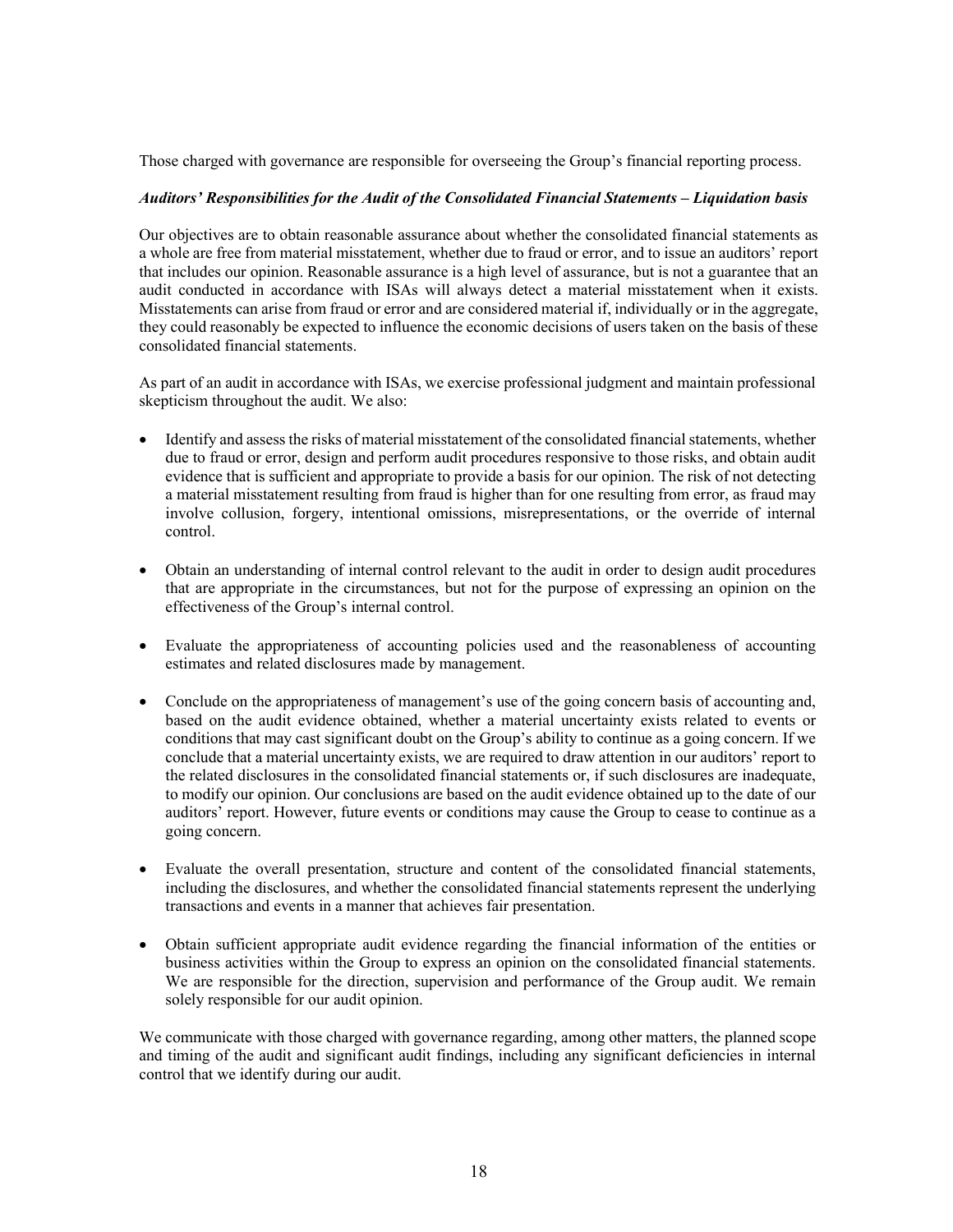We also provide those charged with governance with a statement that we have complied with relevant ethical requirements regarding independence, and communicate with them all relationships and other matters that may reasonably be thought to bear on our independence, and where applicable, related safeguards.

From the matters communicated with those charged with governance, we determine those matters that were of most significance in the audit of the consolidated financial statements of the current period and are therefore the key audit matters. We describe these matters in our auditors' report unless law or regulation precludes public disclosure about the matter or when, in extremely rare circumstances, we determine that a matter should not be communicated in our report because the adverse consequences of doing so would reasonably be expected to outweigh the public interest benefits of such communication.

The engagement partner on the audit resulting in this independent auditors' report is B.K.D.T.N Rodrigo (FCA).

/s/ KPMG CHARTERED ACCOUNTANTS Colombo, Sri Lanka 31 March 2022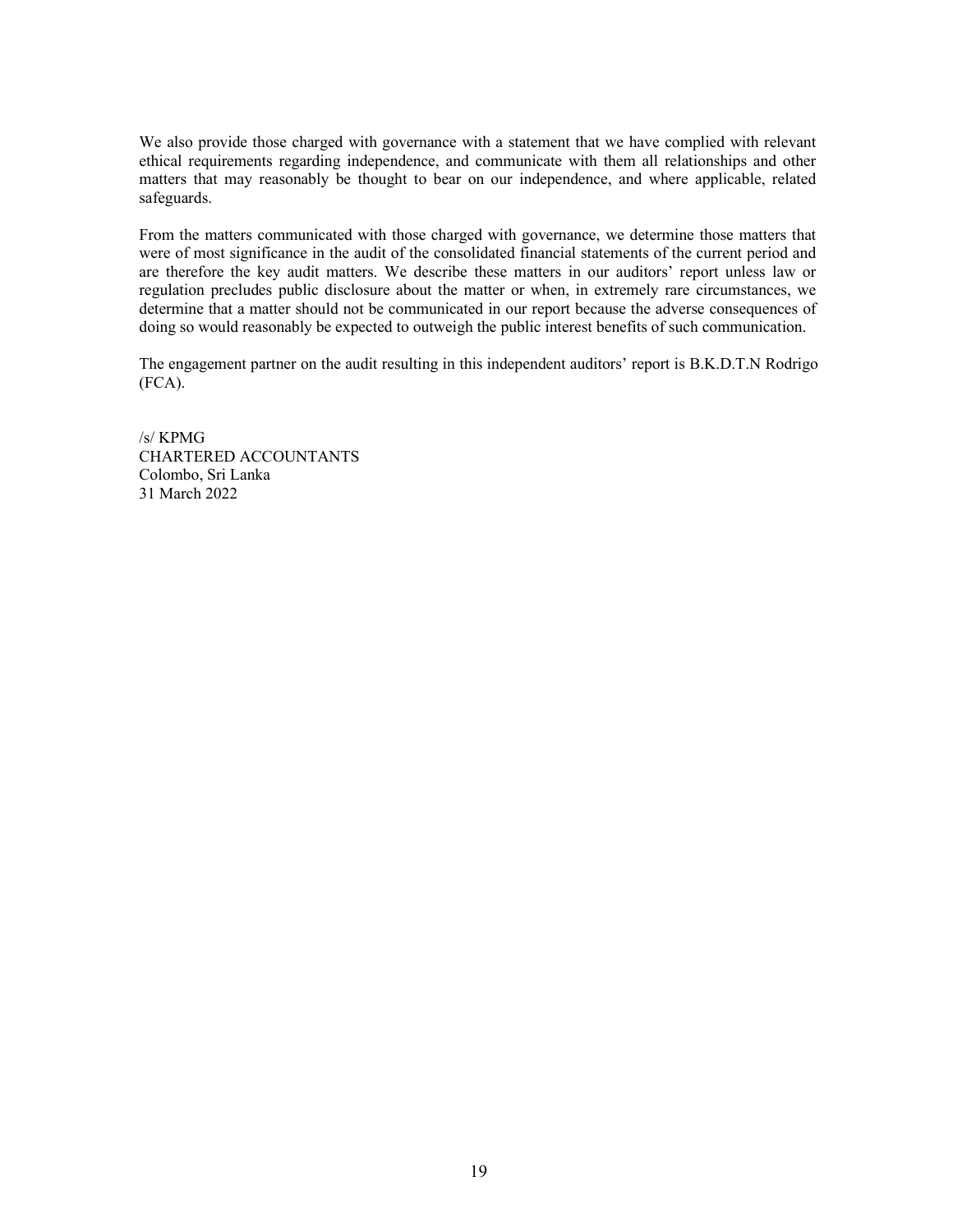| In thousands of U.S. Dollars                        | <b>Note</b> | 31 December<br>2021 | 31 December<br>2020 |
|-----------------------------------------------------|-------------|---------------------|---------------------|
| <b>ASSETS</b>                                       |             |                     |                     |
| Trade and other receivables                         | 14          | 567                 | 821                 |
| Other current assets                                |             | 63                  | 70                  |
| Cash and cash equivalents                           | 15          | 7,354               | 11,536              |
| Assets held for sale                                | 16          |                     | 4,610               |
| <b>Total current assets</b>                         |             | 7,984               | 17,037              |
| <b>Total assets</b>                                 |             | 7,984               | 17,037              |
| <b>EQUITY</b>                                       |             |                     |                     |
| Share capital                                       | 17          | 53                  | 53                  |
| Treasury shares                                     |             | (7)                 | (7)                 |
| Reserves                                            |             |                     | (1,667)             |
| Retained earnings                                   |             | 4,170               | 10,999              |
| <b>Equity attributable to owners of the Company</b> |             | 4,216               | 9,378               |
| <b>Non-controlling interests</b>                    | 23          | 3,232               | 7,181               |
| <b>Total equity</b>                                 |             | 7,448               | 16,559              |
| <b>LIABILITIES</b>                                  |             |                     |                     |
| Current tax liabilities                             |             | 49                  | 46                  |
| Trade and other payables                            | 19          | 487                 | 432                 |
| <b>Total current liabilities</b>                    |             | 536                 | 478                 |
| <b>Total liabilities</b>                            |             | 536                 | 478                 |
| <b>Total equity and liabilities</b>                 |             | 7,984               | 17,037              |
|                                                     |             |                     |                     |

# **CONSOLIDATED STATEMENT OF FINANCIAL POSITION – LIQUIDATION BASIS**

*The notes on pages 26 to 56 are an integral part of these consolidated financial statements.*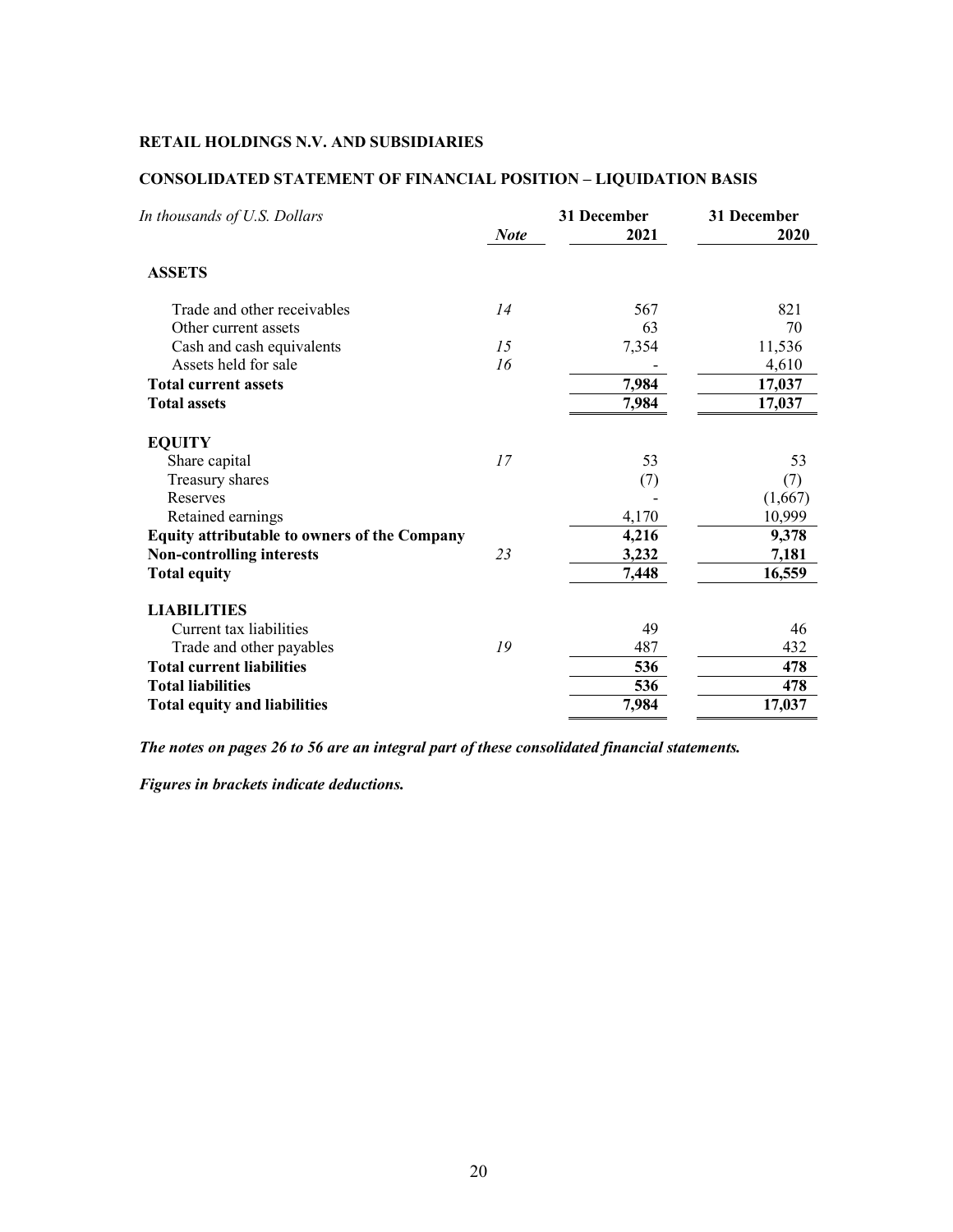# **CONSOLIDATED STATEMENT OF INCOME – LIQUIDATION BASIS FOR THE YEAR ENDED 31 DECEMBER**

*In thousands of U.S. Dollars*

|                                                      | <b>Note</b>    | 2021         | 2020     |
|------------------------------------------------------|----------------|--------------|----------|
| <b>Continuing operations</b>                         |                |              |          |
| Revenue                                              | 8              | 487          | 327      |
| Cost of sales                                        |                |              |          |
| <b>Gross profit</b>                                  |                | 487          | 327      |
| Other income                                         | 9(a)           | 37           | 13       |
| Selling and administrative expenses                  | 9(b)           | (1,024)      | (1,665)  |
| Other expenses                                       | 9(c)           | (4)          | (2)      |
| <b>Results from operating activities</b>             |                | (504)        | (1,327)  |
| Finance income                                       |                | $\mathbf{1}$ | 50       |
| Finance costs                                        |                |              | (20)     |
| Net finance income                                   | 10             | 1            | 30       |
| <b>Loss before taxation</b>                          |                | (503)        | (1,297)  |
| Income tax expense                                   | 13             |              | (9)      |
| <b>Loss from continuing operations</b>               |                | (503)        | (1,306)  |
| <b>Discontinued operations</b>                       |                |              |          |
| Profit from discontinued operations, net of tax      | $\overline{7}$ | 334          | 24       |
| Profit / (Loss) for the year                         |                | (169)        | (1, 282) |
| Profit / (Loss) attributable to:                     |                |              |          |
| Owners of the Company                                |                | (259)        | (1,632)  |
| Non-controlling interests                            |                | 90           | 350      |
|                                                      |                | (169)        | (1, 282) |
|                                                      |                |              |          |
| Loss per share (U.S. Dollar)                         | 11             | (0.06)       | (0.35)   |
| Loss per share – Continuing operations (U.S. Dollar) | 11             | (0.09)       | (0.24)   |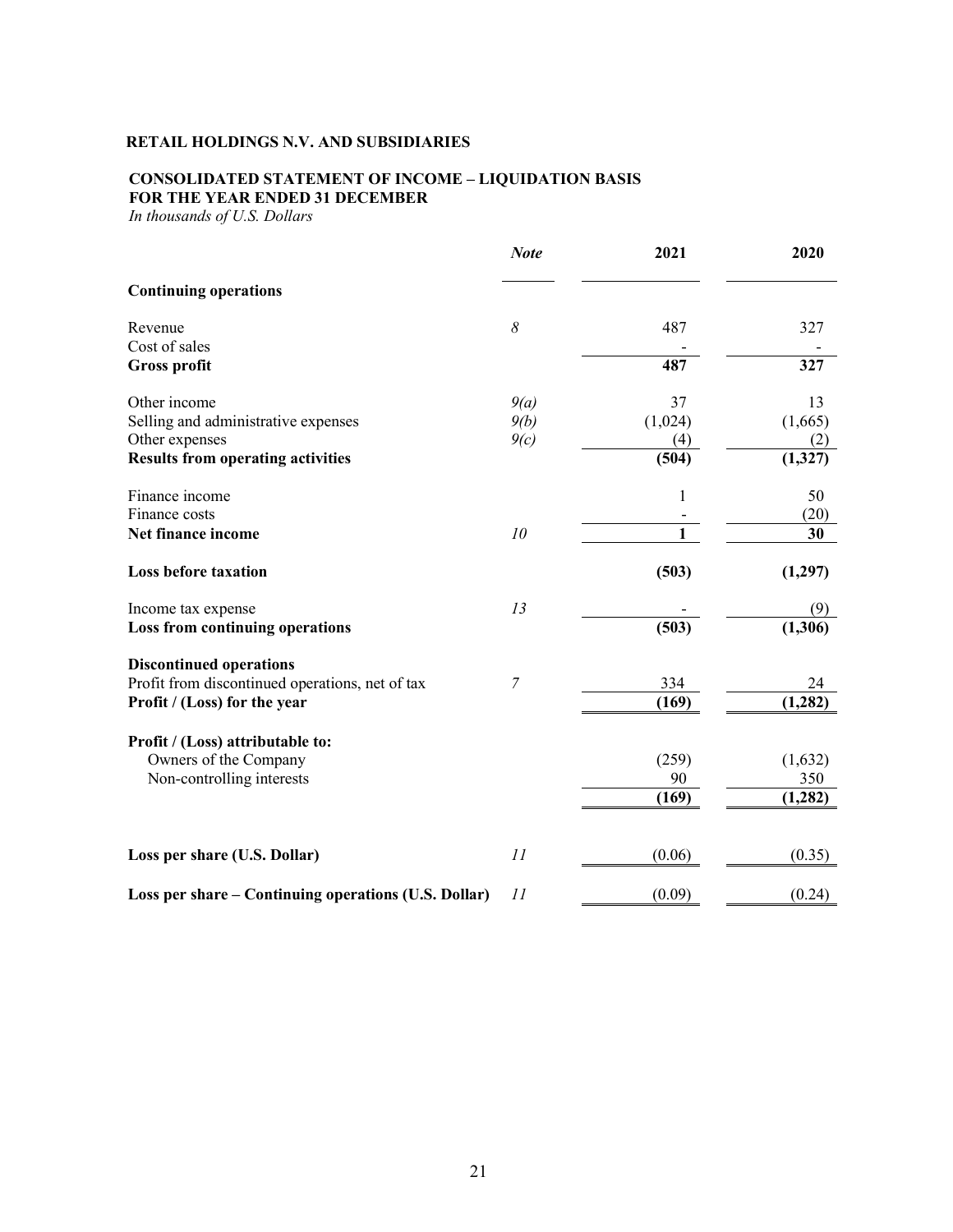# **CONSOLIDATED STATEMENT OF PROFIT OR LOSS AND OTHER COMPREHENSIVE INCOME – LIQUIDATION BASIS FOR THE YEAR ENDED 31 DECEMBER**

*In thousands of U.S. Dollars*

|                                                                         | <b>Note</b> | 2021  | 2020     |
|-------------------------------------------------------------------------|-------------|-------|----------|
| <b>Profit</b> / (Loss) for the year<br>Other comprehensive income       |             | (169) | (1,282)  |
| Items that will not be reclassified to profit or loss                   |             |       |          |
| Re-measurement of defined benefit asset / (liability)                   |             |       | 14       |
| Related tax                                                             |             |       | (5)      |
|                                                                         |             |       | 9        |
| Items that are or may be reclassified subsequently<br>to profit or loss |             |       |          |
| Foreign operations – foreign currency translation<br>differences        |             |       | (179)    |
| Other comprehensive loss, net of tax                                    |             |       | (170)    |
|                                                                         |             |       |          |
| Total comprehensive income                                              |             | (169) | (1, 452) |
| Total comprehensive income attributable to:                             |             |       |          |
| Owners of the Company                                                   |             | (259) | (1,686)  |
| Non-controlling interests                                               |             | 90    | 234      |
|                                                                         |             | (169) | (1, 452) |

*The notes on pages 26 to 56 are an integral part of these consolidated financial statements.*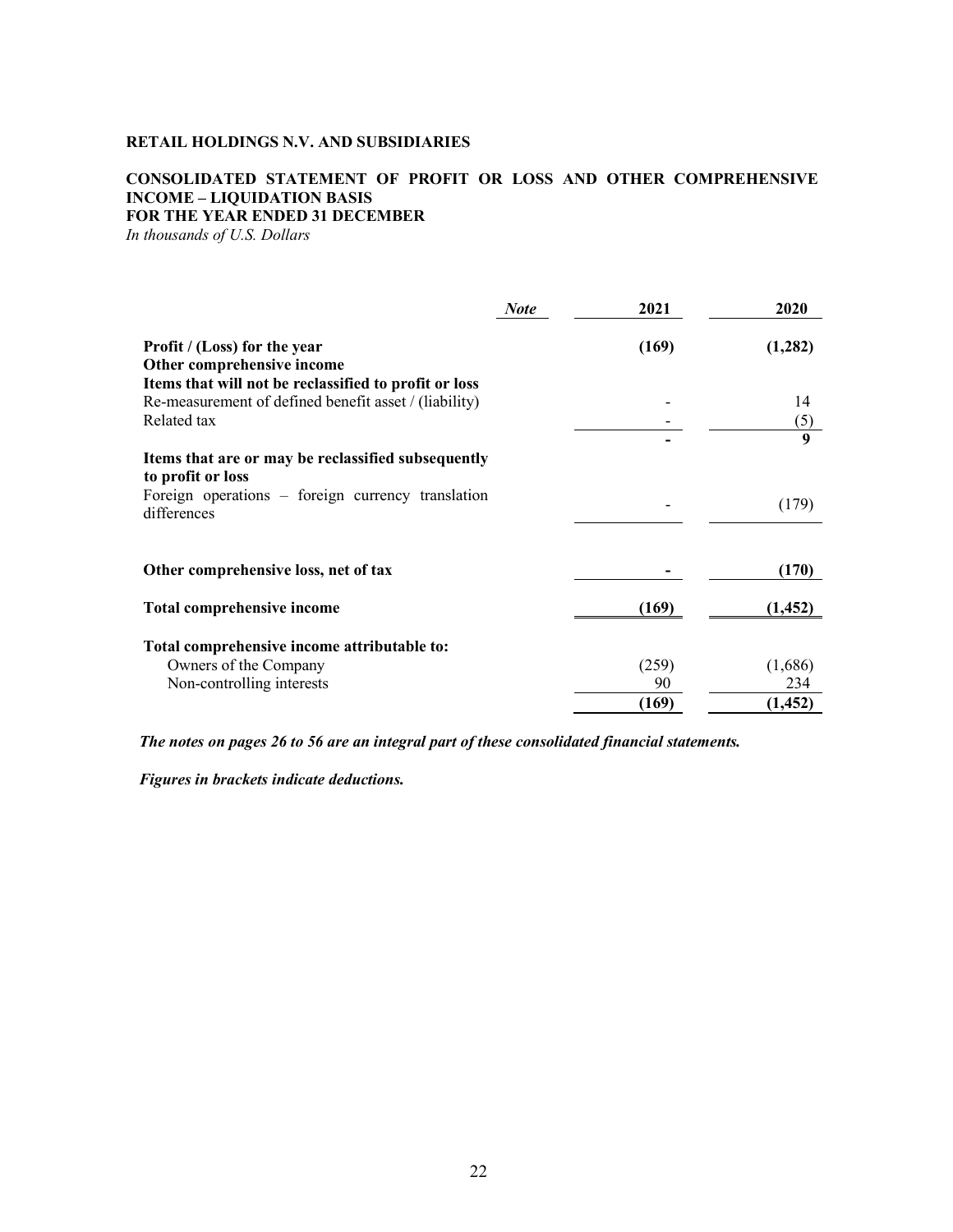# **RETAIL HOLDINGS N.V. AND SUBSIDIARIES CONSOLIDATED STATEMENT OF CHANGES IN EQUITY – LIQUIDATION BASIS For the year ended 31 December 2021**

| In thousands of U.S. Dollars                     | <b>Note</b> | <b>Share</b><br>capital  | <b>Treasury</b><br><b>Shares</b> | <b>Translation</b><br>reserve | Retained<br>earnings | <b>Total</b> | Non-<br>controlling<br>interests | <b>Total</b><br>equity |
|--------------------------------------------------|-------------|--------------------------|----------------------------------|-------------------------------|----------------------|--------------|----------------------------------|------------------------|
| Balance at 1 January 2021                        |             | 53                       | (7)                              | (1,667)                       | 10,999               | 9,378        | 7,181                            | 16,559                 |
| <b>Total comprehensive income</b>                |             |                          |                                  |                               |                      |              |                                  |                        |
| Profit for the year                              |             | $\overline{\phantom{a}}$ |                                  |                               | (259)                | (259)        | 90                               | (169)                  |
| Other comprehensive income                       | 17          | $\overline{\phantom{a}}$ | -                                | $\qquad \qquad \blacksquare$  |                      |              | $\overline{\phantom{0}}$         |                        |
| <b>Total comprehensive income</b>                |             | $\overline{\phantom{a}}$ | $\overline{\phantom{a}}$         | $\qquad \qquad$               | (259)                | (259)        | 90                               | (169)                  |
| <b>Transactions with owners of the Company</b>   |             |                          |                                  |                               |                      |              |                                  |                        |
| <b>Contributions and distributions</b>           |             |                          |                                  |                               |                      |              |                                  |                        |
| Distribution to equity holders                   | 17          | $\overline{\phantom{a}}$ |                                  |                               | (4,883)              | (4,883)      |                                  | (4,883)                |
| Distribution to non-controlling interest         |             |                          |                                  |                               |                      |              | (4,039)                          | (4,039)                |
| <b>Total distributions</b>                       |             | $\overline{\phantom{a}}$ | $\overline{\phantom{0}}$         | $\qquad \qquad$               | (4, 883)             | (4, 883)     | (4,039)                          | (8,922)                |
| Changes in ownership interests                   |             |                          |                                  |                               |                      |              |                                  |                        |
| Changes in ownership of subsidiaries             |             | $\overline{\phantom{a}}$ | $\overline{\phantom{a}}$         | 1,667                         | (1,687)              | (20)         |                                  | (20)                   |
| Total transactions with owners of the<br>Company |             |                          |                                  |                               | (1,687)              | (20)         |                                  | (20)                   |
| Balance at 31 December 2021                      |             | 53                       | (7)                              |                               | 4,170                | 4,216        | 3,232                            | 7,448                  |

*The notes on pages 26 to 56 are an integral part of these consolidated financial statements.*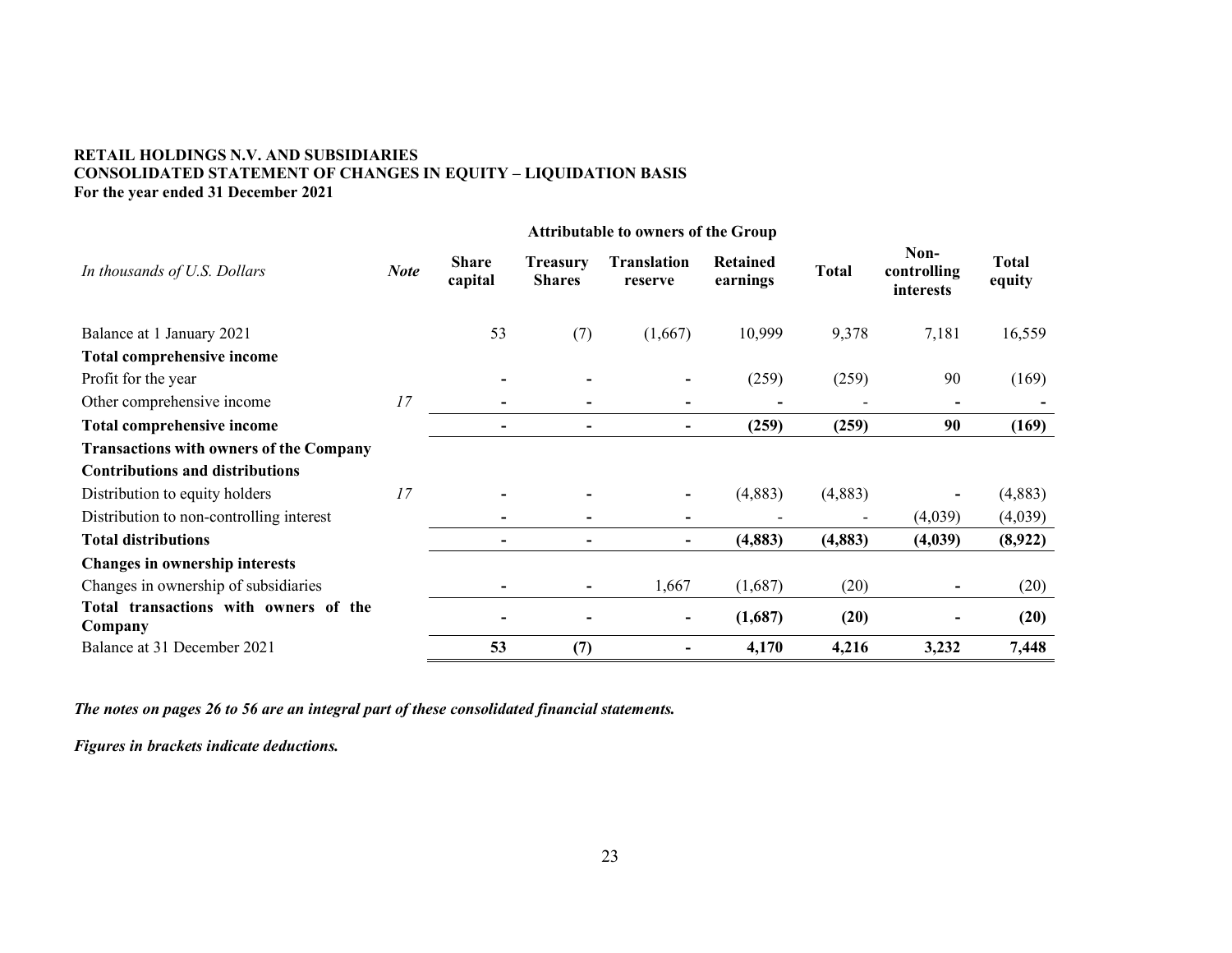# **RETAIL HOLDINGS N.V. AND SUBSIDIARIES CONSOLIDATED STATEMENT OF CHANGES IN EQUITY – LIQUIDATION BASIS For the year ended 31 December 2020**

|                                                  |             |                         |                                  | <b>Attributable to owners of the Group</b> |                               |                             |          |                                  |                        |
|--------------------------------------------------|-------------|-------------------------|----------------------------------|--------------------------------------------|-------------------------------|-----------------------------|----------|----------------------------------|------------------------|
| In thousands of U.S. Dollars                     | <b>Note</b> | <b>Share</b><br>capital | <b>Treasury</b><br><b>Shares</b> | <b>Translation</b><br>reserve              | <b>Revaluation</b><br>reserve | <b>Retained</b><br>earnings | Total    | Non-<br>controlling<br>interests | <b>Total</b><br>equity |
| Balance at 1 January 2020                        |             | 53                      | (7)                              | (4, 458)                                   | 355                           | 16,515                      | 12,458   | 13,522                           | 25,980                 |
| Total comprehensive income                       |             |                         |                                  |                                            |                               |                             |          |                                  |                        |
| Profit for the year                              |             |                         |                                  |                                            | $\blacksquare$                | (1,632)                     | (1,632)  | 350                              | (1,282)                |
| Other comprehensive income                       | 17          |                         | $\overline{\phantom{a}}$         | (57)                                       | $\overline{\phantom{a}}$      | 3                           | (54)     | (116)                            | (170)                  |
| <b>Total comprehensive income</b>                |             |                         | $\overline{\phantom{a}}$         | (57)                                       | $\overline{\phantom{a}}$      | (1,629)                     | (1,686)  | 234                              | (1, 452)               |
| <b>Transactions with owners of the Company</b>   |             |                         |                                  |                                            |                               |                             |          |                                  |                        |
| <b>Contributions and distributions</b>           |             |                         |                                  |                                            |                               |                             |          |                                  |                        |
| Distribution to equity holders                   | 17          |                         |                                  | $\overline{\phantom{a}}$                   | $\overline{\phantom{a}}$      | (2,325)                     | (2,325)  |                                  | (2,325)                |
| Distribution to non-controlling interest         |             |                         |                                  | $\overline{\phantom{a}}$                   |                               |                             |          | (2,470)                          | (2,470)                |
| Revert back of unclaimed dividends               | 19          |                         |                                  | $\overline{\phantom{a}}$                   |                               | 588                         | 588      |                                  | 588                    |
| <b>Total distributions</b>                       |             |                         | $\overline{\phantom{a}}$         | $\overline{\phantom{a}}$                   | $\overline{\phantom{a}}$      | (1,737)                     | (1,737)  | (2, 470)                         | (4,207)                |
| <b>Changes in ownership interests</b>            |             |                         |                                  |                                            |                               |                             |          |                                  |                        |
| Changes in ownership of subsidiaries             |             |                         | $\overline{\phantom{a}}$         | 2,848                                      | (355)                         | (2,150)                     | 343      | (4,105)                          | (3,762)                |
| Total transactions with owners of the<br>Company |             |                         |                                  | 2,848                                      | (355)                         | (3,887)                     | (1, 394) | (6, 575)                         | (7,969)                |
| Balance at 31 December 2020                      |             | 53                      | (7)                              | (1,667)                                    |                               | 10,999                      | 9,378    | 7,181                            | 16,559                 |

*The notes on pages 26 to 56 are an integral part of these consolidated financial statements.*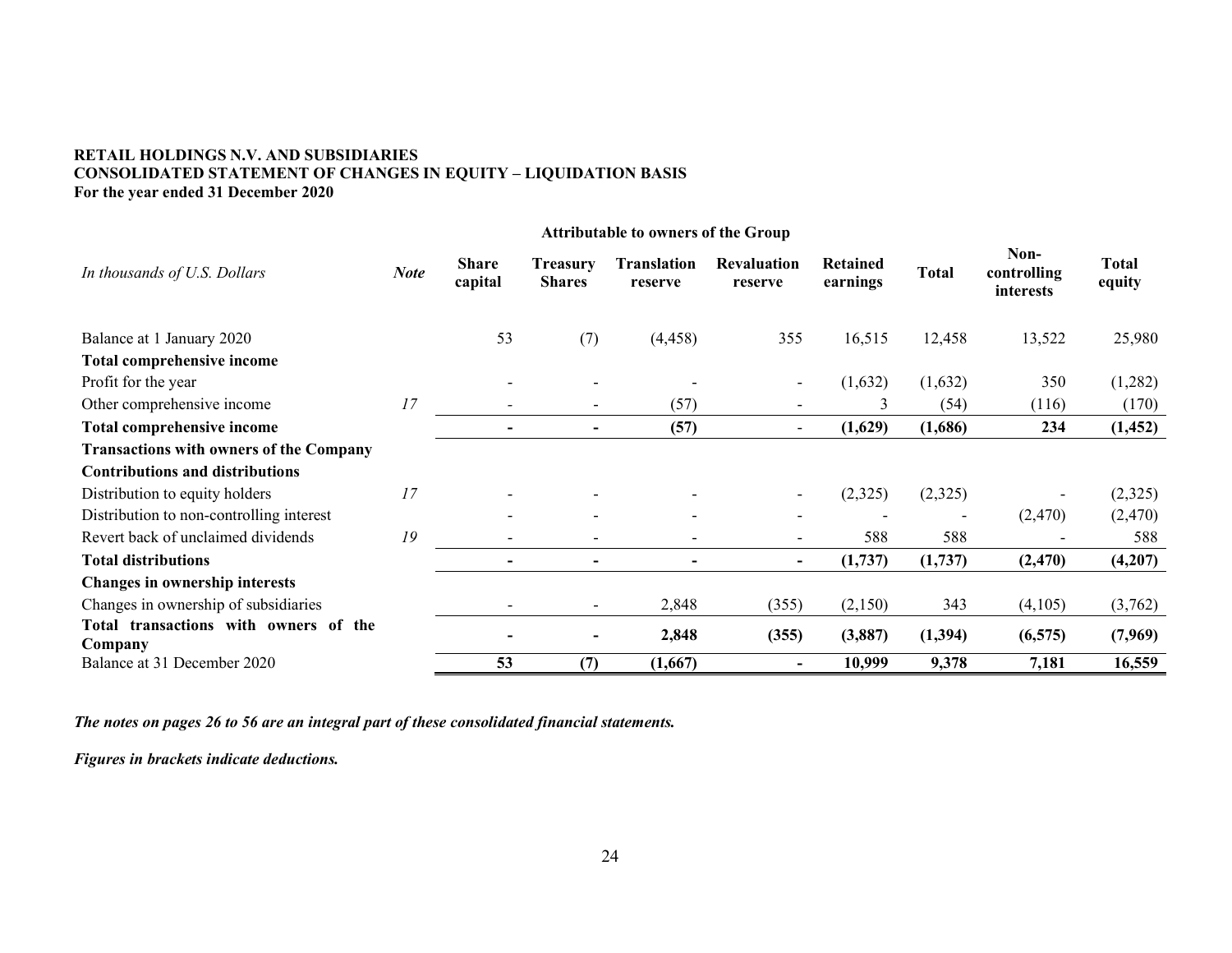# **CONSOLIDATED STATEMENT OF CASH FLOWS – LIQUIDATION BASIS FOR THE YEAR ENDED 31 DECEMBER**

*In thousands of U.S. Dollars*

|                                                                               | <b>Note</b> | 2021     | 2020     |
|-------------------------------------------------------------------------------|-------------|----------|----------|
| Cash flows from operating activities                                          |             |          |          |
| Loss for the year                                                             |             | (169)    | (1,282)  |
| Adjustments for:                                                              |             |          |          |
| Depreciation                                                                  |             |          | 396      |
| Impairment loss of property, plant and equipment                              |             |          | 23       |
| Gain on sale of property, plant and equipment                                 |             |          | (5)      |
| Loss on sale of discontinued operations, net of tax                           |             |          | 766      |
| Impairment loss on accounts receivables                                       |             |          | 423      |
| Net finance income                                                            | 10          | (1)      | (30)     |
| Income tax expense                                                            | 13          |          | 9        |
|                                                                               |             | (170)    | 300      |
| Changes in:                                                                   |             |          |          |
| Inventories                                                                   |             |          | 2,262    |
| trade and other receivables                                                   |             | 233      | 3,945    |
| other current and non-current assets                                          |             | 7        | 506      |
| trade and other payables                                                      |             | 59       | (585)    |
| provision and employee benefits                                               |             |          | 2        |
| warranty Provision                                                            |             |          | (150)    |
| deferred income                                                               |             |          | 370      |
| impact on cash and cash equivalent due to disposal                            |             |          | (4, 331) |
| <b>Cash from operating activities</b>                                         |             | 129      | 2,319    |
| Interest paid                                                                 |             |          | (20)     |
| Income tax paid                                                               |             |          | (433)    |
| Net cash from operating activities                                            |             | 129      | 1,866    |
| Cash flows from investing activities                                          |             |          |          |
| Acquisition of property, plant and equipment                                  |             |          | (215)    |
| Finance Income received                                                       |             | 1        | 50       |
| Proceeds from sale of property, plant and equipment                           |             |          | 388      |
| Proceeds from disposal of interests in subsidiary, net of cash<br>disposed of |             | 4,610    | 3,475    |
| Net cash from investing activities                                            |             | 4,611    | 3,698    |
| <b>Cash flows from financing activities</b>                                   |             |          |          |
| Distribution to non-controlling interests                                     |             | (4,039)  | (2,470)  |
| Distribution to owners                                                        |             | (4,883)  | (2,325)  |
| Repayments of borrowings                                                      |             |          | (837)    |
| Net cash used in financing activities                                         |             | (8,922)  | (5, 632) |
| Net decrease in cash and cash equivalents                                     |             | (4, 182) | (68)     |
| Cash and cash equivalents at 1 January                                        |             | 11,536   | 12,030   |
| Effect of exchange rate fluctuations on cash held                             |             |          | (426)    |
| Cash and cash equivalents at 31 December                                      | 15          | 7,354    | 11,536   |

*The notes on pages 26 to 56 are an integral part of these consolidated financial statements.*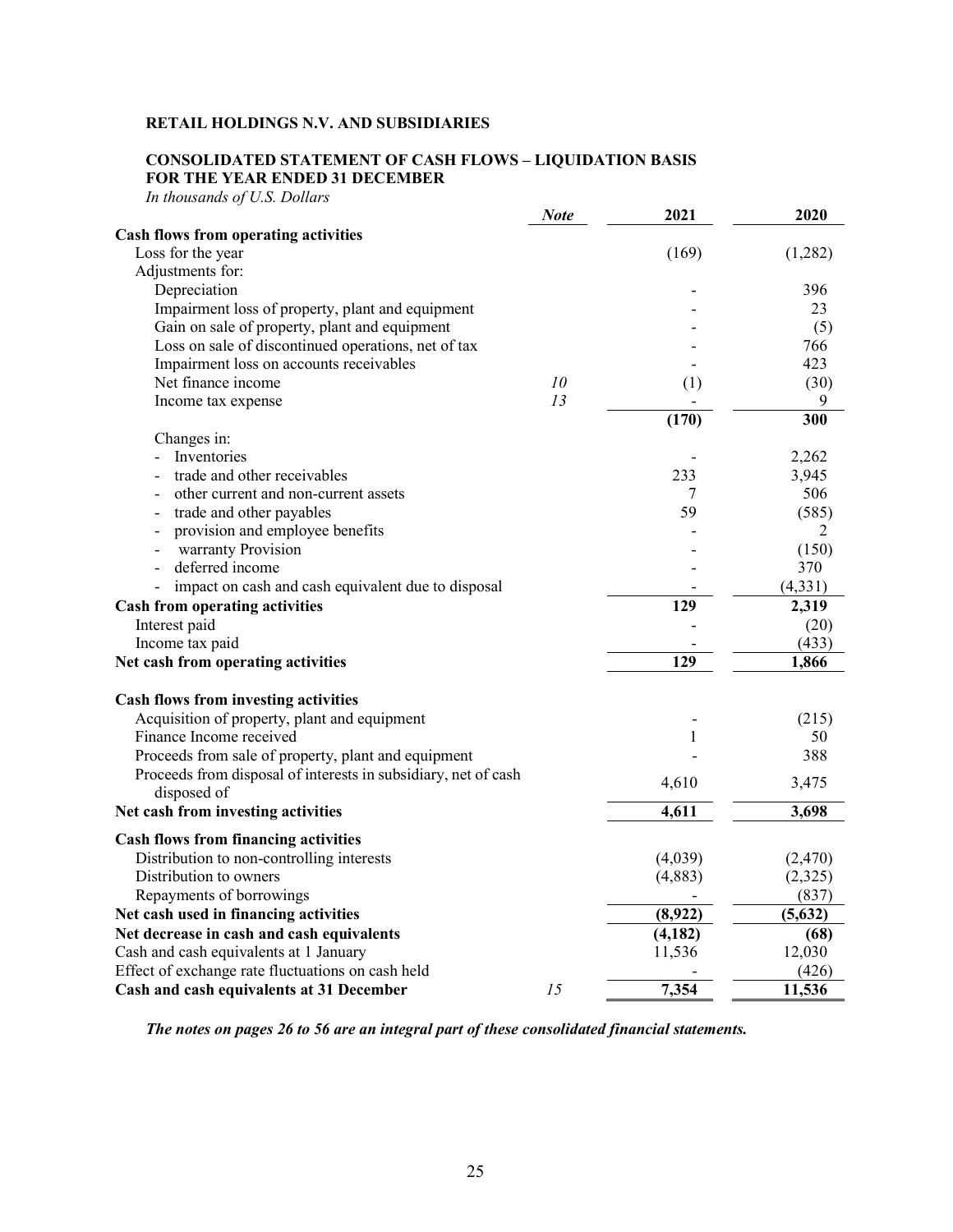# **NOTES TO THE CONSOLIDATED FINANCIAL STATEMENTS – LIQUIDATION BASIS**

|     |                                                            | Page |     |                                                            | Page |
|-----|------------------------------------------------------------|------|-----|------------------------------------------------------------|------|
| 1.  | Reporting entity                                           | 27   | 22. | Acquisition and disposal of<br>interests in group entities | 40   |
| 2.  | Basis of accounting                                        | 27   | 23. | Non-controlling interest                                   | 41   |
| 3   | Basis of measurement                                       | 27   | 24. | Capital commitments                                        | 42   |
| 4.  | Functional and presentation<br>currency                    | 27   | 25. | Contingencies                                              | 42   |
| 5.  | Use of judgements and estimates                            | 27   | 26. | Related parties                                            | 43   |
| 6.  | Changes in significant accounting<br>policies              | 28   | 27. | Subsequent events                                          | 43   |
| 7.  | Discontinued operations                                    | 29   | 28  | Going concern                                              | 43   |
| 8.  | Revenue                                                    | 30   | 29. | Significant accounting policies                            | 44   |
| 9.  | Income and expenses                                        | 30   | 30. | New Accounting Standards not<br>yet adopted.               | 56   |
| 10. | Net finance Income                                         | 31   |     |                                                            |      |
| 11. | Earnings per share                                         | 31   |     |                                                            |      |
| 12. | Employee benefit expenses                                  | 31   |     |                                                            |      |
| 13. | Income taxes                                               | 31   |     |                                                            |      |
| 14. | Trade and other receivables                                | 32   |     |                                                            |      |
| 15. | Cash and cash equivalents                                  | 32   |     |                                                            |      |
| 16. | Assets held for sale                                       | 33   |     |                                                            |      |
| 17. | Capital and reserves                                       | 33   |     |                                                            |      |
| 18. | Capital management                                         | 35   |     |                                                            |      |
| 19. | Trade and other payables                                   | 35   |     |                                                            |      |
| 20. | Financial instruments - Fair<br>values and risk management | 36   |     |                                                            |      |
| 21. | List of group entities                                     | 40   |     |                                                            |      |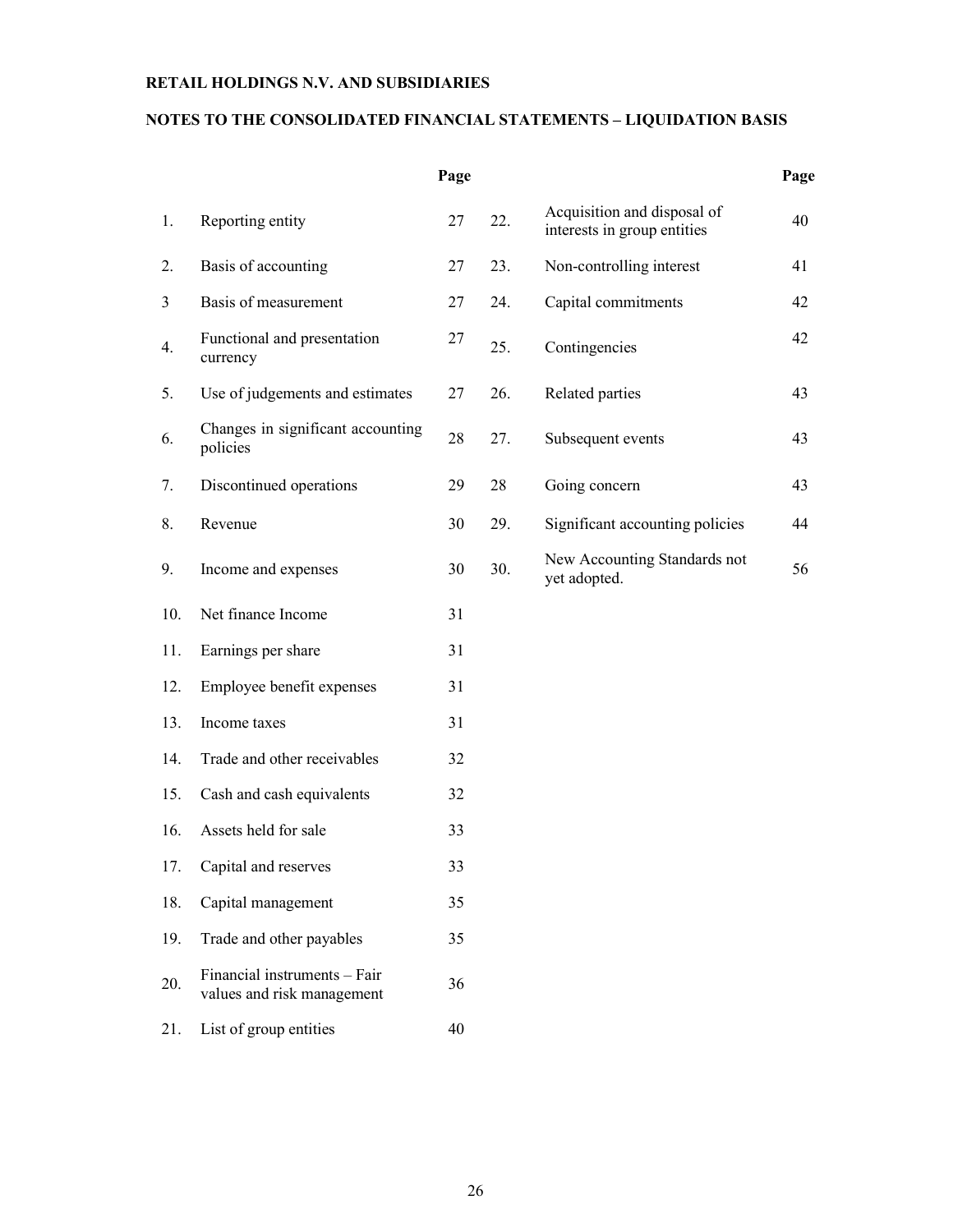# **NOTES TO THE CONSOLIDATED FINANCIAL STATEMENTS – LIQUIDATION BASIS**

# **1. Reporting entity**

Retail Holdings N.V. (the "Company") is a Company domiciled in Curaçao (formerly part of the Netherlands Antilles). The address of the Company is at Kaya W.F.G. (Jombi) Mensing 36, Willemstad, Curaçao. These consolidated financial statements comprise the ultimate Curaçao holding company (hereinafter referred to as "ReHo") and its subsidiaries (collectively the "Group" and individually "Group entities"). The principle activity of the Group involved the manufacture and distribution of sewing machines and household appliances. However, during the year, the remaining operating business unit was disposed.

# **2. Basis of accounting**

These consolidated financial statements have been prepared in accordance with International Financial Reporting Standards (IFRSs). They were authorised for issue by the Group's Board of Directors on 31 March 2022. Details of the Group's accounting policies are included in Note 29.

# **3. Basis of measurement**

These consolidated financial statements have been prepared on the liquidation basis assuming going concern assumption is inappropriate, pursuant to the decision taken by the Board of Directors after the sale of Retail Holdings (India) B.V. along with its subsidiary, Singer India Limited.

# **4. Functional and presentation currency**

These consolidated financial statements are presented in U.S. Dollars which is the Group's functional currency. All financial information presented in U.S. Dollars has been rounded to the nearest thousands, unless otherwise indicated.

# **5. Use of judgements and estimates**

In preparing these consolidated financial statements, management has made judgments, estimates and assumptions that affect the application of the Group's accounting policies and the reported amounts of assets, liabilities, income and expenses. Actual results may differ from these estimates. Estimates and underlying assumptions are reviewed on an ongoing basis. Revisions to estimates are recognised prospectively.

# **(a) Judgements**

Information about judgements made in applying accounting policies that have the most significant effects on the amounts recognised in the consolidated financial statements is included in the following notes:

- Note 8: revenue recognition: whether revenue from consumer retailing operations are recognised over time or at a point in time;
- Note 21: List of group entities: whether the Group has de facto control over an investee.

# **(b) Assumptions and estimation uncertainties**

Information about assumptions and estimation uncertainties that have a significant risk of resulting in a material adjustment in the year ending 31 December 2020 and 2021 is included in the following notes:

- Note 8 revenue recognition: estimate of expected returns.
- $\bullet$  Note 25 and 29(1) recognition and measurement of provisions and contingencies: key assumptions about the likelihood and magnitude of an outflow of resources.
- Note 14 and 29(i) and (j) assessing impairment of trade receivables;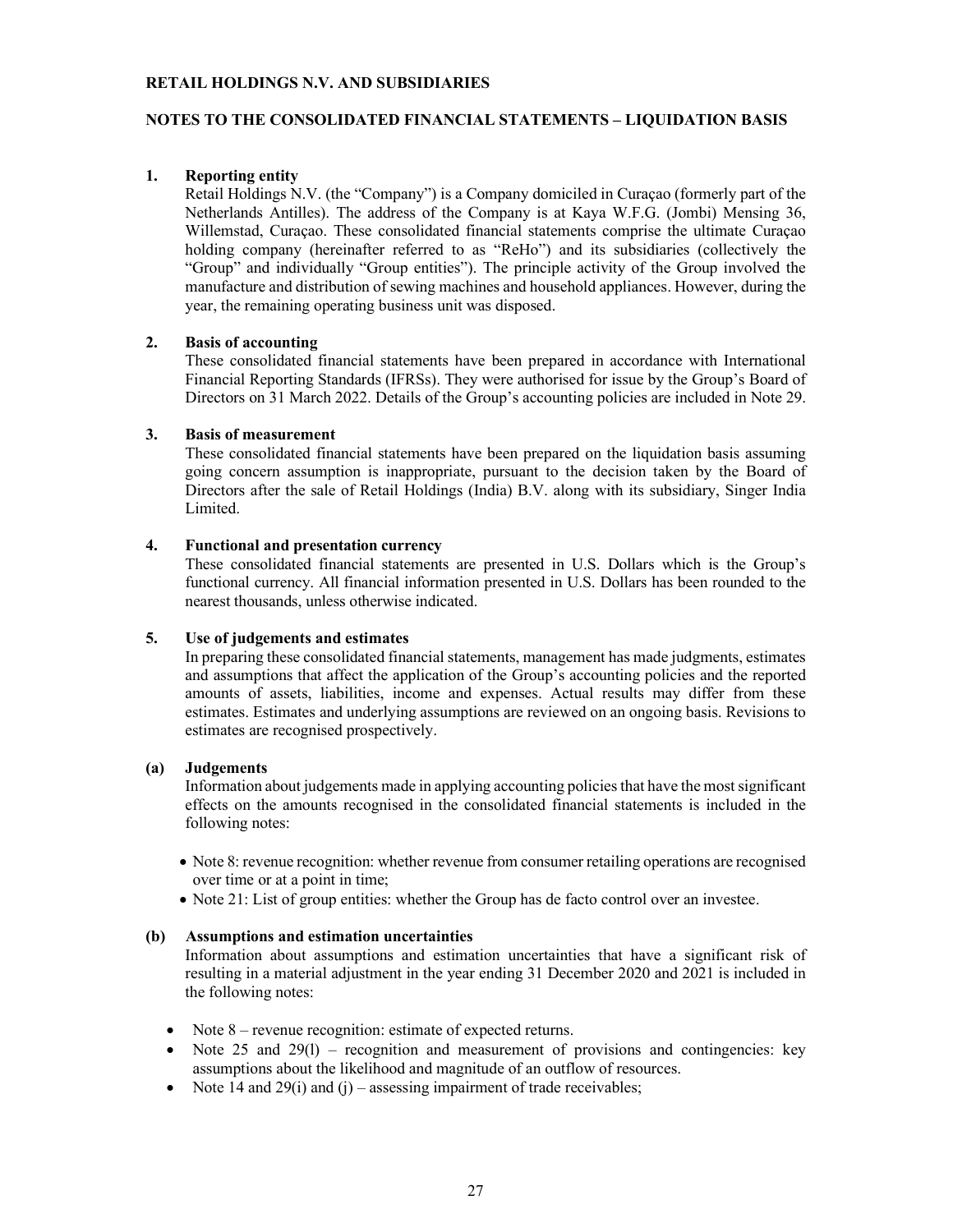# **NOTES TO THE CONSOLIDATED FINANCIAL STATEMENTS – LIQUIDATION BASIS**

### **5. Use of judgements and estimates (continued)**

# **(b) Assumptions and estimation uncertainties (continued)**

#### *Measurement of fair values*

A number of the Group's accounting policies and disclosures require the measurement of fair values, for both financial and non-financial assets and liabilities.

The Group has an established control framework with respect to the measurement of fair values. The finance and accounting department in each subsidiary has responsibility for overseeing all significant fair value measurements, including Level 3 fair values, and reports directly to the Finance Director and the Audit Committee of each subsidiary.

The finance and accounting department regularly reviews significant unobservable inputs and valuation adjustments. If third party information, such as broker quotes or pricing services, is used to measure fair values, then the finance and accounting department assesses the evidence obtained from the third parties to support the conclusion that such valuations meet the requirements of IFRS, including the level in the fair value hierarchy in which such valuations should be classified.

Significant valuation issues are reported to the Group Finance Director and Group Audit Committee,

When measuring the fair value of an asset or a liability, the Group uses market observable data as far as possible. Fair values are categorised into different levels in a fair value hierarchy based on the inputs used in the valuation techniques as follows:

- Level 1: quoted prices (unadjusted) in active markets for identical assets or liabilities.
- Level 2: inputs other than quoted prices included in Level 1 that are observable for the asset or liability, either directly (i.e. as prices) or indirectly (i.e. derived from prices).
- Level 3: inputs for the asset or liability that are not based on observable market data (unobservable inputs).

If the inputs used to measure the fair value of an asset or liability might be categorised in different levels of the fair value hierarchy, then the fair value measurement is categorised in its entirety in the same level of the fair value hierarchy as the lowest level input that is significant to the entire measurement.

The Group recognises transfers between levels of the fair value hierarchy at the end of the reporting period during which the change has occurred.

Further information about the assumptions made in measuring fair values is included in the following notes:

• Note  $20$  (a) – financial instruments: measurement of fair values

### **6. Changes in significant accounting policies**

A number of new standards are effective from 1 January 2021 but they do not have a material effect on the Group's financial statements.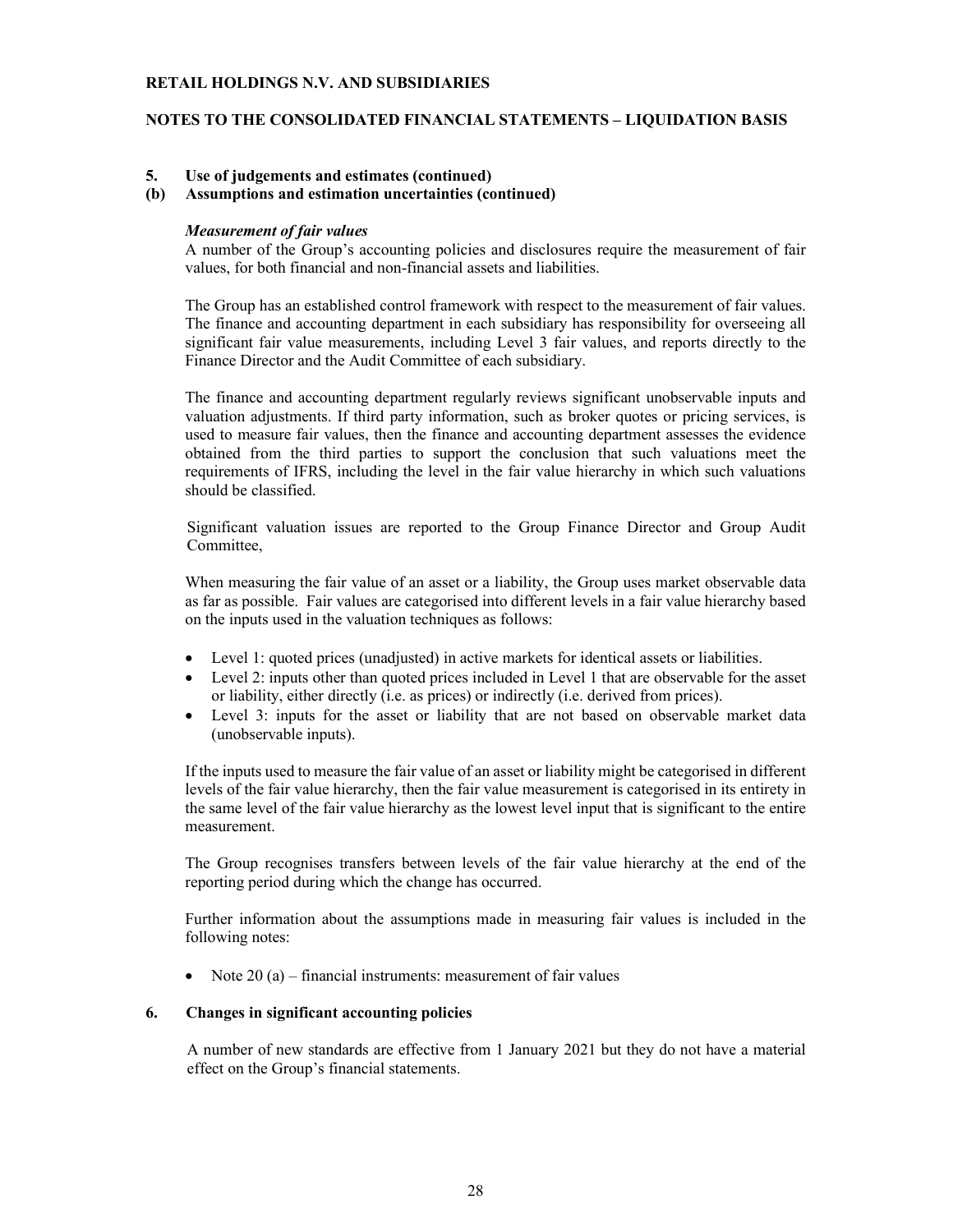# **NOTES TO THE CONSOLIDATED FINANCIAL STATEMENTS – LIQUIDATION BASIS**

### **7. Discontinued operations**

See accounting policies in Note 29(c).

In December 2021, Retail Holdings Asia B.V. disposed its remaining 57.62% equity stake (2020: 42.38%) of Retail Holdings (India) B.V. to Armila Capital Limited (a stake of 33.05%) and EURO-IB Limited (a stake of 24.57%). The actual disposal occurred on December 22, 2021, however, the management decided to consider December 31, 2021 as the disposal date for consolidation purpose as no significant transactions occurred during that period.

Further, the Group lost its indirect ownership stake in Singer India Limited as Retail Holdings (India) B.V. held 57.62% equity stake of Singer India Limited.

Accordingly, the operating results up to the date of disposal and the related disposal gain of Retail Holdings (India) B.V. and Singer India Limited ("India") are presented under "discontinued operations" in the consolidated statement of income. During the year there were no other circumstances had occurred for reclassification of discontinued operations.

#### **(a) Results of discontinued operations**

|                                                           |             | 2021          | 2020      |
|-----------------------------------------------------------|-------------|---------------|-----------|
| In thousands of USD Dollars                               | <b>Note</b> | India         | India     |
| Revenue                                                   | 8           | $11,351*$     | 52,288    |
| Expenses                                                  |             | $(11, 122)^*$ | (51, 498) |
| Results from operating activities, net of tax             |             | 229           | 790       |
| Gain/(loss) on disposal on sale of discontinued operation |             | 105           | 766)      |
| Profit from discontinued operations, net of tax           |             | 334           | 24        |
| Basic earnings / (loss) per share (U.S. Dollars)          |             | 0.03          | (0.11)    |
| Diluted earnings / (loss) per share (U.S. Dollars)        |             | 0.03          | (0.11)    |

\* Operating results are presented as a % of the effective holding for the group.

#### **(b) Effect of disposal on the financial position of the Group**

*In thousands of U.S. Dollars*

|                                                     | 2020    |
|-----------------------------------------------------|---------|
|                                                     | India   |
| Property, plant and equipment                       | (1,727) |
| Inventories                                         | (8,338) |
| Trade and other receivables                         | (5,970) |
| Cash and cash equivalents including bank overdrafts | (4,331) |
| Loans and borrowings                                | 217     |
| Trade and other payables                            | 12,010  |
| Other assets and liabilities                        | (1,084) |
| Net assets and liabilities                          | (9,223) |
| Consideration received                              | 3,475   |
|                                                     |         |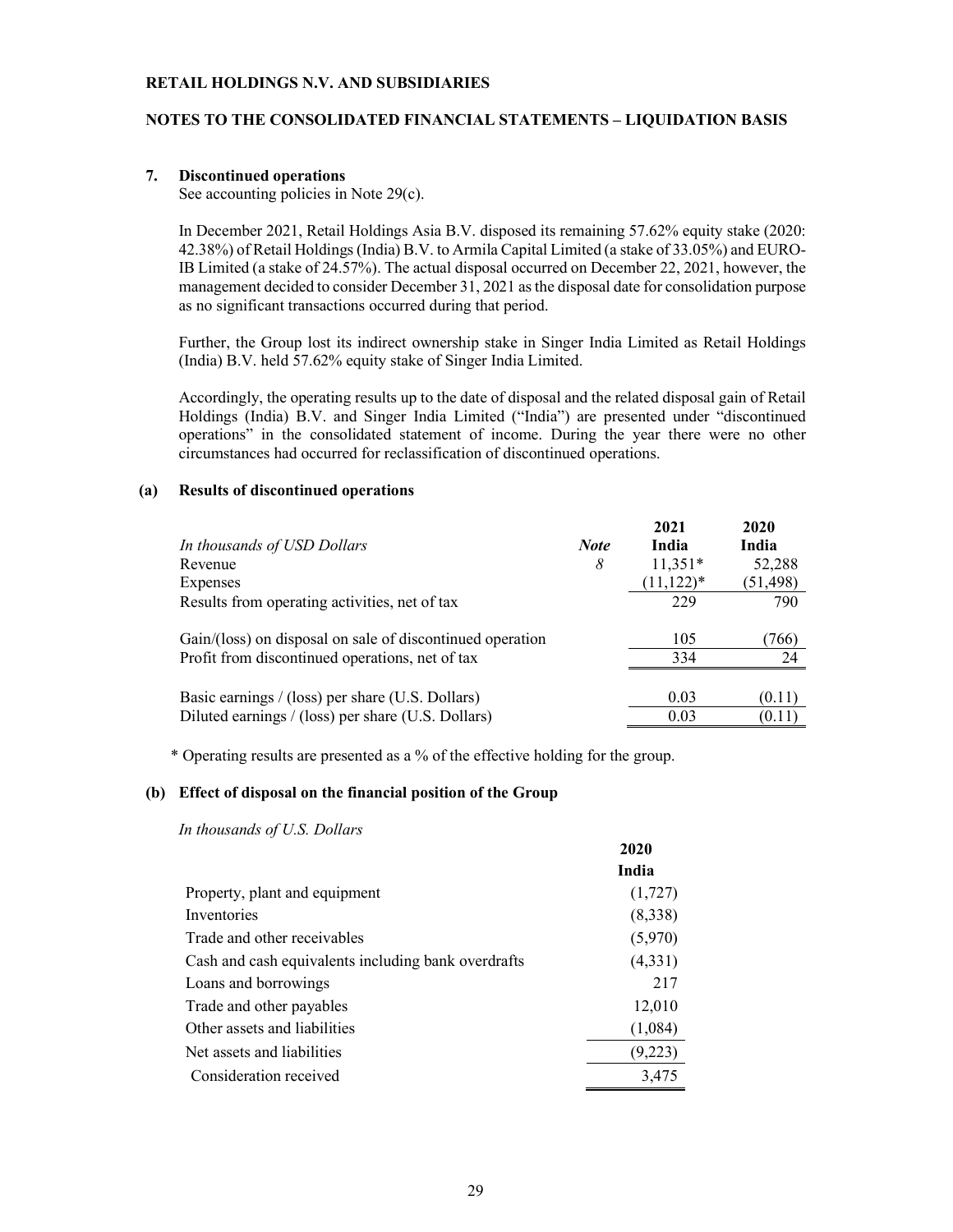# **NOTES TO THE CONSOLIDATED FINANCIAL STATEMENTS – LIQUIDATION BASIS**

# **8. Revenue**

See accounting policies in Note 29(d)

The Group generated revenue primarily from the sale of sewing machines and small appliances to its customers. Other sources of revenue include royalty income for the use of brand name.

| In thousands of U.S.<br><i>Dollars</i> | Continuing<br>operations |                          | <b>Discontinued</b><br>operations |        | <b>Total</b> |        |
|----------------------------------------|--------------------------|--------------------------|-----------------------------------|--------|--------------|--------|
|                                        | 2021                     | 2020                     | 2021                              | 2020   | 2021         | 2020   |
| Sale of goods                          | -                        | $\overline{\phantom{0}}$ |                                   | 52,288 |              | 52,288 |
| Royalty income                         | 487                      | 327                      | $\overline{\phantom{a}}$          |        | 487          | 327    |
|                                        | 487                      | 327                      | $\overline{\phantom{a}}$          | 52,288 | 487          | 52,615 |

# **9. Income and expenses**

# **(a) Other income**

|     | In thousands of U.S. Dollars<br>Tax rebates<br>Others | 2021<br>9<br>28<br>37 | 2020<br>12<br>1<br>13 |
|-----|-------------------------------------------------------|-----------------------|-----------------------|
| (b) | Selling and administrative expenses                   |                       |                       |
|     | In thousands of U.S. Dollars                          | 2021                  | 2020                  |
|     | Employee benefits expenses                            | 384                   | 838                   |
|     | Legal and professional expenses                       | 406                   | 449                   |
|     | Rental and occupancy                                  | 17                    | 54                    |
|     | Royalty taxes                                         | 75                    | 73                    |
|     | Insurance                                             | 41                    | 45                    |
|     | Others                                                | 101                   | 206                   |
|     | Total selling and administrative expenses             | 1,024                 | 1,665                 |
| (c) | Other expense                                         |                       |                       |
|     | In thousands of U.S. Dollars                          | 2021                  | 2020                  |
|     | Royalty expense                                       | 4                     | 2                     |
|     |                                                       | 4                     | $\overline{2}$        |

Royalty is for the use of the SINGER trademark by Singer Asia Limited.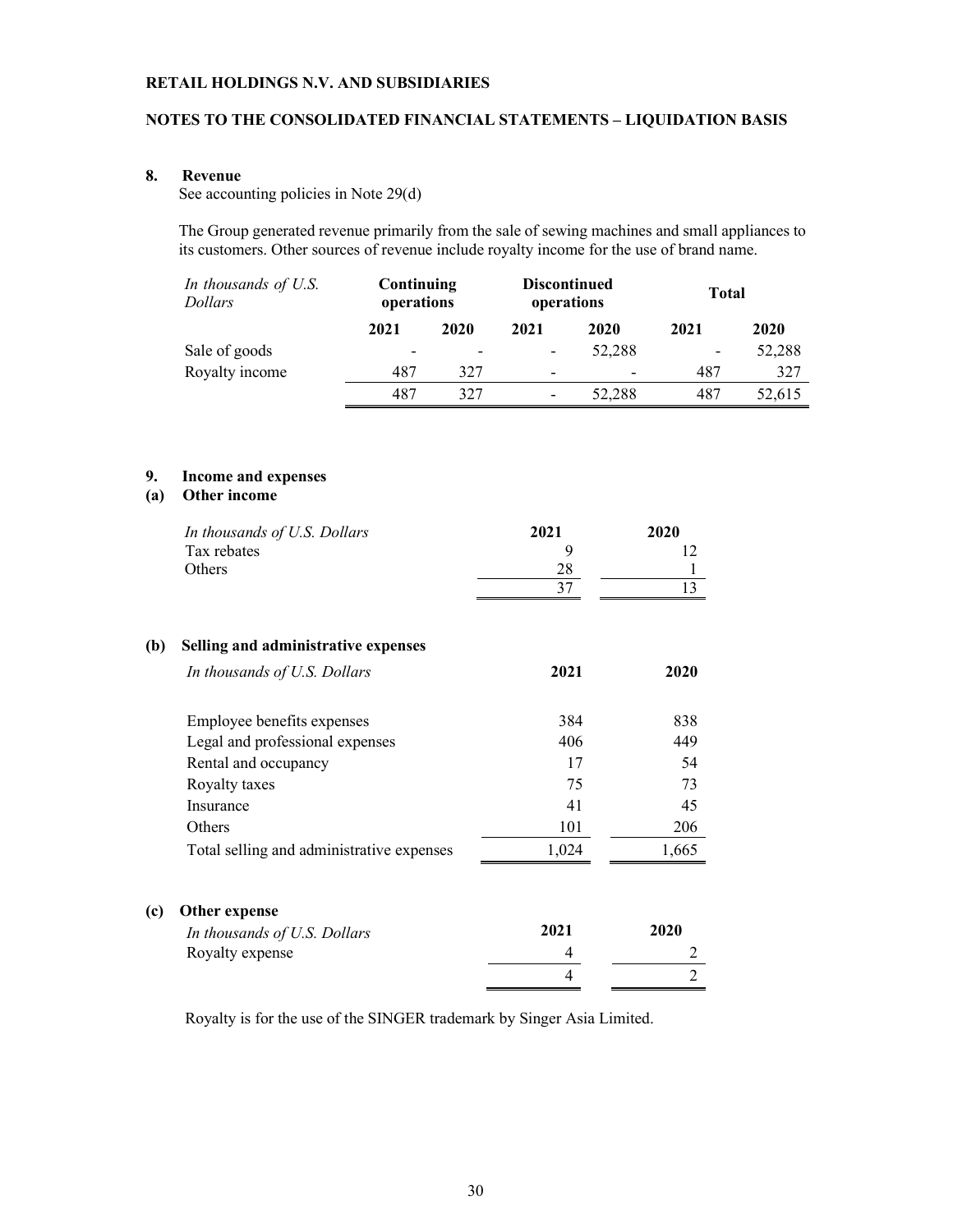# **NOTES TO THE CONSOLIDATED FINANCIAL STATEMENTS – LIQUIDATION BASIS**

#### **10. Net finance Income** See accounting policies in Notes 29(e) and (i)

| In thousands of U.S. Dollars                    | 2021 | 2020 |
|-------------------------------------------------|------|------|
| Interest income on bank deposits                |      | 50   |
| Finance income                                  |      | 50   |
| Net foreign exchange loss                       |      |      |
| Finance costs                                   |      |      |
| Net finance income recognised in profit or loss |      |      |

# **11. Earnings per share**

The calculation of earnings per share has been based on the following profits attributable to ordinary shareholders and weighted average number of ordinary shares outstanding.

*In thousands of U.S. Dollars*

|                                                                          |                         | 2021                       |        |                         | 2020                       |         |
|--------------------------------------------------------------------------|-------------------------|----------------------------|--------|-------------------------|----------------------------|---------|
|                                                                          | Continuing<br>operation | Discontinued<br>operations | Total  | Continuing<br>operation | Discontinued<br>operations | Total   |
| Profit<br>loss<br>attributable to the<br>the<br>of.<br>owners<br>company | (440)                   | 181                        | (259)  | (1,122)                 | (510)                      | (1,632) |
| Weighted<br>average<br>number of shares                                  | 4,650                   | 4,650                      | 4,650  | 4,650                   | 4,650                      | 4,650   |
| Basic EPS                                                                | (0.09)                  | 0.03                       | (0.06) | (0.24)                  | (0.11)                     | (0.35)  |
| Diluted EPS                                                              | (0.09)                  | 0.03                       | (0.06) | (0.24)                  | (0.11)                     | (0.35)  |
|                                                                          |                         |                            |        |                         |                            |         |

# **12. Employee benefit expenses**

See accounting policy in Note 29(e).

| In thousands of U.S. Dollars | <b>Note</b> | 2021 | 2020 |
|------------------------------|-------------|------|------|
| Wages and salaries           |             | 370  | 599  |
| Others                       |             | 14   | 239  |
|                              |             | 384  | 838  |

### **13. Income taxes**

See accounting policy in Note 29(g).

# **(a) Amounts recognised in profit or loss**

| In thousands of U.S. Dollars | 2021 | 2020 |
|------------------------------|------|------|
| Current tax expense          |      |      |
| Current period               |      |      |
|                              |      |      |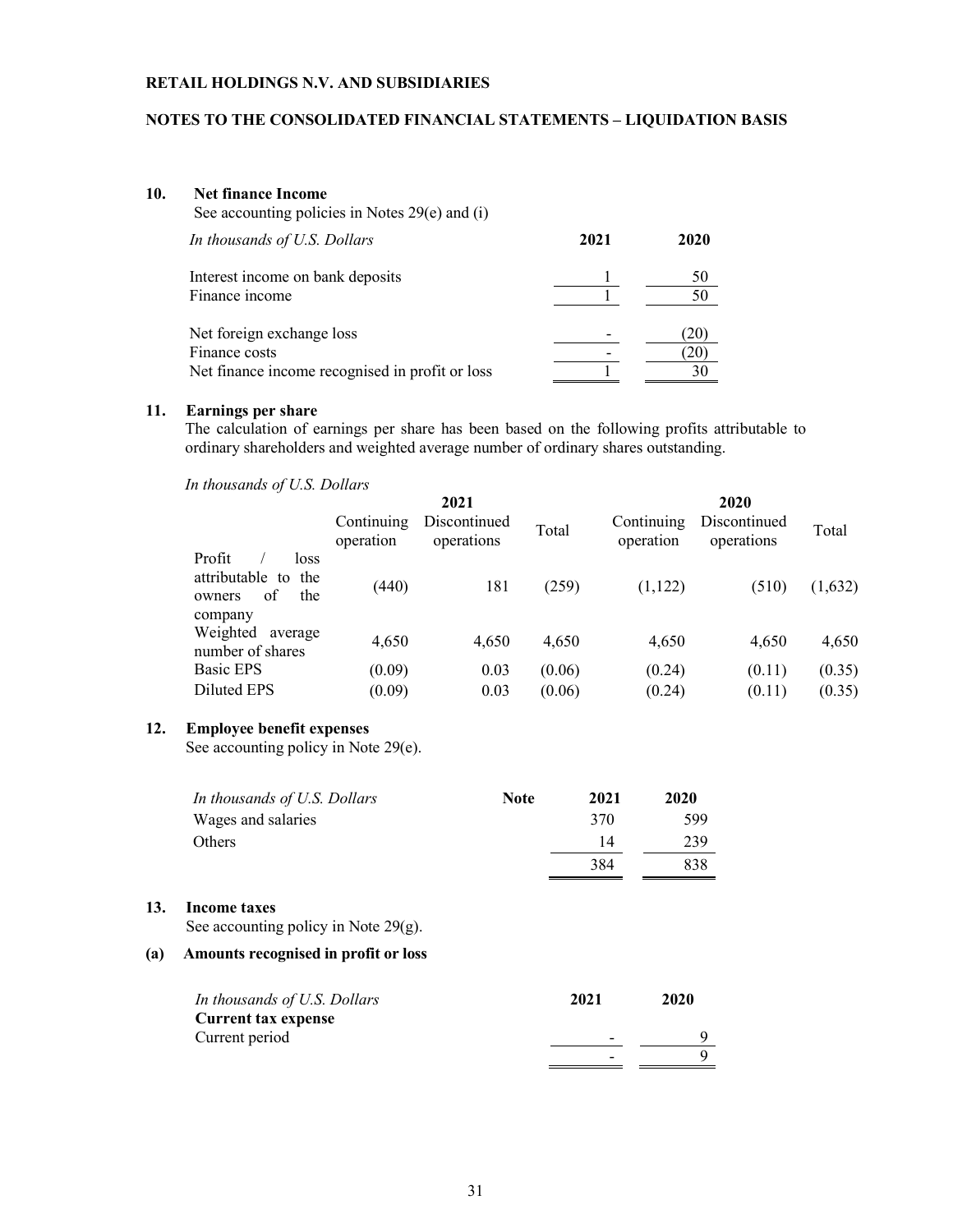# **NOTES TO THE CONSOLIDATED FINANCIAL STATEMENTS – LIQUIDATION BASIS**

# **13. Income taxes (continued)**

### **(b) Amounts Recognised in Other Comprehensive Income**

| In thousands of U.S. Dollars                                     | <b>Before tax</b> | 2020<br>Tax (expenses)<br>benefit | Net of tax |
|------------------------------------------------------------------|-------------------|-----------------------------------|------------|
| Foreign operations – foreign currency<br>translation differences | (179)             |                                   | (179)      |
| Re-measurement of defined benefit<br>liability $/$ (asset)       | 14                | .5)                               |            |
|                                                                  | 165)              |                                   | 170)       |

# **14. Trade and other receivables**

See accounting policy in Notes 29(i)

| In thousands of U.S. Dollars | 2021 | 2020 |
|------------------------------|------|------|
| Current                      |      |      |
| Other receivables            | 567  | 82   |
|                              | 567  | 821  |

The Group's exposure to credit and currency risks and impairment losses related to trade and other receivables are disclosed in Note 20.

# **15. Cash and cash equivalents**

See accounting policy in Note 29(i)

| In thousands of U.S. Dollars                             | 2021  | 2020   |
|----------------------------------------------------------|-------|--------|
| Bank balances                                            | 7.354 | 10,625 |
| Call deposits                                            |       | 911    |
| Cash and cash equivalents in the statement of cash flows | 7.354 | 11.536 |

The Group's exposure to interest rate risk and a sensitivity analysis for financial assets and liabilities are disclosed in Note 20.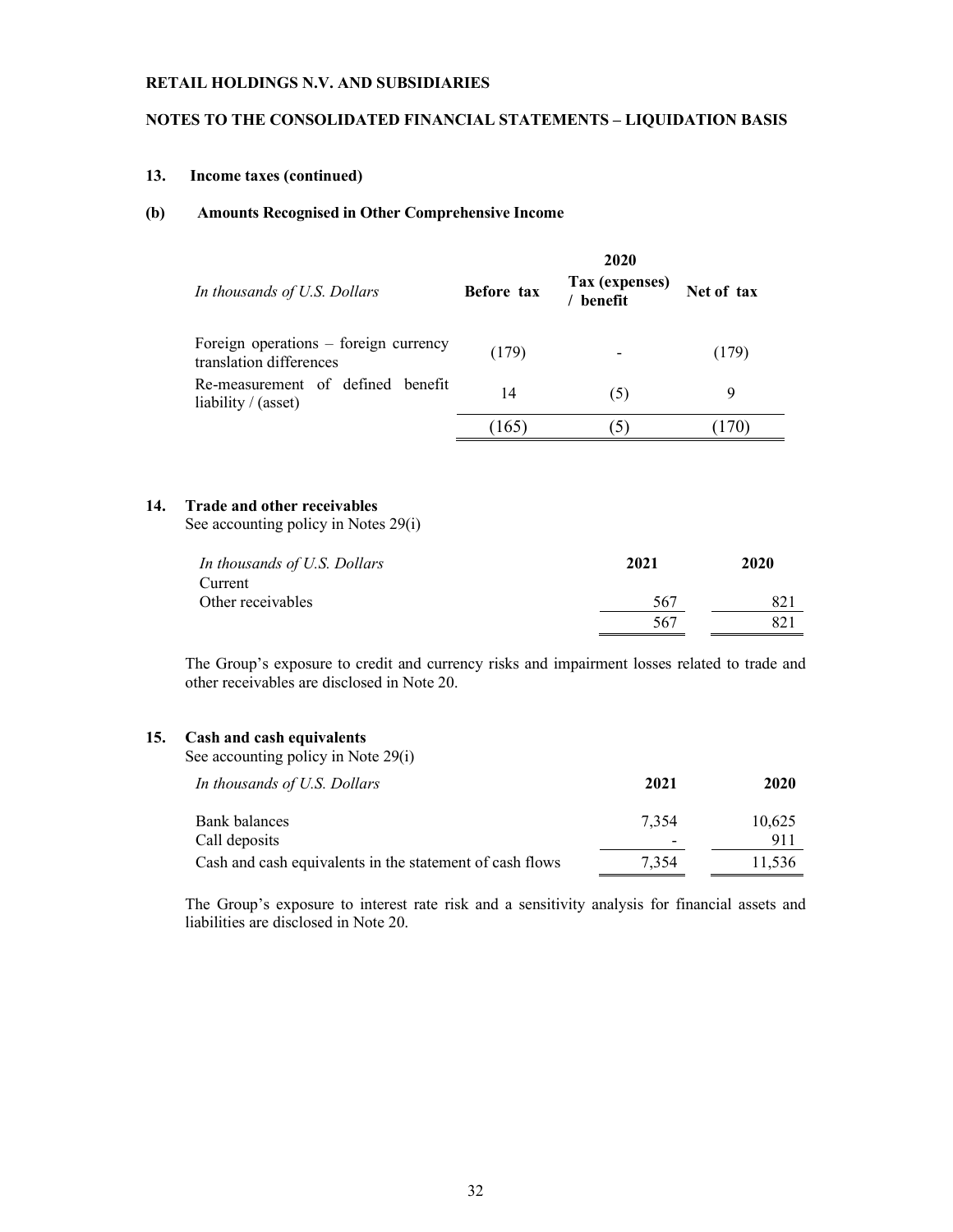# **NOTES TO THE CONSOLIDATED FINANCIAL STATEMENTS – LIQUIDATION BASIS**

#### **16. Assets held for sale**

See accounting policy in Note 29(h)

On 22 December 2021, the remaining stake of Retail Holdings (India) B.V. was disposed of to Armila Capital Limited (a stake of 33.05%) and EURO-IB Limited (a stake of 24.57%).

Refer Note 7 Discontinued Operations.

#### **Share of net results of equity accounted investee**

|                                            | 2020   |
|--------------------------------------------|--------|
| Non - Current assets                       | 2,184  |
| Current assets                             | 19,614 |
| Total assets                               | 21,798 |
| Non - Current Liabilities                  | 154    |
| Current liabilities                        | 12,421 |
| Total liabilities                          | 12,575 |
| Shareholders' equity (100%)                | 9,223  |
| Group's holding of 57.6%                   | 5,312  |
| Fair value loss at the initial recognition | (702)  |
| Fair value of investment in associate      | 4,610  |

### **17. Capital and reserves**

See accounting policies in Note 29(k).

### **(a) Ordinary shares**

| In thousands of shares  | <b>Ordinary shares</b>   |       |
|-------------------------|--------------------------|-------|
|                         | 2021                     | 2020  |
| On issue at 1 January   | 4.650                    | 4.650 |
| Purchased / forfeited   | $\overline{\phantom{0}}$ |       |
| On issue at 31 December | 4,650                    | 4.650 |

As at 31 December 2021, the authorized capital of the Company comprised USD 210 thousand (2020: USD 210 thousand) divided into (a) 20,000,000 ordinary shares with a par value of USD 0.01 per share (the "Shares") and (b) 1,000,000 preferred shares with a par value of USD 0.01 per share.

Preferred shares can be issued in series. To date, the Company has issued Series A Convertible Preferred Stock, consisting of 40 preferred shares. The Company repurchased the outstanding preferred shares in 2003 and cancelled them in 2006.

To date, the Company has issued 8,985,105 Shares, and has acquired 4,334,861 Shares through purchase, forfeiture and pursuant to the terms of the original share distribution plan.

All Shares have equal voting rights.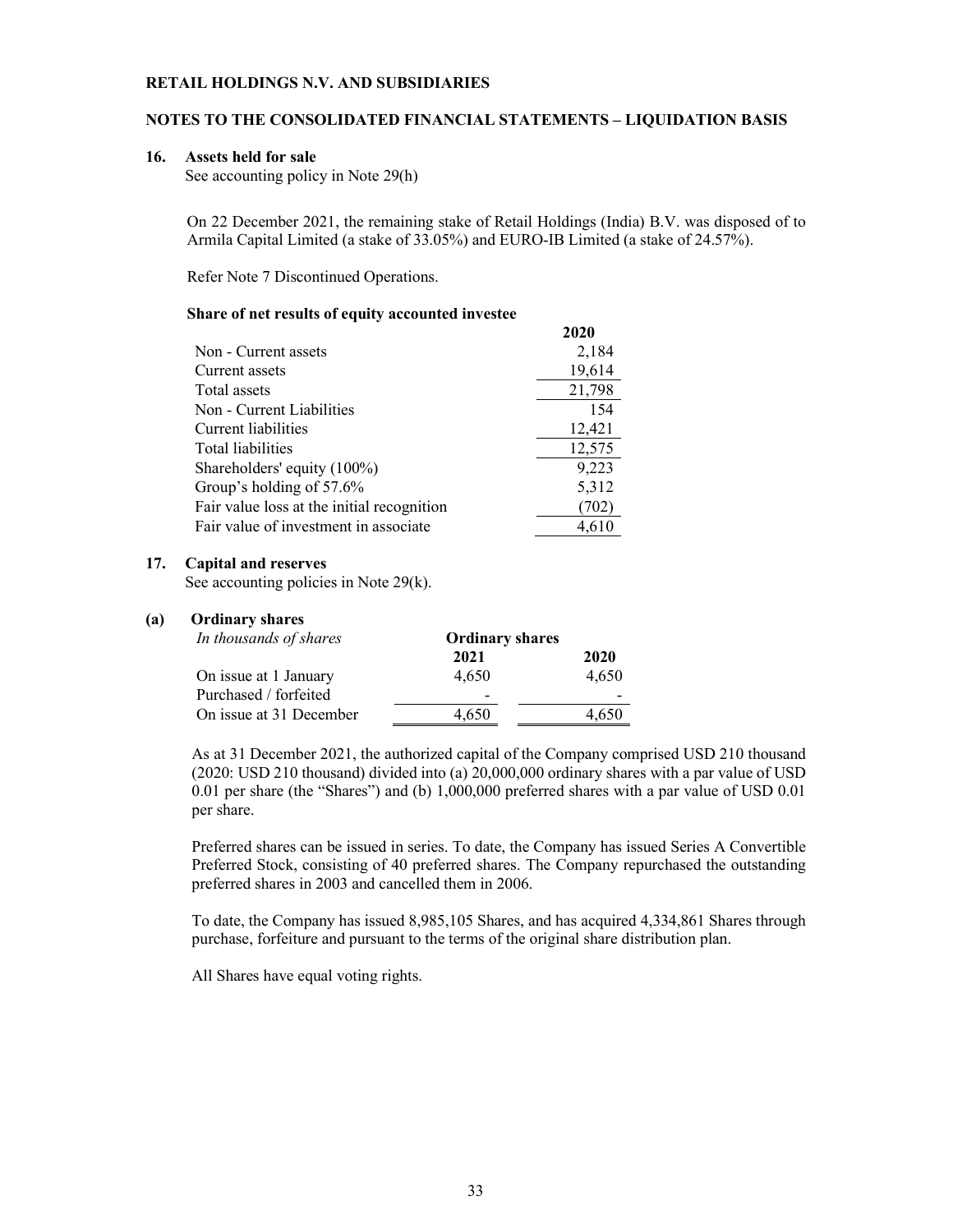# **NOTES TO THE CONSOLIDATED FINANCIAL STATEMENTS – LIQUIDATION BASIS**

# **17. Capital and reserves (continue)**

# **(b) Nature and purpose of reserves**

### **Translation reserve**

The translation reserve comprises all foreign currency differences arising from the translation of the financial statements of foreign operations.

# **Revaluation reserve**

The revaluation reserve relates to the increase in the carrying amount of land and buildings.

# **(c) Distributions**

The following returns of capital were made to owners.

| In thousands of U.S. Dollars                    | 2021  | 2020  |
|-------------------------------------------------|-------|-------|
| USD 1.1 per ordinary share $(2020:$ USD $0.50)$ | 4.883 | 2.325 |
|                                                 | 4.883 | 2.325 |

# **(d) OCI accumulated in reserves, net of tax**

| In thousands of U.S. Dollars Translation Retained       |             |         |          |              | Non-controlling |                  |
|---------------------------------------------------------|-------------|---------|----------|--------------|-----------------|------------------|
|                                                         |             | reserve | earnings | <b>Total</b> | interests       | <b>Total OCI</b> |
| 2020                                                    |             |         |          |              |                 |                  |
| Re-measurement of defined<br>benefit liability          |             |         |          |              |                 | 9                |
| Foreign operations – foreign<br>currency<br>differences | translation | (57)    | -        | (57)         | (122)           | (179)            |
| <b>Total</b>                                            |             | ر د     |          | 54           | 116)            |                  |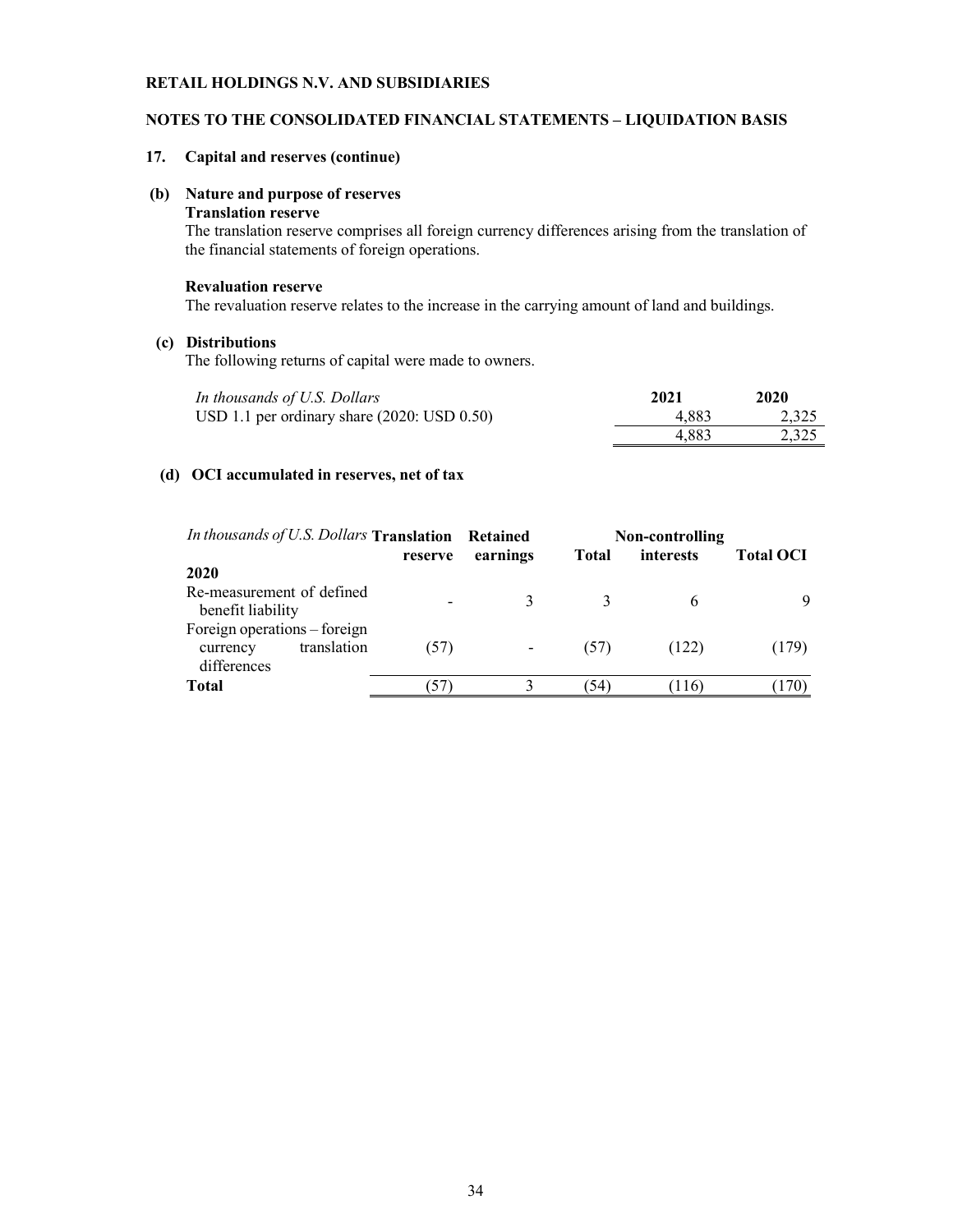# **NOTES TO THE CONSOLIDATED FINANCIAL STATEMENTS – LIQUIDATION BASIS**

#### **18. Capital management**

The Group's policy is to maintain a strong capital base so as to maintain investor, creditor and market confidence and to sustain future development of the business. The Board of Directors monitors the return on capital, which the Group defines as the profit for the reporting period divided by the total equity at the reporting date, as well as the level of dividends to ordinary shareholders.

The Board of Directors seeks to maintain a balance between the higher returns that might be possible with higher levels of borrowings and the advantages and security afforded by a sound capital position. The Group's return on capital in 2021 was nil (2020: nil). The weighted-average interest expense on interest-bearing borrowings (excluding liabilities with imputed interest) in 2021 was nil (2020: nil).

The Group monitors capital using a ratio of adjusted net debt to total equity. For this purpose, adjusted net debt is defined as total interest-bearing loans and borrowings, and obligations under finance leases, excluding bank overdrafts, less cash and cash equivalents.

|     | In thousands of U.S. Dollars                      | 2021     | 2020      |
|-----|---------------------------------------------------|----------|-----------|
|     | Total loans and borrowings, and obligations under |          |           |
|     | finance leases, excluding bank overdrafts         |          |           |
|     | Less: cash and cash equivalents                   | (7, 354) | (11, 536) |
|     | Net debt                                          | (7, 354) | (11, 536) |
| 19. | Total equity<br>Trade and other payables          | 7,448    | 16,559    |
|     | See accounting policies in Note 29(i)             |          |           |
|     | In thousands of U.S. Dollars                      | 2021     | 2020      |
|     | Non-trade payables and accrued expenses           | 487      | 432       |

As at 31 December 2019, non-trade payables and accrued expenses included unclaimed dividends payable amounting to USD 588 thousand owed to certain foreign shareholders for dividends declared by the Company in the 2015-2016 periods. In 2020, the Company elected to no longer treat unclaimed dividends with respect to these shares as a dividend payable liability on the balance sheet, but to consider them as a contingent liability, leaving these amounts in Retained earnings. Accordingly, unclaimed dividends payable amount as at 1 January 2020 have been reverted back to the Company's retained earnings (see note 25 for more details).

487 432

The Group's exposure to currency and liquidity risks related to trade and other payables is disclosed in Note 20.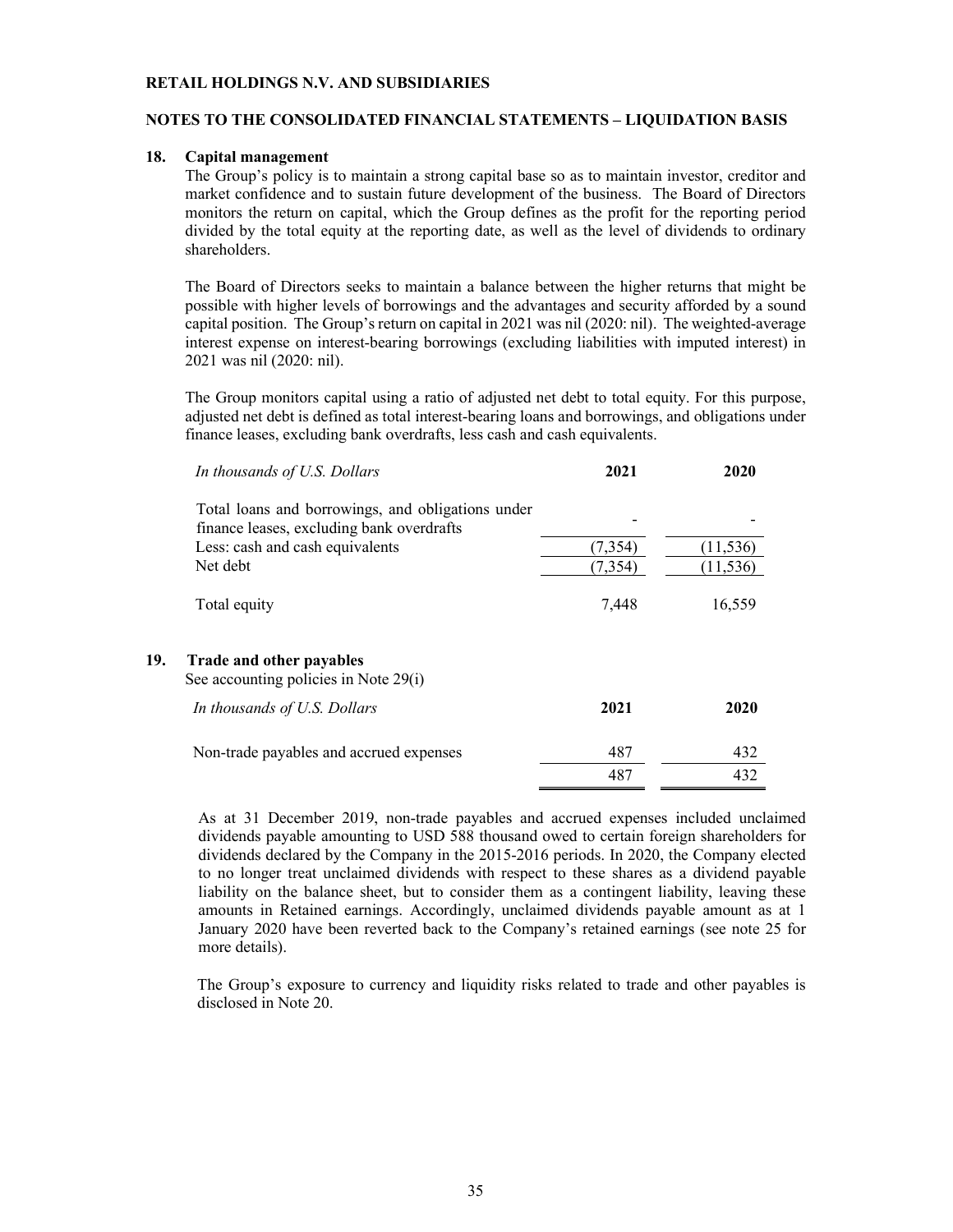# **NOTES TO THE CONSOLIDATED FINANCIAL STATEMENTS – LIQUIDATION BASIS**

# **20. Financial instruments – Fair values and risk management**

# **(a) Accounting classifications and fair values**

The following table shows the carrying amounts and fair values of financial assets and financial liabilities, including their levels in the fair value hierarchy. It does not include fair value information for financial assets and financial liabilities not measured at fair value if the carrying amount is a reasonable approximation of fair value.

Assets classified as held for sale are not included in the below table.

### **31 December 2021**

|                                                     | <b>Carrying amount</b> |                                | <b>Fair value</b> |         |       |
|-----------------------------------------------------|------------------------|--------------------------------|-------------------|---------|-------|
|                                                     | Amortized<br>Cost      | Other Financial<br>Liabilities | Total             | Level 3 | Total |
| Financial assets not measured at fair value         |                        |                                |                   |         |       |
| Trade and other receivables                         | 567                    |                                | 567               |         |       |
| Cash at bank                                        | 7,354                  |                                | 7,354             |         |       |
|                                                     | 7,921                  |                                | 7,921             |         |       |
| Financial liabilities not measured at fair<br>value |                        |                                |                   |         |       |
| Trade and other payables *                          |                        | 124                            | 124               |         |       |
|                                                     |                        | 124                            | 124               |         |       |

**\*** Accrued expenses that are not financial liabilities (USD 363 thousand) are not included.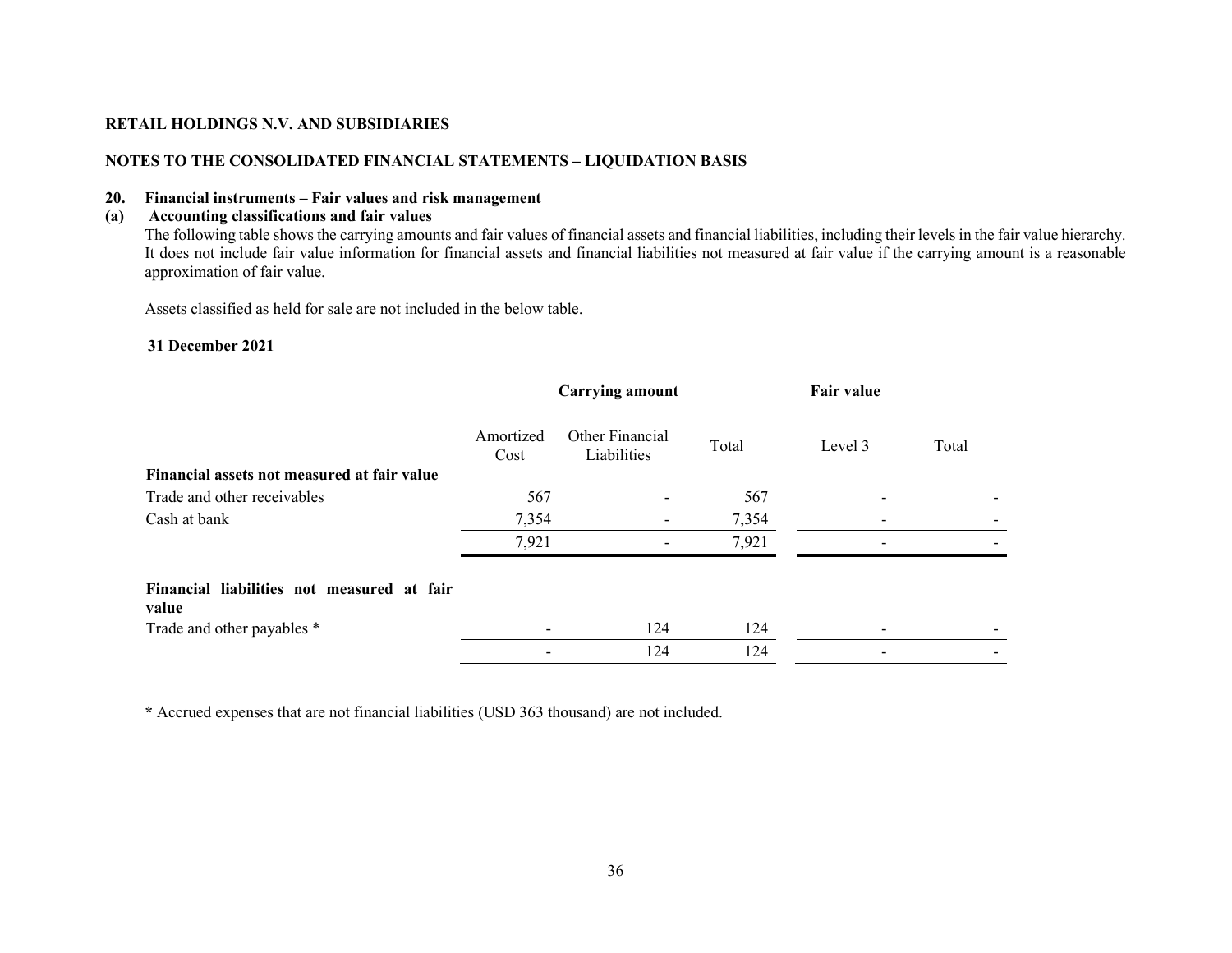# **NOTES TO THE CONSOLIDATED FINANCIAL STATEMENTS – LIQUIDATION BASIS**

# **20. Financial instruments – Fair values and risk management (continued) (a) Accounting classifications and fair values (continued)**

# **31 December 2020**

|                                                  | <b>Carrying amount</b> |                                | Fair value |         |       |
|--------------------------------------------------|------------------------|--------------------------------|------------|---------|-------|
|                                                  | Amortized<br>Cost      | Other Financial<br>Liabilities | Total      | Level 3 | Total |
| Financial assets not measured at fair value      |                        |                                |            |         |       |
| Trade and other receivables                      | 821                    | $\overline{\phantom{a}}$       | 821        |         |       |
| Cash at bank                                     | 11,536                 | ۰.                             | 11,536     |         |       |
|                                                  | 12,357                 |                                | 12,357     |         |       |
| Financial liabilities not measured at fair value |                        |                                |            |         |       |
| Trade and other payables *                       |                        | 102                            | 102        |         |       |
|                                                  |                        | 102                            | 102        |         |       |

\* Accrued expenses that are not financial liabilities (USD 330 thousand) are not included.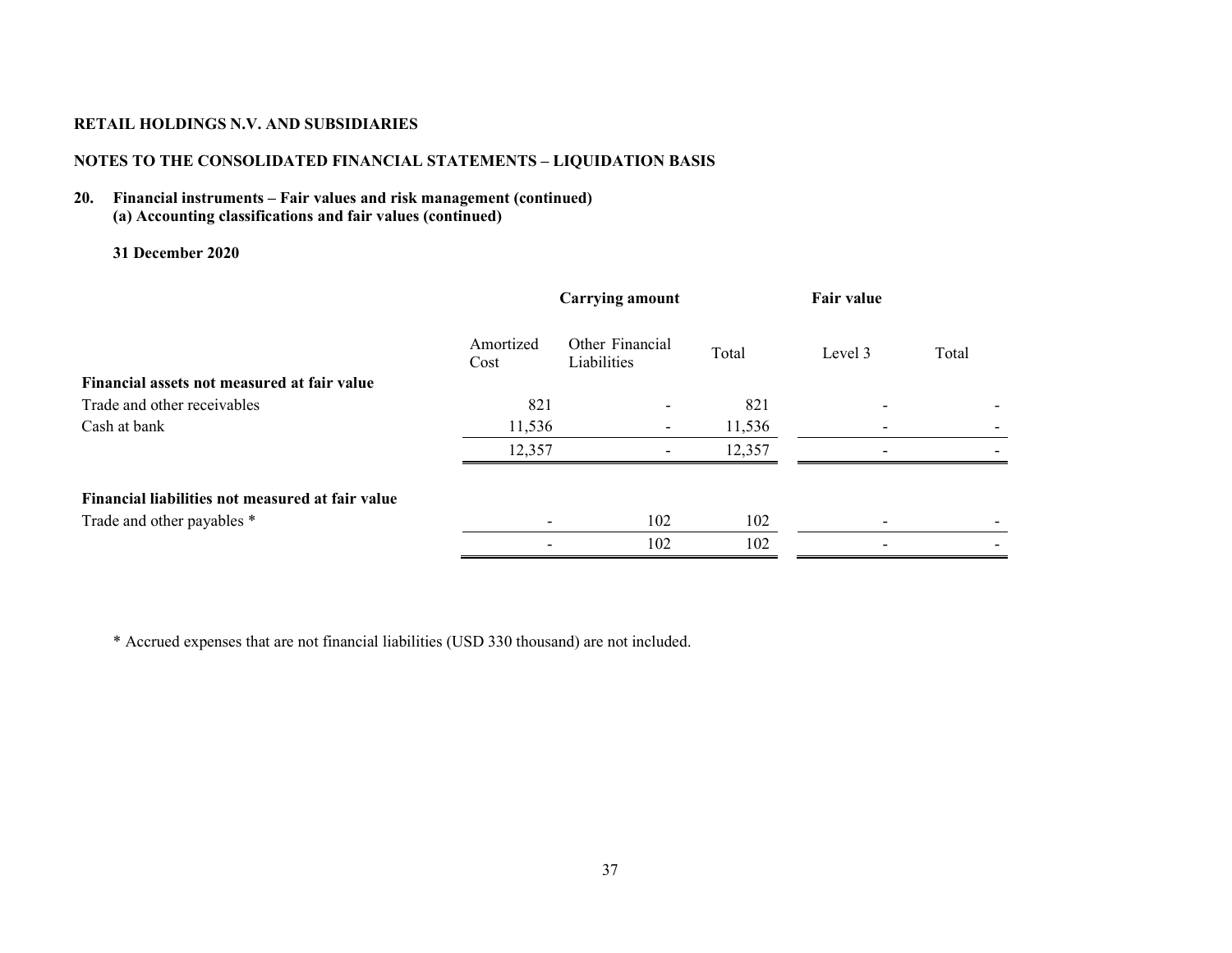# **NOTES TO THE CONSOLIDATED FINANCIAL STATEMENTS – LIQUIDATION BASIS**

### **20. Financial instruments – Fair values and risk management (continued)**

### **(b) Financial risk management**

The Group has exposure to the following risks arising from financial instruments:

- $\bullet$  credit risk (see (c) (ii))
- $\bullet$  liquidity risk (see (c) (iii))
- $\bullet$  market risk (see (c) (iv))

# **(c) Financial risk management**

# *(i) Risk management framework*

The Group's Board of Directors has overall responsibility for the establishment and oversight of the Group's risk management framework.

The Group's risk management policies are established to identify and analyse the risks faced by the Group, to set appropriate risk limits and controls and to monitor risks and adherence to limits. Risk management policies and systems are reviewed regularly to reflect changes in market conditions and the Group's activities.

The Board of Directors oversees how management monitors compliance with the Group's risk management policies and procedures and reviews the adequacy of the risk management framework in relation to the risks faced by the Group. The Board of Directors is assisted in its oversight role by Internal Audit. Internal Audit undertakes both regular and ad hoc reviews of risk management controls and procedures, the results of which are reported to the Board of Directors.

# *(ii) Credit risk*

Credit risk is the risk of financial loss to the Group if a customer or counterparty to a financial instrument fails to meet its contractual obligations and arises principally from the Group's trade and other receivables. The carrying amount of financial assets represents the maximum credit exposure.

# **Trade and other receivables**

The Group's exposure to credit risk relates principally to royalty receivables in Asia. At 31 December 2021, the maximum exposure to credit risk for receivables by type of counterparty was as follows:

|                              | Carrying amount |      |  |
|------------------------------|-----------------|------|--|
| In thousands of U.S. Dollars | 2021            | 2020 |  |
| Others                       | 567             |      |  |
| Total                        | 567             |      |  |

# *Impairment*

At 31 December 2020, the aging of receivables that were not impaired was as follows:

| In thousands of U.S. Dollars  | 2021 | 2020 |
|-------------------------------|------|------|
| Neither past due nor impaired | -567 | 821  |
|                               | 567  | 821  |

Based on historic default rates, the Group believes that no impairment allowance is necessary in respect of trade and other receivables not past due; the balances relate to customers that have a good track record with the Group.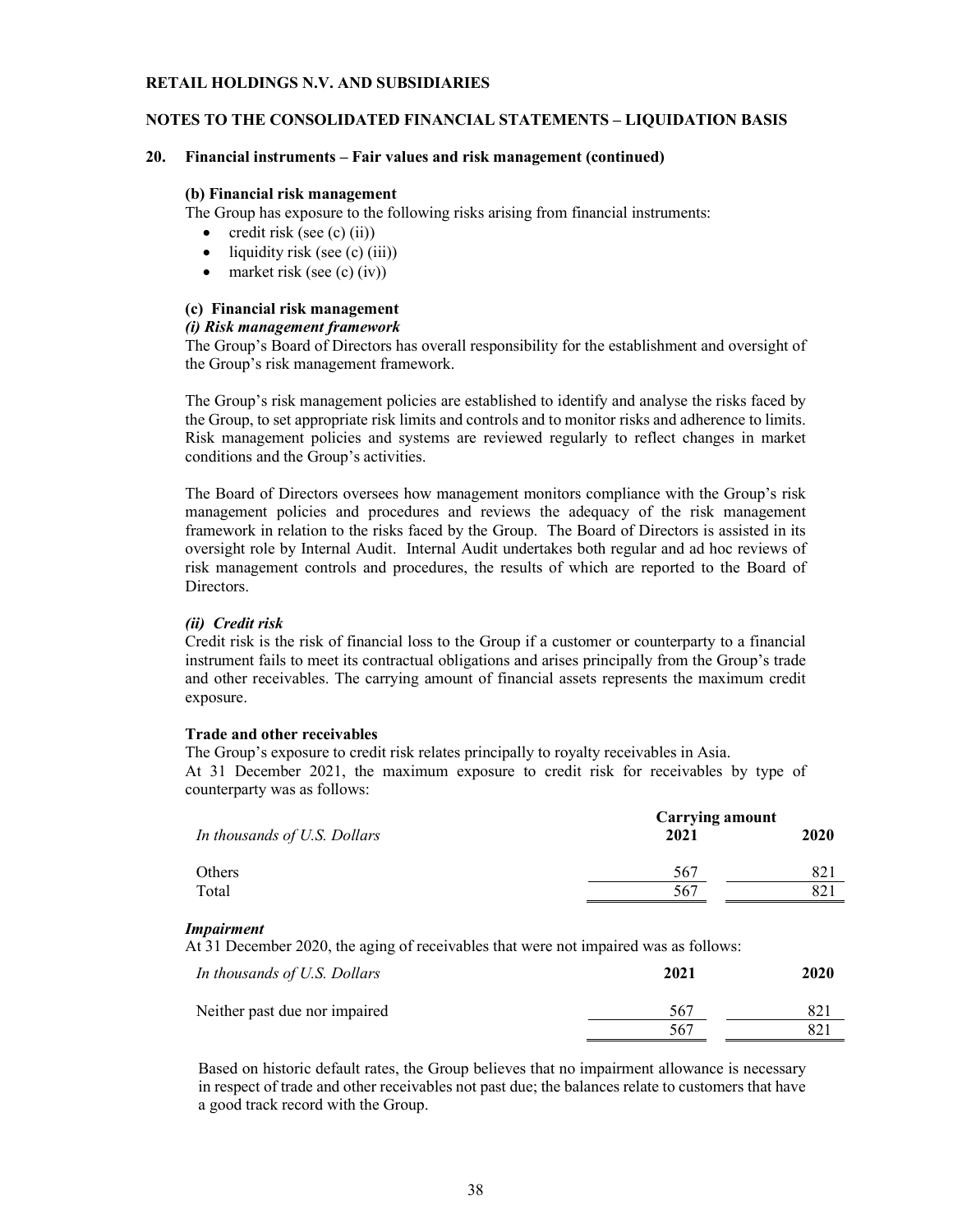# **NOTES TO THE CONSOLIDATED FINANCIAL STATEMENTS – LIQUIDATION BASIS**

# **20. Financial instruments – Fair values and risk management (continued) (c) Financial risk management (continued)** *(ii) Credit risk (continued) Impairment (continued)*

An analysis of the credit quality of trade and other receivables that are neither past due nor impaired is as follows:

| In thousands of U.S. Dollars                 | 2021 | 2020 |
|----------------------------------------------|------|------|
| Retail and direct sale customers, and others | 567  | 821  |
|                                              | 567  | 821  |

The Group believes that the unimpaired amounts that are past due are still collectible in full, based on historic payment behaviour and extensive analysis of customer credit risk, including underlying customers' credit ratings if they are available.

#### **Cash and cash equivalents**

The Group held cash and cash equivalents, net of bank overdrafts, of USD 7,354 thousand at 31 December 2021 (2020: USD 11,536 thousand).

### **Guarantees**

The Group does not provide financial guarantees to subsidiaries.

# *(iii) Liquidity risk*

Liquidity risk is the risk that the Group will encounter difficulty in meeting the obligations associated with its financial liabilities that are settled by delivering cash or another financial asset. The Group's approach to managing liquidity is to ensure, as far as possible, that it will always have sufficient liquidity to meet its liabilities when due, under both normal and stressed conditions, without incurring unacceptable losses or risking damage to the Group's reputation.

### **Exposure to liquidity risk**

The following are the contractual maturities of financial liabilities at the reporting date. The amounts are gross and undiscounted and include estimated interest payments and exclude the impact of netting agreement.

# **31 December 2021**

| In thousands of U.S.<br><b>Dollars</b>      |       | Carrying<br>amount | <b>Total</b> | <b>Contractual cash flow</b><br>2<br>month<br>s or<br><b>less</b> | $2 - 12$<br>months       | $1-2$<br>vears | $2 - 5$<br>years | More<br>than 5<br>years |
|---------------------------------------------|-------|--------------------|--------------|-------------------------------------------------------------------|--------------------------|----------------|------------------|-------------------------|
| <b>Non-derivative financial liabilities</b> |       |                    |              |                                                                   |                          |                |                  |                         |
| Trade<br>and<br>payables                    | other | 124                | 124          | 124                                                               | $\overline{\phantom{a}}$ |                |                  |                         |
|                                             |       | 124                | 124          | 124                                                               | $\overline{\phantom{0}}$ |                |                  |                         |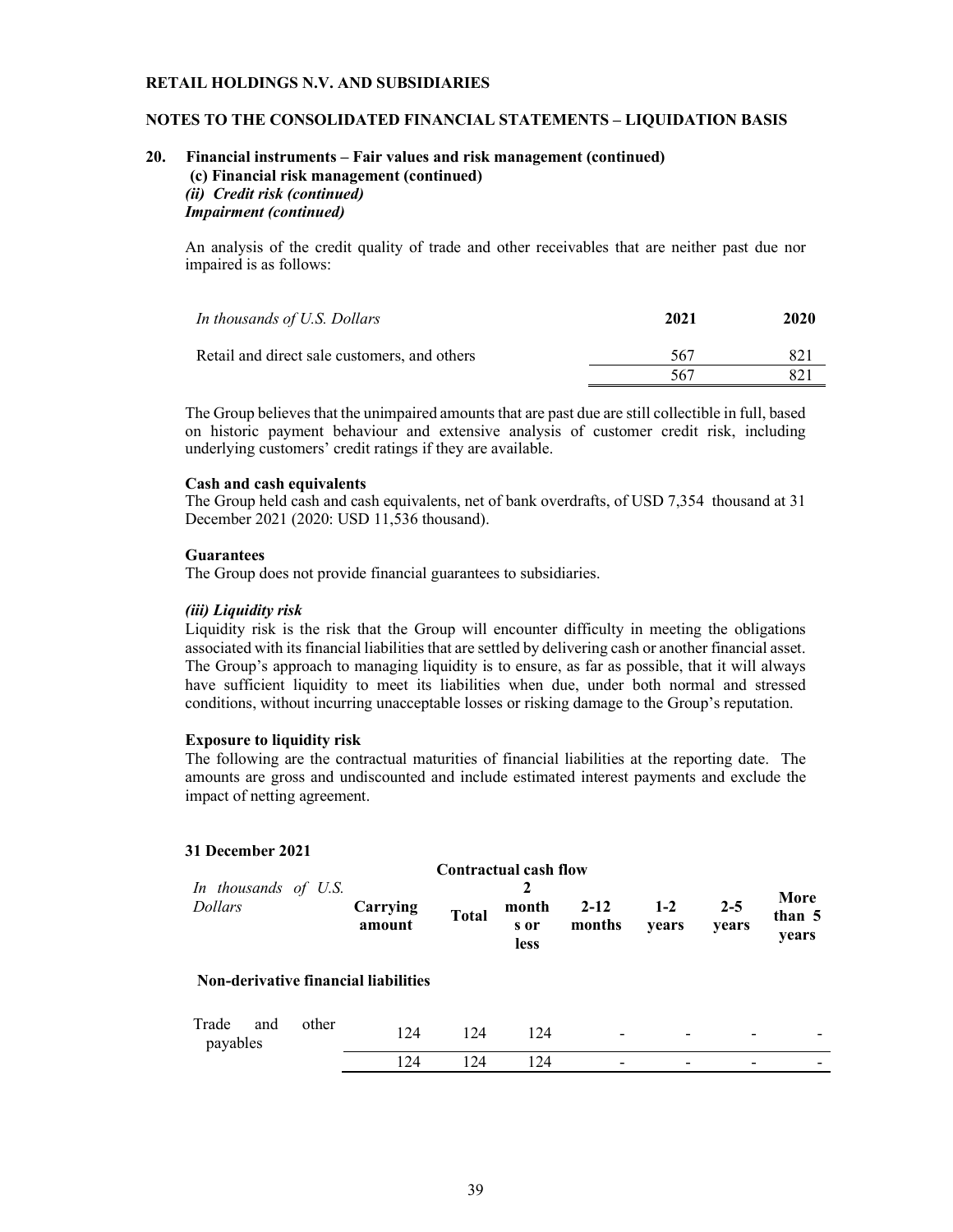# **NOTES TO THE CONSOLIDATED FINANCIAL STATEMENTS – LIQUIDATION BASIS**

# **20. Financial instruments – Fair values and risk management (continued) (c) Financial risk management (continued)** *(iii) Liquidity risk (continued) Exposure to liquidity risk (continued)*

### **31 December 2020**

|                                             |       |                    |              |                        | <b>Contractual cash flow</b> |                          |                  |                         |
|---------------------------------------------|-------|--------------------|--------------|------------------------|------------------------------|--------------------------|------------------|-------------------------|
| In thousands of U.S.<br><b>Dollars</b>      |       | Carrying<br>amount | <b>Total</b> | 2<br>months<br>or less | $2 - 12$<br>months           | $1 - 2$<br>vears         | $2 - 5$<br>years | More<br>than 5<br>years |
| <b>Non-derivative financial liabilities</b> |       |                    |              |                        |                              |                          |                  |                         |
| Trade<br>and<br>payables                    | other | 102                | 102          | 102                    |                              |                          |                  |                         |
|                                             |       | 102                | 102          | 102                    | $\overline{\phantom{0}}$     | $\overline{\phantom{0}}$ |                  |                         |

### *(iv) Market risk*

Market risk is the risk that changes in market prices, such as foreign exchange rates, interest rates and equity prices will affect the Group's income or the value of its holdings of financial instruments. The objective of market risk management is to manage and control market risk exposures within acceptable parameters, while optimizing the return.

### **21. List of group entities**

See accounting policy in Note 29(a).

| <b>Significant Group entities</b> |                    | Country of incorporation The Group's Ownership |
|-----------------------------------|--------------------|------------------------------------------------|
|                                   |                    | <b>Interest (Effective Holding)</b>            |
| Reho Limited                      | Cayman Islands     | 100.00%                                        |
| Singer Asia Limited               | Cayman Islands     | 54.10%                                         |
| Retail Holdings Asia N.V.         | Curacao            | 54.10%                                         |
| Retail Holdings Asia B.V.         | <b>Netherlands</b> | 54.10%                                         |

# **22. Acquisition and disposal of interests in group entities**

See accounting policy in Note 29(a).

In December 2020, the Group disposed its 42.4% equity stake of Retail Holdings (India) B.V. to Crustmind Trading Limited. In December 2021, the Group disposed its remaining 57.6% equity stake in Retail Holdings (India) B.V. to Armila Capital Limited (a stake of 33.05%) and EURO-IB Limited (a stake of 24.57%). Accordingly, as of December 2021, the group has derecognized its investment in associate.

Accordingly, in 2020, Retail Holdings (India) B.V. and Singer India Limited ("India Group") have been classified as discontinued operations. The results up to the date of disposal and the related disposal gain for 2020 and 2021 are presented under "discontinued operations" in the consolidated statement of income. During the year there were no other circumstances had occurred for reclassification of discontinued operations.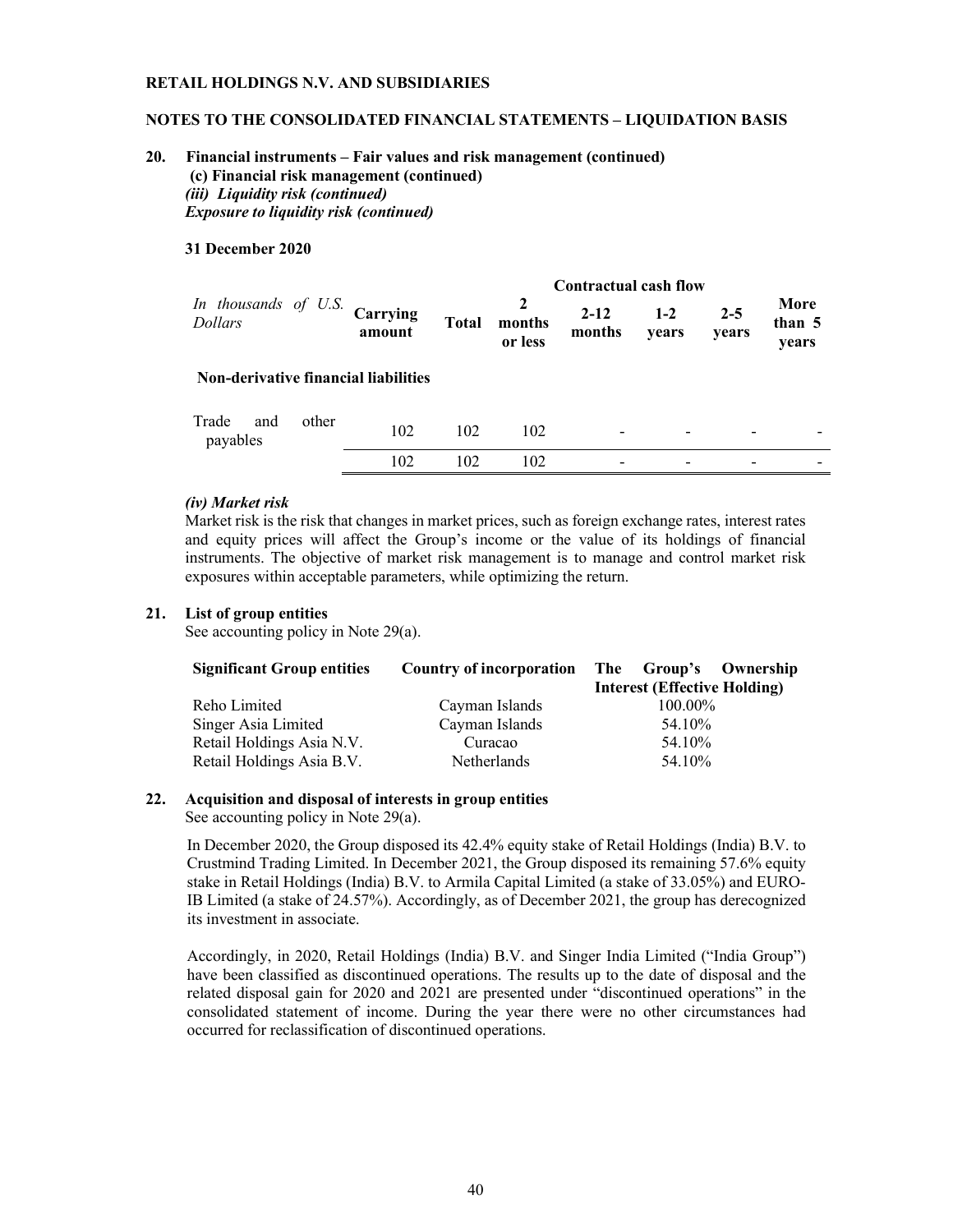# **NOTES TO THE CONSOLIDATED FINANCIAL STATEMENTS – LIQUIDATION BASIS**

### **23. Non-controlling interests (NCI)**

See accounting policies  $29(a)(ii)$ 

The following table summarises the information relating to each of the Group's subsidiaries that has material Non-controlling interests, before any intra-group eliminations.

# **31 December 2021**

| In thousands of U.S. Dollars                | NCI pertaining<br>to<br>Singer Asia Limited | Intra-group<br>adjustments | Total |
|---------------------------------------------|---------------------------------------------|----------------------------|-------|
| <b>NCI</b> percentage                       | 45.9%                                       |                            |       |
| Current assets                              | 7,312                                       |                            |       |
| Current liabilities                         | (290)                                       |                            |       |
| Net assets                                  | 7,022                                       |                            |       |
| Net assets attributable to NCI              | 3,223                                       | 9                          | 3,232 |
|                                             |                                             |                            |       |
| Revenue                                     | 487                                         |                            |       |
| Profit                                      | 5,714                                       |                            |       |
| <b>OCI</b>                                  |                                             |                            |       |
| Total comprehensive loss                    | 5,714                                       |                            |       |
| <b>Profit allocated to NCI</b>              | 5,714                                       | (5,624)                    | 90    |
| <b>OCI</b> allocated to NCI                 |                                             |                            |       |
| Total Comprehensive Income to<br><b>NCI</b> |                                             |                            | 90    |

# **31 December 2020**

| In thousands of U.S. Dollars                | NCI pertaining to<br>Singer Asia Limited | Intra-group<br>adjustments | Total |
|---------------------------------------------|------------------------------------------|----------------------------|-------|
| NCI percentage                              | 45.9%                                    |                            |       |
| Current assets                              | 15,916                                   |                            |       |
| Current liabilities                         | (229)                                    |                            |       |
| Net assets                                  | 15,687                                   |                            |       |
| Net assets attributable to NCI              | 7,200                                    | (19)                       | 7,181 |
|                                             |                                          |                            |       |
| Revenue                                     | 327                                      |                            |       |
| Profit                                      | (5,221)                                  |                            |       |
| OCI                                         | (170)                                    |                            |       |
| Total comprehensive loss                    | (5,391)                                  |                            |       |
| <b>Profit allocated to NCI</b>              | (2, 474)                                 | 2,824                      | 350   |
| <b>OCI</b> allocated to NCI                 | (78)                                     | (38)                       | (116) |
| <b>Total Comprehensive Income to</b><br>NCI | (2, 552)                                 | 2,786                      | 234   |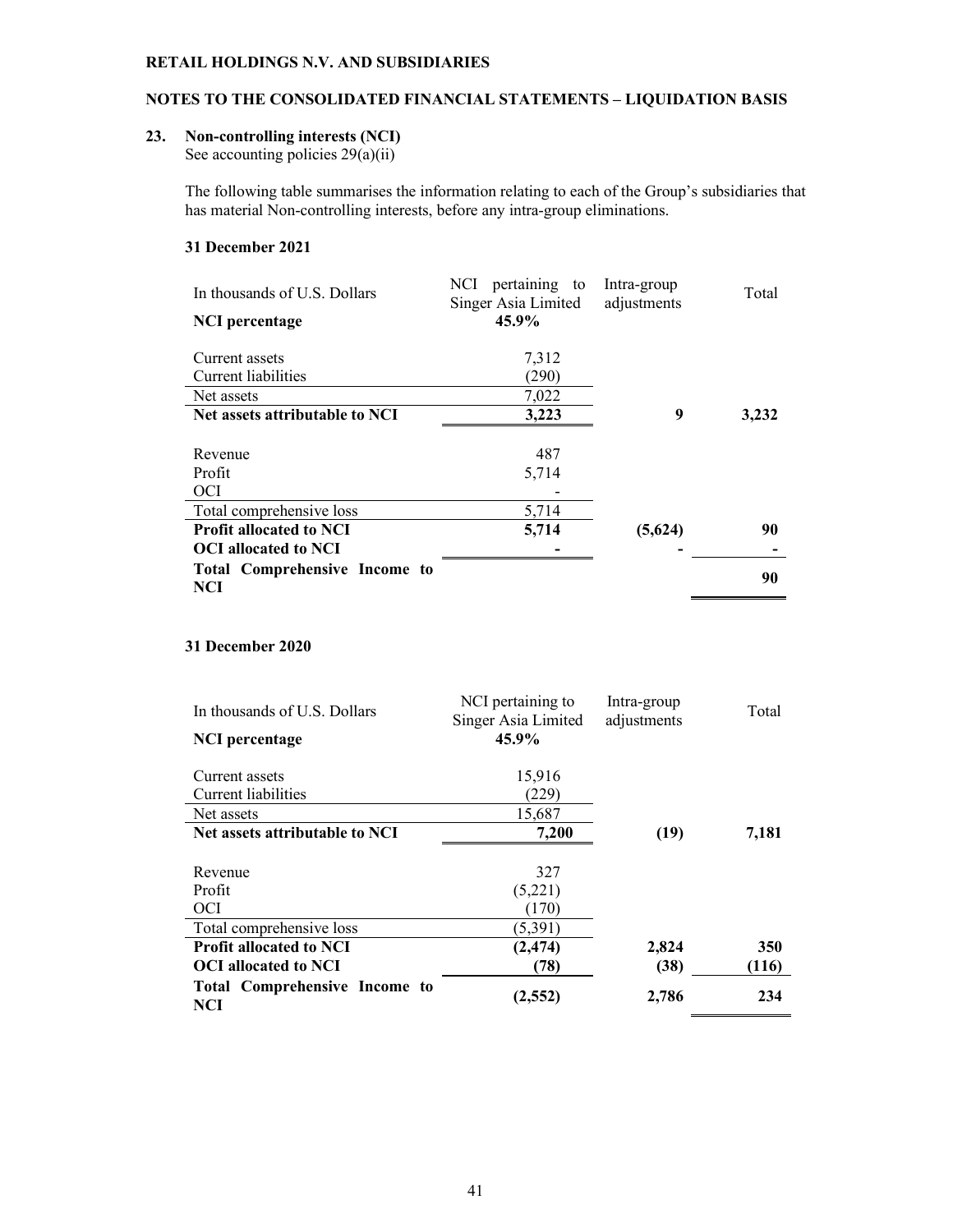# **NOTES TO THE CONSOLIDATED FINANCIAL STATEMENTS – LIQUIDATION BASIS**

### **23. Non-controlling interests (NCI) (continued)**

In December 2020, the Group disposed its 42.4% equity stake of Retail Holdings (India) B.V. to Crustmind Trading Limited. In December 2021, the Group disposed its remaining 57.6% equity stake in Retail Holdings (India) B.V. to Armila Capital Limited (a stake of 33.05%) and EURO-IB Limited (a stake of 24.57%).

### **24. Capital commitments**

As at 31 December 2021, the Group has USD nil capital commitment to acquire plant, equipment and software acquisition (2020: USD nil).

### **25. Contingencies**

See accounting policy in Note 29(l).

The Group is subject to a number of environmental and pollution control laws and regulations in some jurisdictions in which it operates and has operated and may face exposure from actual or potential claims involving such matters. The Group believes that any costs resulting from environmental matters known to it will not have a material adverse impact on the Group financial position, results of operations, or liquidity.

The Group has a contingent liability of USD 2,421 thousand representing declared but unclaimed dividends owed to certain foreign shareholders for dividends declared by the Company in the 2017-2021 period. Pursuant to Curacao regulation and the Company's Articles of Association, dividends not claimed by any shareholder revert back to Retained earnings after five years.

This does not apply, however, to US shareholders, pursuant to laws and regulations in the various states in the United States. Unclaimed dividends of US shareholders (and related shares) are escheated to the state of residence of the shareholder based on their last known address, with no compensation to the Company.

In 2015, for 8,939 shares attributed to certain foreign individual shareholders, and in 2017, for an additional 98,417 shares attributed primarily to certain foreign banks, after numerous unsuccessful efforts to contact these shareholders of record (by registered and regular mail letter to their last known address, by newspaper notice, by telephone, where a telephone number could be found, etc.), the Company elected to no longer treat unclaimed dividends with respect to these shares as a dividend payable liability on the balance sheet, but rather to consider the amounts due as a contingent liability that would crystallize if, and only if, a shareholder in the five year period after declaration of the dividend, reappeared to claim the dividend.

The Group does not include the amount of these unclaimed dividends in the dividends payable account, but considers them as a contingent liability, leaving these amounts in Retained earnings. Each year, the Group reduces the contingent liability for foreign unpaid dividend amounts declared five years prior and increases the contingent liability by the amount of any dividends declared on the shares of these foreign shareholders during that year.

As at 31 December 2021 the contingent liability relating to declared but unclaimed dividends owed to these foreign shareholders was USD 2,421 thousand (2020: USD 2,845 thousand).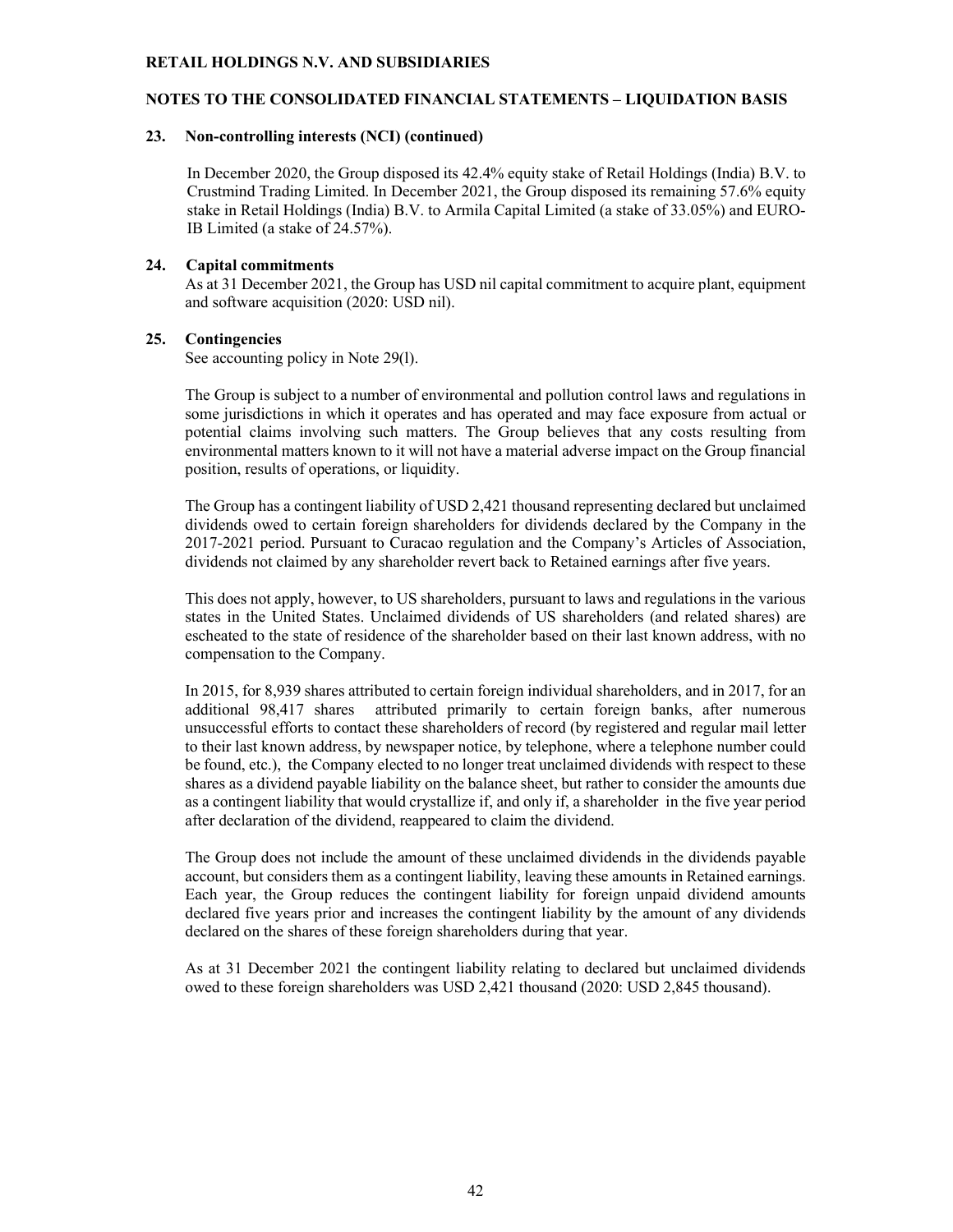# **NOTES TO THE CONSOLIDATED FINANCIAL STATEMENTS – LIQUIDATION BASIS**

#### **26. Related parties**

**Transactions with key management personnel** 

#### *(i) Key management personnel compensation*

In addition to their salaries, the Group also provides other benefits to directors and executive officers. Key management compensation comprised:

| In thousands of U.S. Dollars              | 2021 | 2020 |
|-------------------------------------------|------|------|
| Short-term employee salaries and benefits | 384  | 838  |
|                                           | 384  | 838  |

# *(ii) Key management personnel ownership*

Stephen H. Goodman, who, together with his spouse, beneficially own 1,067,158 Shares, representing approximately 22.9% of the Company's total Shares. Three trusts for which Mr. Goodman's spouse is the trustee own an additional 174,600 Shares, representing an additional approximately 3.8% of the Company's total Shares outstanding.

### **27. Subsequent events**

There were no material events occurring after the reporting date that require adjustments to or disclosure in the Financial Statements except below.

A novel strain of coronavirus (COVID-19) that first surfaced in China was classified as a pandemic by the World Health Organization on 11 March 2020, impacting countries globally. The potential impacts from COVID-19 remain uncertain, including, among other things, on economic conditions, businesses and consumers. The extent of these impacts on the Group are unclear, although they will likely adversely affect its results of operations and financial condition.

The Management will continue to monitor new developments and events in the present market dynamics and take appropriate and timely actions as and when required.

#### **28. Going concern**

In 2021, the Company completed the operating company divestment program begun in 2015. In that year, the Company outlined a strategy, "to manage and, ultimately, to monetize the value of its assets, to make regular cash distributions to shareholders, and to liquidate." The group is currently operating with five legal entities and management has planned and initiated actions to liquidated three companies by the end of 31 December 2022 and rest two companies will be liquidated by 30 September 2023.

Accordingly, the Board of Directors are in the view that the going concern assumption is inappropriate and financial statements are to be prepared on the liquidation basis.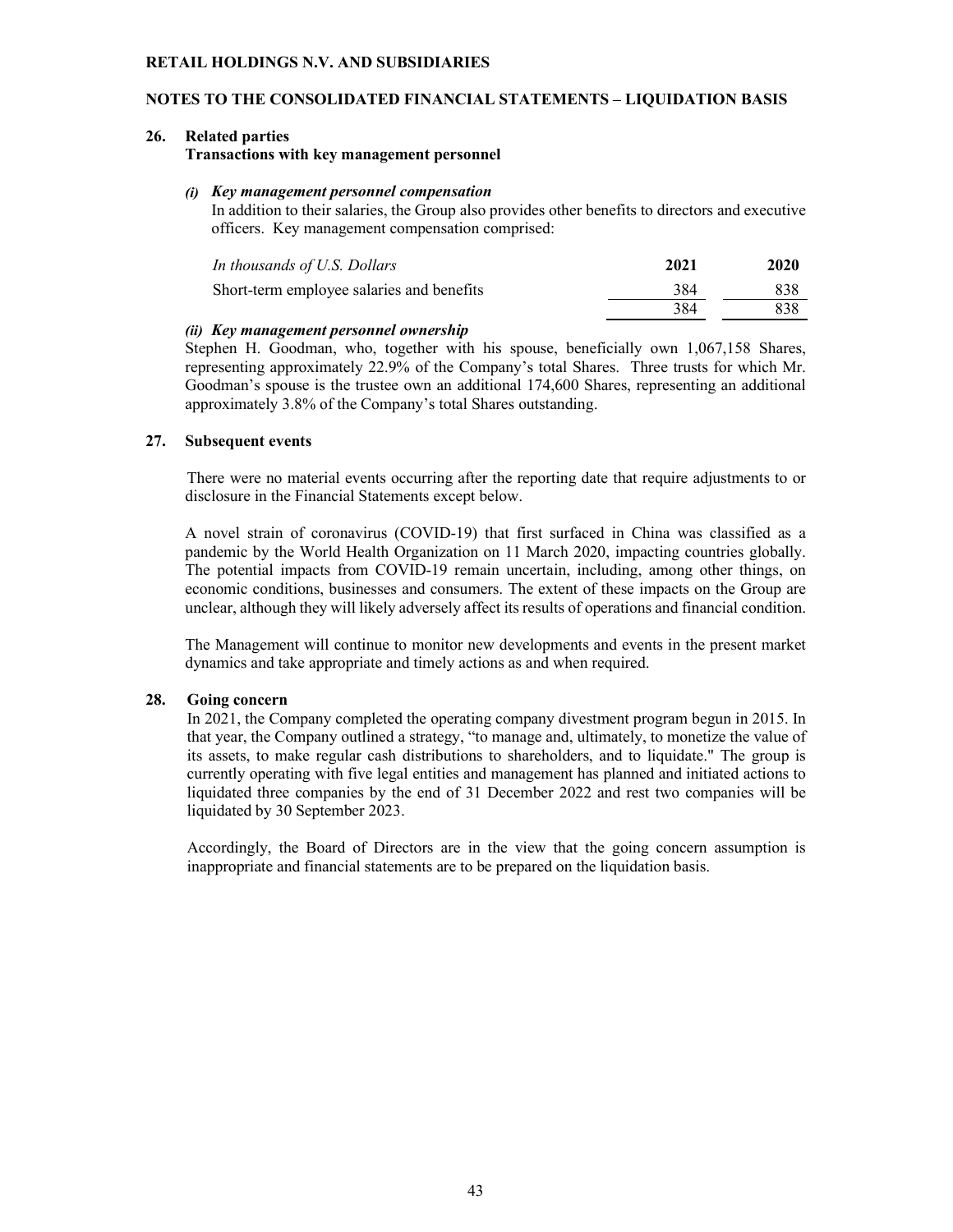#### **NOTES TO THE CONSOLIDATED FINANCIAL STATEMENTS – LIQUIDATION BASIS**

#### **29. Significant accounting policies**

The Group has consistently applied the following accounting policies to all periods presented in these consolidated financial statements, except if mentioned otherwise (also see Note 6).

Set out below is an index of the significant accounting policies, the details of which are available on the pages that follow.

| 46<br>46 |
|----------|
|          |
|          |
| 46       |
| 46       |
| 46       |
| 47       |
| 47       |
| 47       |
| 53       |
| 54       |
| 54       |
| 54       |
|          |

# **(a) Basis of consolidation**

#### *(i) Business combinations*

The Group accounts for business combinations using the acquisition method when control is transferred to the Group (see (a)(iii)). The consideration transferred in the acquisition is generally measured at fair value, as are the identifiable net assets acquired. Any goodwill that arises is tested annually for impairment. Any gain on a bargain purchase is recognised in profit or loss immediately. Transaction costs are expensed as incurred.

The consideration transferred does not include amounts related to the settlement of pre-existing relationships. Such amounts are generally recognised in profit or loss.

Any contingent consideration is measured at fair value at the date of acquisition. If an obligation to pay contingent consideration that meets the definition of a financial instrument is classified as equity, then it is not re-measured and settlement is accounted for within equity. Otherwise, other contingent consideration is re-measured at fair value at each reporting date and subsequent changes in the fair value of the contingent consideration are recognised in profit or loss.

# *(ii) Non-controlling interests ("NCI")*

NCI are measured at their proportionate share of the acquirer's identifiable net assets at the acquisition date.

Changes in the Group's interest in a subsidiary that do not result in a loss of control are accounted for as equity transactions.

#### *(iii) Subsidiaries*

Subsidiaries are entities controlled by the Group. The Group controls an entity when it is exposed to, or has rights to, variable returns from its involvement with the entity and has the ability to affect those returns through its power over the entity. The financial statements of subsidiaries are included in the consolidated financial statements from the date on which control commences until the date on which control ceases. The accounting policies of subsidiaries have been changed when necessary to align them with the policies adopted by the Group.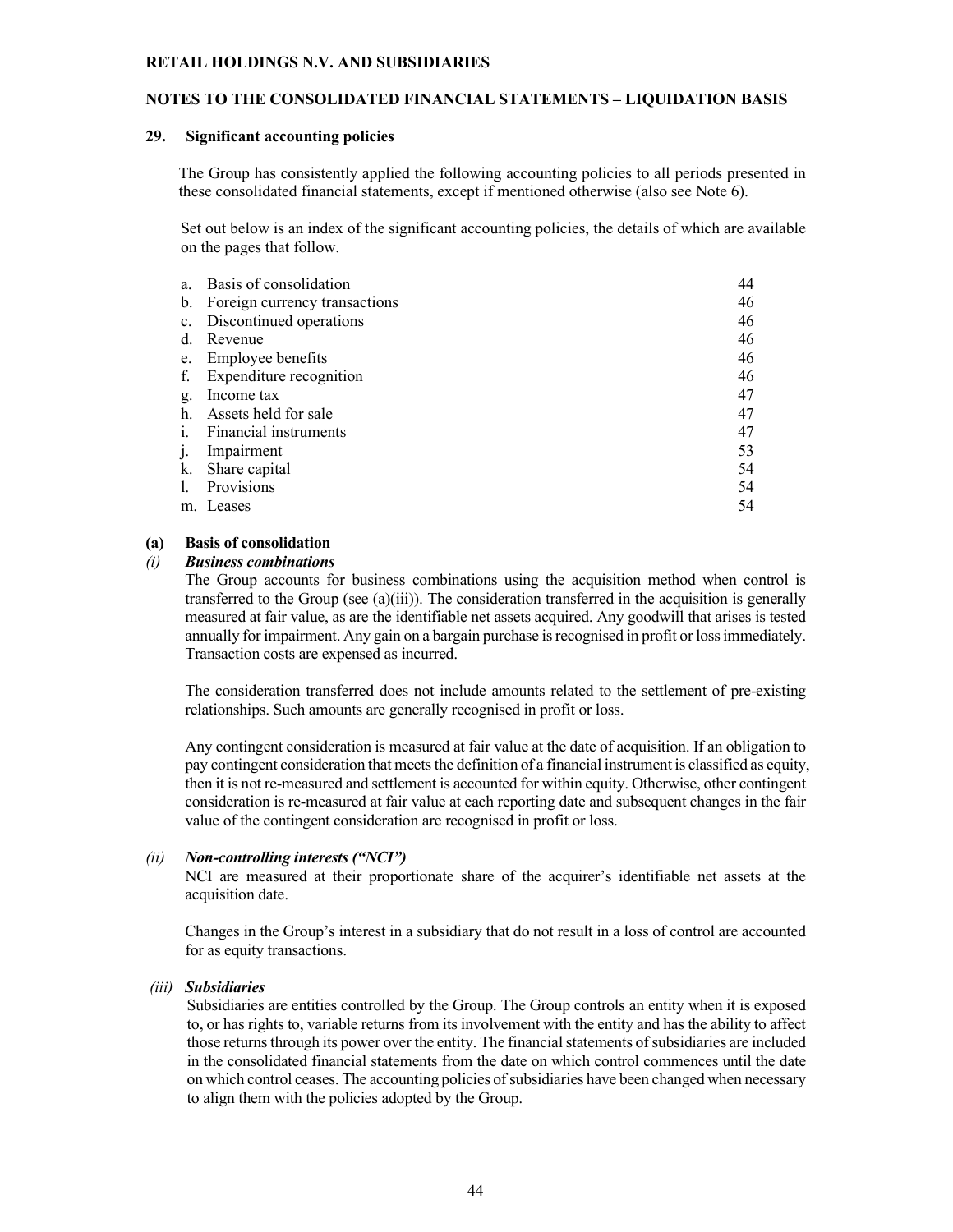# **NOTES TO THE CONSOLIDATED FINANCIAL STATEMENTS – LIQUIDATION BASIS**

#### **29. Significant accounting policies (continued)**

*(a) Basis of consolidation (continued)*

#### *(iv) Loss of control*

When the Group loses control over a subsidiary, it derecognises the assets and liabilities of the subsidiary, and any related non-controlling interests and other components of equity. Any resulting gain or loss is recognised in profit or loss. Any interest retained in the former subsidiary is measured at fair value when control is lost.

#### *(v) Transactions eliminated on consolidation*

Intra-group balances and transactions, and any unrealised income and expenses arising from intragroup transactions, are eliminated.

#### *(vi) Equity accounted investees (Associates)*

An associate is an entity over which the Group has the power to participate in the financial and operating policy decisions of the investee but does not have control or joint control of those policies. The Group accounts for its investment in associate using the equity method from the date on which it becomes an associate.

On acquisition of the investment, any excess of the cost of the investment over the Group's share of the net fair value of the investee's identifiable assets and liabilities is accounted as goodwill and is included in the carrying amount of the investment. Any excess of the Group's share of the net fair value of the investee's identifiable assets and liabilities over the cost of the investment is included as income in the determination of the entity's share of the associate's profit or loss in the period in which the investment is acquired.

Under the equity method, the investment in associate or joint venture is carried in the balance sheet at cost plus post-acquisition changes in the Group's share of net asset of the associate. The profit or loss reflects the share of results of the operations of the associates. Distributions received from associates reduce the carrying amount of the investment. Where there has been a change recognised in other comprehensive income by the associates, the Group recognises its share of such changes in other comprehensive income. Unrealised gains and losses resulting from transactions between the Group and associate are eliminated to the extent of the interest in the associates.

When the Group's share of loss in an associate equal or exceeds its interest in the associate or joint venture, the Group does not recognise further losses, unless it has incurred obligations or made payments on behalf of the associate.

After application of the equity method, the Group determines whether it is necessary to recognise an additional impairment loss on the Group's investment in associate. The Group determines at the end of each reporting period whether there is any objective evidence that the investment in the associate is impaired. If this is the case, the Group calculates the amount of impairment as the difference between the recoverable amount of the associate and its carrying value and recognises the amount in profit or loss.

The financial statements of the associates are prepared as the same reporting date as the Company. Where necessary, adjustments are made to bring the accounting policies in line with those of the Group.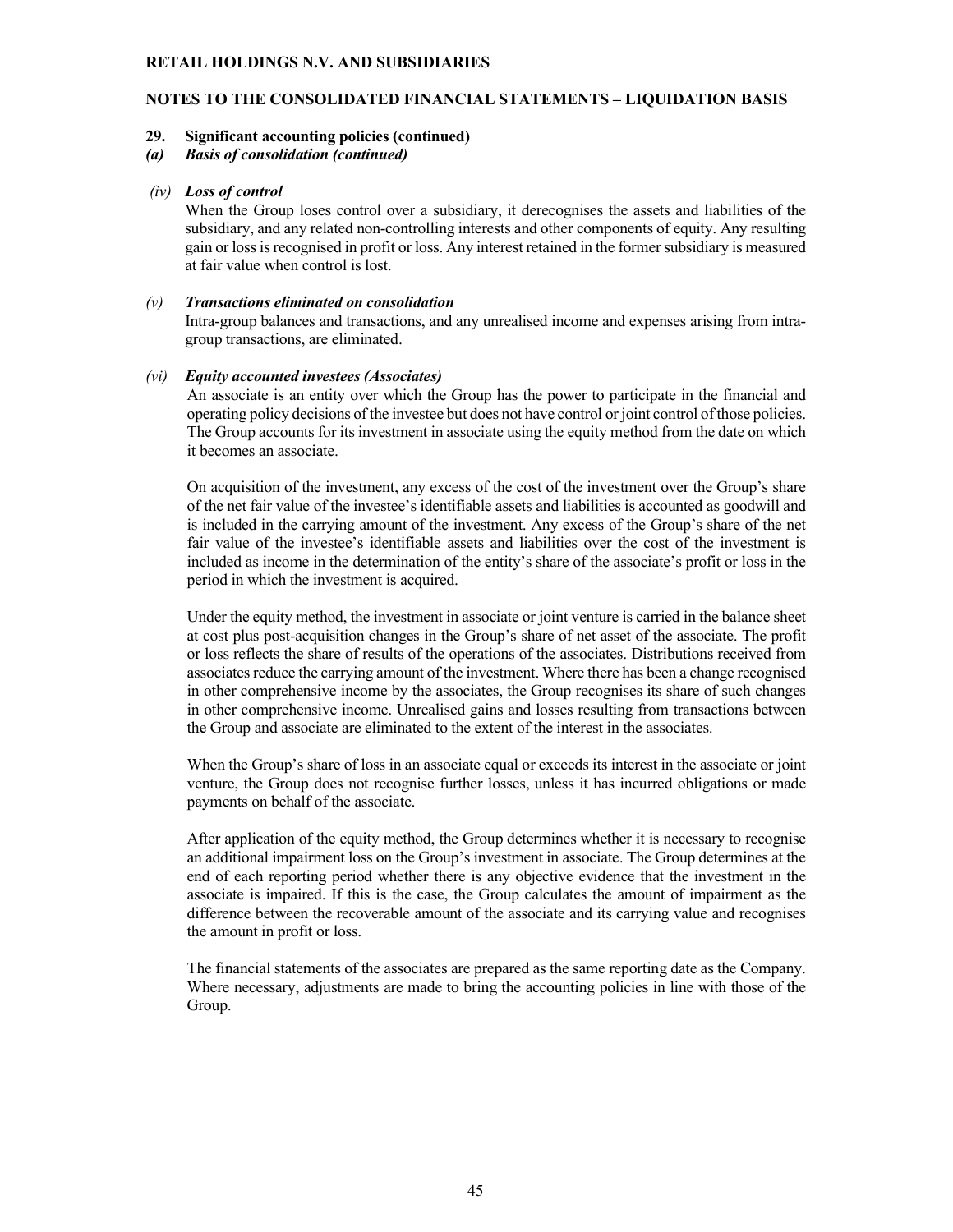# **NOTES TO THE CONSOLIDATED FINANCIAL STATEMENTS – LIQUIDATION BASIS**

### **29. Significant accounting policies (continued)**

#### **(b) Foreign currency transactions**

Transactions in foreign currencies are translated to the respective functional currencies of Group companies at exchange rates at the dates of the transactions.

Monetary assets and liabilities denominated in foreign currencies are translated to the functional currency at the exchange rate at the reporting date. Non-monetary assets and liabilities that are measured at fair value in a foreign currency are translated to the functional currency at the exchange rate when the fair value was determined. Foreign currency differences are generally recognised in profit or loss. Non-monetary items that are measured based on historical cost in a foreign currency are not translated.

### **(c) Discontinued operations**

A discontinued operation is a component of the Group's business, the operations and cash flows of which can be clearly distinguished from the rest of the Group and which:

- Represents a separate major line of business or geographic area of operations;
- Is part of a single co-ordinated plan to dispose of a separate major line of business or geographic area of operations; or
- Is a subsidiary acquired exclusively with a view to re-sale.

Classification as a discontinued operation occurs at the earlier of disposal or when the operation meets the criteria to be classified as held-for-sale.

When an operation is classified as a discontinued operation, the comparative statement of profit or loss and OCI is re-presented as if the operation had been discontinued from the start of the comparative year.

# **(d) Revenue from contracts with customers**

#### *Royalty and license income*

Royalty and license fees paid by third parties and affiliates for the right to use the SINGER name for certain products, services and locations in selected markets are included in revenue.

# **(e) Employee benefits**

# *(i) Short-term employee benefits*

 Short-term employee benefits are expensed as the related service is provided. A liability is recognised for the amount expected to be paid if the Group has a present legal or constructive obligation to pay this amount as a result of past service provided by the employee and the obligation can be estimated reliably.

# *(ii) Termination benefits*

 Termination benefits are expensed at the earlier of when the Group can no longer withdraw the offer of those benefits and when the Group recognises costs for a restructuring. If benefits are not expected to be wholly settled within 12 months of the end of the reporting period, then they are discounted.

# **(f) Expenditure recognition**

#### *(i) Operating expense*

All expenses incurred in day-to-day operations of the business has been charged to revenue in arriving at the profit or loss for the year. Provision is made all known liabilities.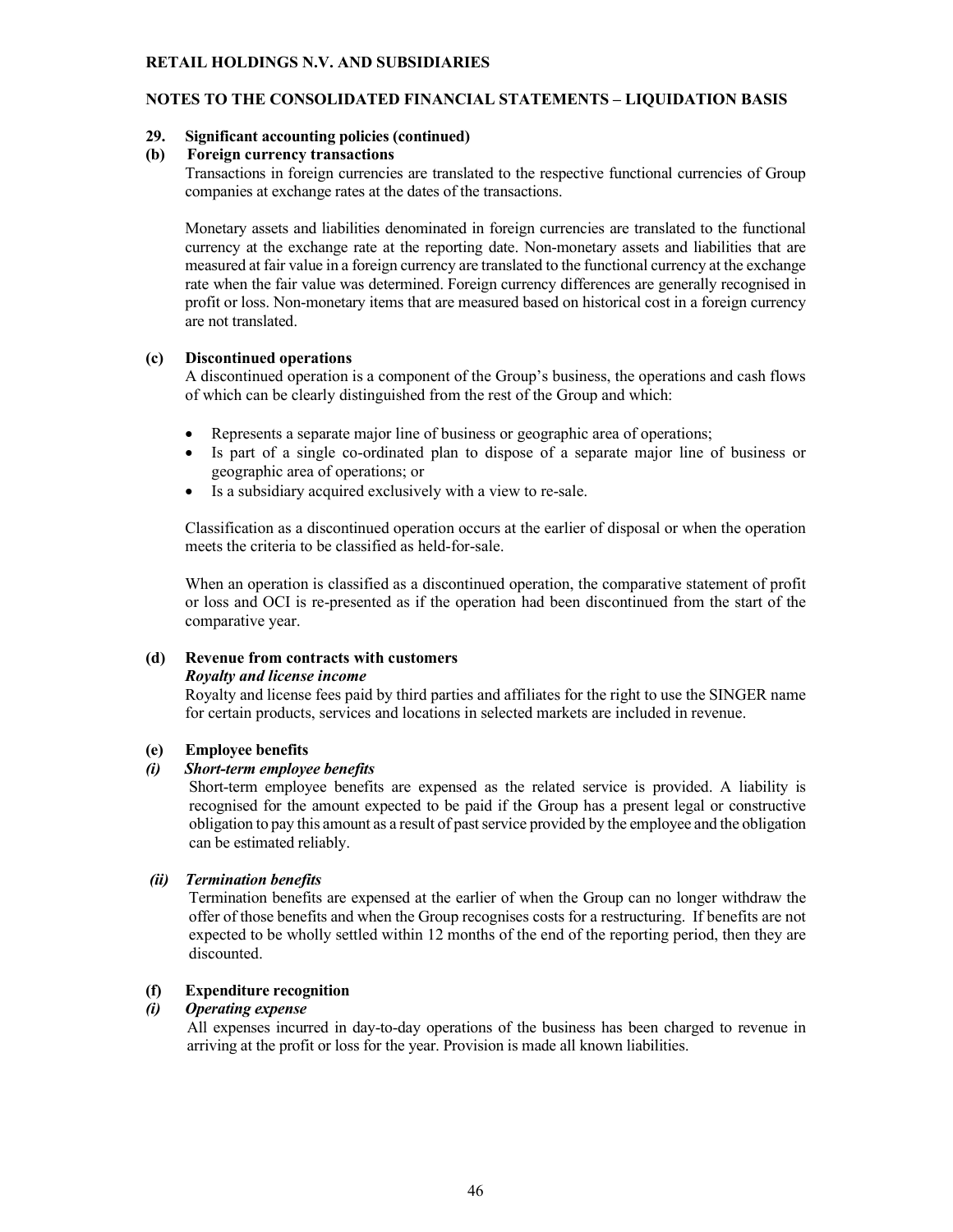# **NOTES TO THE CONSOLIDATED FINANCIAL STATEMENTS – LIQUIDATION BASIS**

# **29. Significant accounting policies (continued)**

**(f) Expenditure recognition (continued)**

# *(ii) Finance income and finance costs*

The Group's finance income and finance costs include:

- Interest income;
- Interest expense;
- dividend income; and
- the foreign currency gain or loss on financial assets and financial liabilities.

Interest income or expense is recognised using the effective interest method. Dividend income is recognised in profit and loss on the date on which the Group's right to receive payment is established.

### **(g) Income tax**

Income tax expense comprises current and deferred tax. It is recognised in profit or loss except to the extent that it relates to a business combination, or items recognised directly in equity, or in other comprehensive income.

### *(i) Current tax*

Current tax comprises the expected tax payable or receivable on the taxable income or loss for the year and any adjustment to the tax payable or receivable in respect of previous years. The amount of current tax payable or receivable is the best estimate of the tax amount expected to be paid or received that reflects uncertainty related to income taxes, if any. It is measured using tax rates enacted or substantively enacted at the reporting date. Current tax also includes any tax arising from dividends.

### **(h) Assets held for sale**

Non-current assets, or disposal groups comprising assets and liabilities, are classified as held-forsale if it is highly probable that they will be recovered primarily through sale rather than through continuing use.

Such assets, or disposal groups, are generally measured at the lower of their carrying value and fair value less costs to sell. Any impairment loss on a disposal group is allocated first to goodwill, and then to the remaining assets and liabilities on a pro rata basis, except that no loss is allocated to inventories, financial Assets, deferred tax assets, employee benefit assets, investment property or biological assets, which continue to be measured in accordance with the Group's other accounting policies. Impairment losses on initial classification as held-for-sale or held-for-distribution and subsequent gains and losses on re-measurement are recognised in profit or loss.

Once classified as held-for-sale, intangible assets and property, plant and equipment are no longer amortized or depreciated, and any equity-accounted investee is no longer equity accounted.

# **(i) Financial instruments**

#### *(i) Recognition and initial measurement*

Trade receivables and debt securities issued are initially recognised when they are originated. All other financial assets and financial liabilities are initially recognised when the Group becomes a party to the contractual provisions of the instrument.

A financial asset (unless it is a trade receivable without a significant financing component) or financial liability is initially measured at fair value plus, for an item not at fair value through profit or loss (FVTPL), transaction costs that are directly attributable to its acquisition or issue. A trade receivable without a significant financing component is initially measured at the transaction price.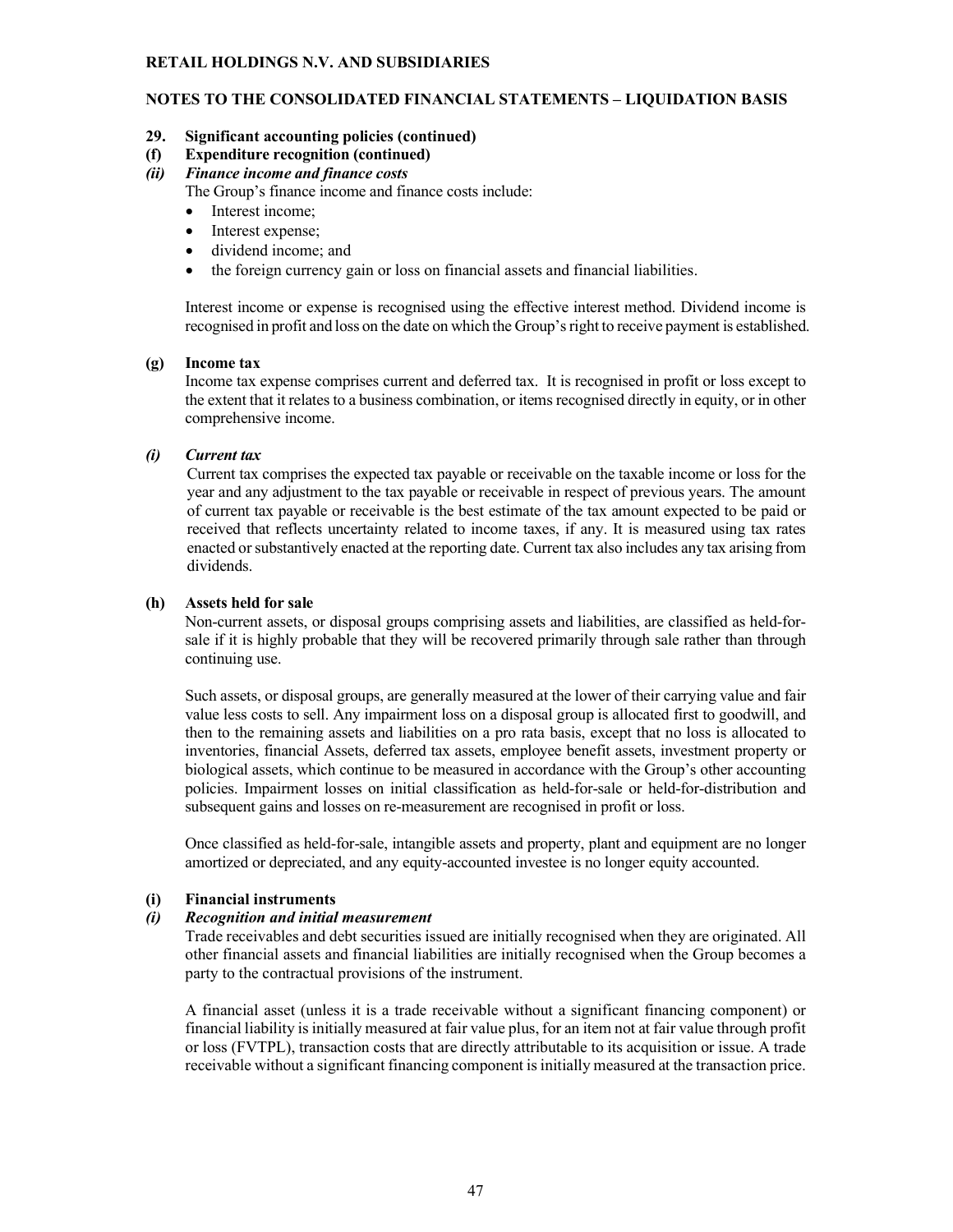# **NOTES TO THE CONSOLIDATED FINANCIAL STATEMENTS – LIQUIDATION BASIS**

- **29. Significant accounting policies (continued)**
- **(i) Financial instruments (continued)**
- *(i) Recognition and initial measurement (continued)* **Financial Assets**

#### **Classification and subsequent measurement of financial assets**

On initial recognition, a financial asset is classified as measured at: amortized cost; fair value through other comprehensive income (FVOCI) - debt investment; fair value through other comprehensive income (FVOCI) - equity investment; or fair value through profit or loss (FVTPL).

Financial assets are not reclassified subsequent to their initial recognition unless the Group changes its business model for managing financial assets, in which case all affected financial assets are reclassified on the first day of the first reporting period following the change in the business model.

A financial asset is measured at amortized cost if it meets both of the following conditions and is not designated as at FVTPL:

- it is held within a business model whose objective is to hold assets to collect contractual cash flows; and

- its contractual terms give rise on specified dates to cash flows that are solely payments of principal and interest on the principal amount outstanding.

Groups' consolidated financial assets classified and measured at amortized cost are limited to its trade debtors, related party receivables, short term investments and cash & cash equivalents.

A debt investment is measured at FVOCI if it meets both of the following conditions and is not designated as at FVTPL:

- it is held within a business model whose objective is achieved by both collecting contractual cash flows and selling financial assets; and
- its contractual terms give rise on specified dates to cash flows that are solely payments of principal and interest on the principal amount outstanding.

On initial recognition of an equity investment that is not held for trading, the Group may irrevocably elect to present subsequent changes in the investment's fair value in OCI. This election is made on an investment-by-investment basis.

All financial assets not classified as measured at amortized cost or FVOCI as described above are measured at FVTPL. This includes all derivative financial assets. On initial recognition, the Group may irrevocably designate a financial asset that otherwise meets the requirements to be measured at amortized cost or at FVOCI as at FVTPL if doing so eliminates or significantly reduces an accounting mismatch that would otherwise arise. Group's investment in equity investments are classified as Fair Value through OCI.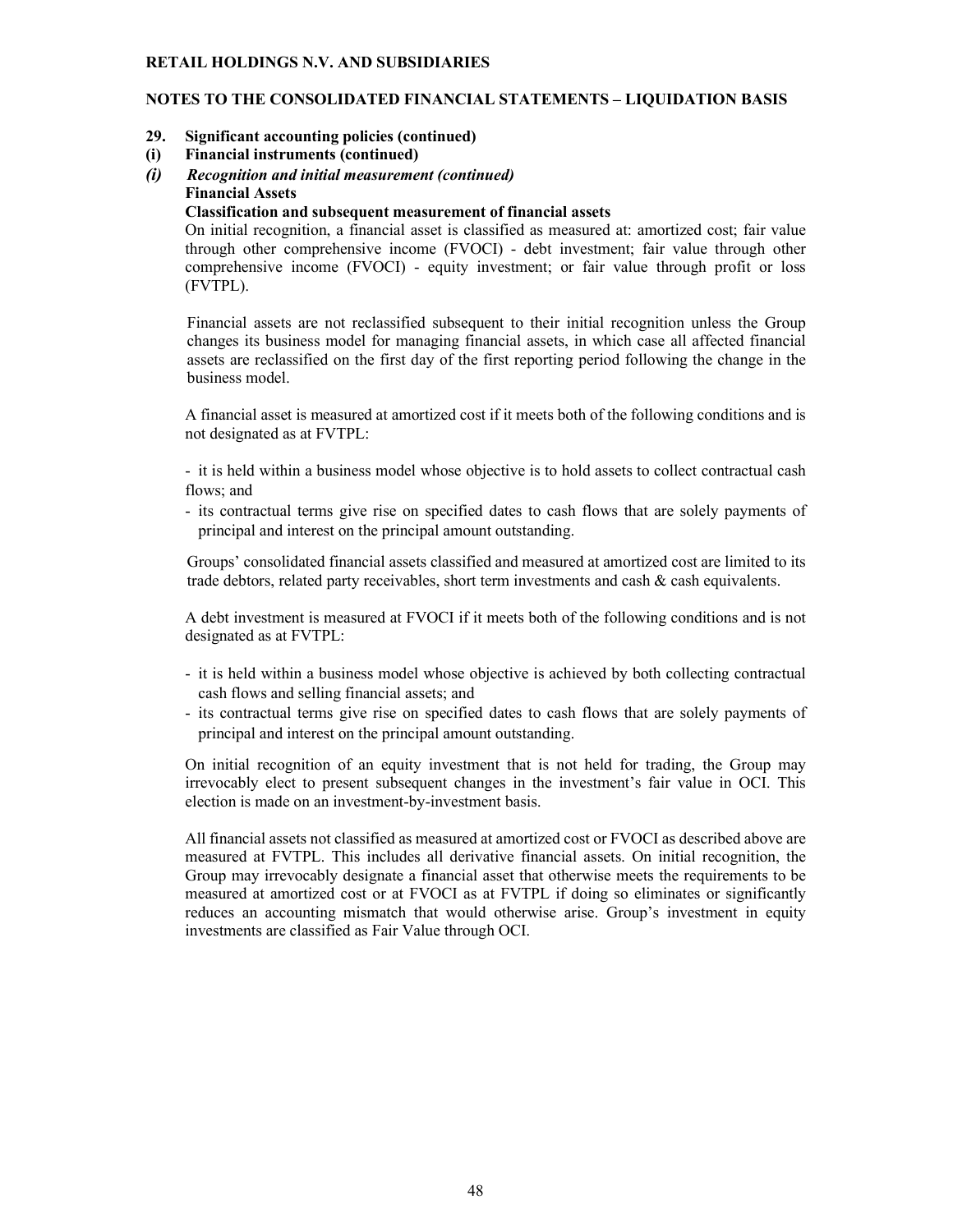# **NOTES TO THE CONSOLIDATED FINANCIAL STATEMENTS – LIQUIDATION BASIS**

- **29. Significant accounting policies (continued)**
- **(i) Financial instruments (continued)**
- *(i) Recognition and initial measurement* **(continued) Financial assets - Business model assessment**

The Group makes an assessment of the objective of the business model in which a financial asset is held at a portfolio level because this best reflects the way the business is managed and information is provided to management. The information considered includes:

- the stated policies and objectives for the portfolio and the operation of those policies in practice.

These include whether management's strategy focuses on earning contractual interest income, maintaining a particular interest rate profile, matching the duration of the financial assets to the duration of any related liabilities or expected cash outflows or realizing cash flows through the sale of the assets;

- how the performance of the portfolio is evaluated and reported to the Group's management
- the risks that affect the performance of the business model (and the financial assets held within that business model) and how those risks are managed;
- how managers of the business are compensated e.g. whether compensation is based on the fair value of the assets managed or the contractual cash flows collected; and
- the frequency, volume and timing of sales of financial assets in prior periods, the reasons for such sales and expectations about future sales activity.

Transfers of financial assets to third parties in transactions that do not qualify for de-recognition are not considered sales for this purpose, consistent with the Group's continuing recognition of the assets.

Financial assets that are held for trading or are managed and whose performance is evaluated on a fair value basis are measured at FVTPL.

# **Financial assets -Assessment whether contractual cash flows are solely payments of principal and interest**

For the purposes of this assessment, 'principal' is defined as the fair value of the financial asset on initial recognition. 'Interest' is defined as consideration for the time value of money and for the credit risk associated with the principal amount outstanding during a particular period of time and for other basic lending risks and costs (e.g. liquidity risk and administrative costs), as well as a profit margin.

In assessing whether the contractual cash flows are solely payments of principal and interest, the Group considers the contractual terms of the instrument.

This includes assessing whether the financial asset contains a contractual term that could change the timing or amount of contractual cash flows such that it would not meet this condition. In making this assessment, the Group considers:

- contingent events that would change the amount or timing of cash flows;
- terms that may adjust the contractual coupon rate, including variable-rate features;
- prepayment and extension features; and

- terms that limit the Group's claim to cash flows from specified assets (e.g. non-recourse features).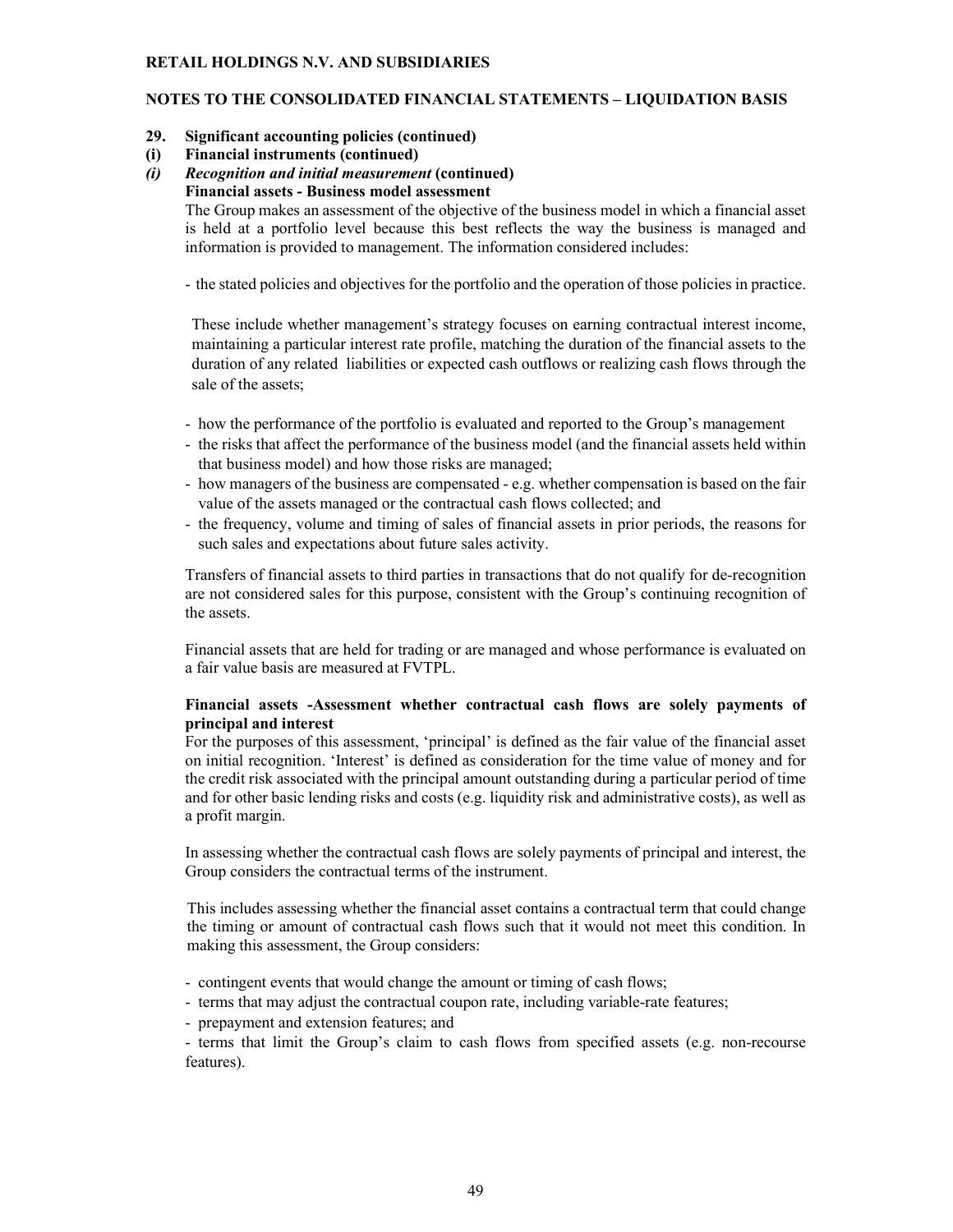# **NOTES TO THE CONSOLIDATED FINANCIAL STATEMENTS – LIQUIDATION BASIS**

- **29. Significant accounting policies (continued)**
- **(i) Financial instruments (continued)**
- *(i) Recognition and initial measurement* **(continued) Financial assets -Assessment whether contractual cash flows are solely payments of principal and interest (continued)**

A prepayment feature is consistent with the solely payments of principal and interest criterion if the prepayment amount substantially represents unpaid amounts of principal and interest on the principal amount outstanding, which may include reasonable additional compensation for early termination of the contract.

Additionally, for a financial asset acquired at a discount or premium to its contractual par amount, a feature that permits or requires prepayment at an amount that substantially represents the contractual par amount plus accrued (but unpaid) contractual interest (which may also include reasonable additional compensation for early termination) is treated as consistent with this criterion if the fair value of the prepayment feature is insignificant at initial recognition.

### **Financial assets - Subsequent measurement and gains and losses**

| Financial      | assets           | at l | These assets are subsequently measured at amortized cost using the           |
|----------------|------------------|------|------------------------------------------------------------------------------|
| amortized cost |                  |      | effective interest method.                                                   |
|                |                  |      | The amortized cost is reduced by impairment losses. Interest income,         |
|                |                  |      | foreign exchange gains and losses and impairment are recognised in profit    |
|                |                  |      | or loss. Any gain or loss on de-recognition is recognised in profit or loss. |
|                |                  |      |                                                                              |
| Equity         | investments at l |      | These assets are subsequently measured at fair value. Dividends are          |
| <b>FVOCI</b>   |                  |      | recognised as income in profit or loss unless the dividend clearly           |
|                |                  |      | represents a recovery of part of the cost of the investment. Other net gains |
|                |                  |      | and losses are recognised in OCI and are never reclassified to profit or     |
|                |                  |      | loss.                                                                        |

# **Financial Liabilities**

#### **Classification, subsequent measurement and gain and losses**

Financial liabilities are classified as measured at amortized cost or FVTPL. A financial liability is classified as at FVTPL if it is classified as held-for-trading, it is a derivative or it is designated as such on initial recognition. Financial liabilities at FVTPL are measured at fair value and gains and losses, including any interest expense, are recognised in profit or loss. Other financial liabilities are subsequently measured at amortized cost using the effective interest method. Interest expense and foreign exchange gains and losses are recognised in profit or loss. Any gain or loss on de-recognition is also recognised in profit or loss.

#### **Derecognition of financial instruments Financial assets**

The Group derecognises a financial asset when the contractual rights to the cash flows from the financial asset expire, or it transfers the rights to receive the contractual cash flows in a transaction in which substantially all of the risks and rewards of ownership of the financial asset are transferred or in which the Group neither transfers nor retains substantially all of the risks and rewards of ownership and it does not retain control of the financial asset.

The Group enters into transactions whereby it transfers assets recognised in its statement of financial position, but retains either all or substantially all of the risks and rewards of the transferred assets. In these cases, the transferred assets are not derecognised.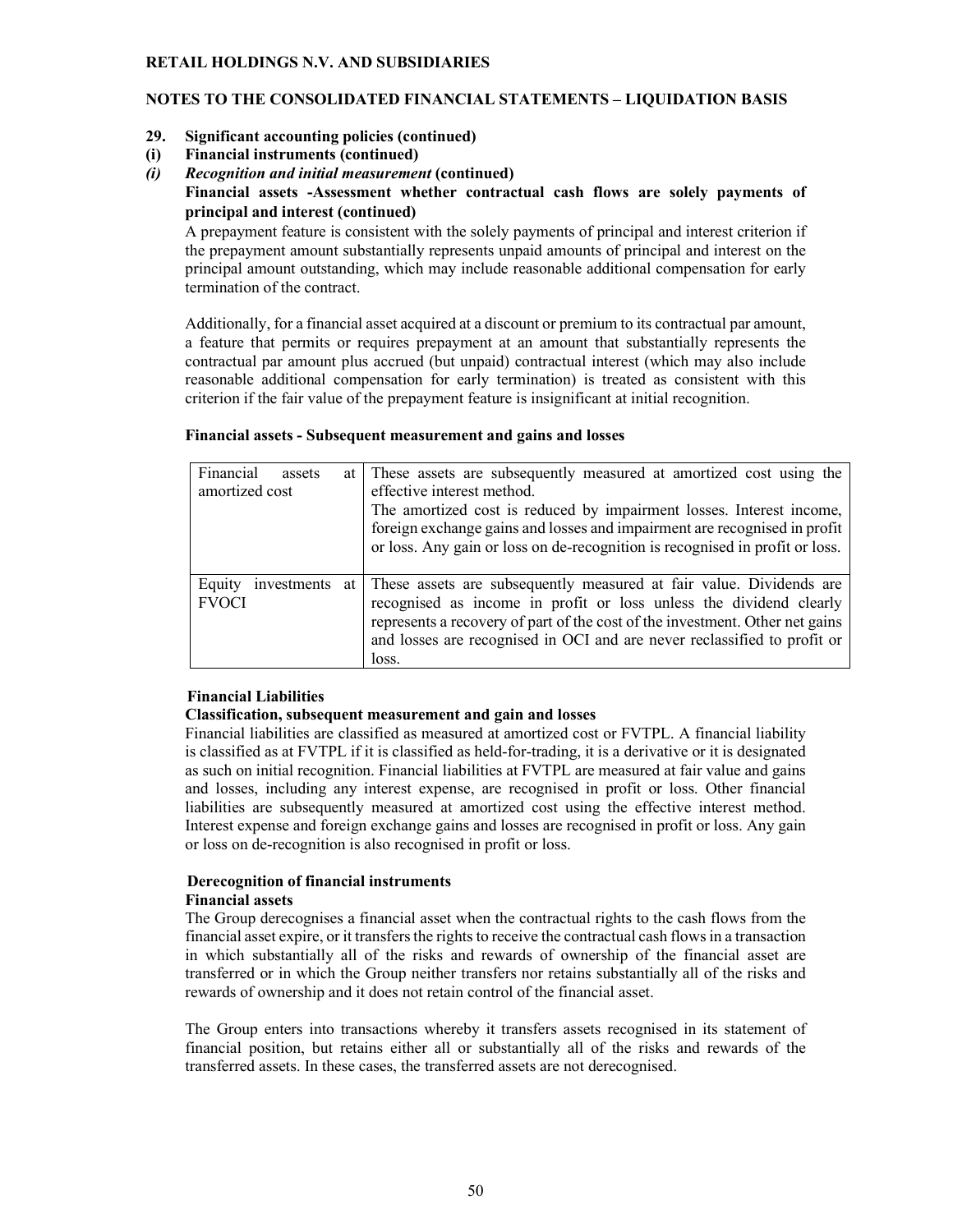# **NOTES TO THE CONSOLIDATED FINANCIAL STATEMENTS – LIQUIDATION BASIS**

### **29. Significant accounting policies (continued)**

# **(i) Financial instruments (continued)**

# **Financial liabilities (continued)**

The Group derecognises a financial liability when its contractual obligations are discharged or cancelled, or expire. The Group also derecognises a financial liability when its terms are modified and the cash flows of the modified liability are substantially different, in which case a new financial liability based on the modified terms is recognised at fair value.

On de-recognition of a financial liability, the difference between the carrying amount extinguished and the consideration paid (including any non-cash assets transferred or liabilities assumed) is recognised in profit or loss.

### *(ii) Offsetting*

Financial assets and financial liabilities are offset and the net amount presented in the statement of financial position when, and only when, the Group currently has a legally enforceable right to set off the amounts and it intends either to settle them on a net basis or to realize the asset and settle the liability simultaneously.

# *(iii) Impairment*

# **Financial instruments and contract assets**

The Group recognises loss allowances for Expected Credit Losses (ECLs) on:

- financial assets measured at amortized cost;
- debt investments measured at FVOCI; and
- contract assets.

The Group measures loss allowances at an amount equal to lifetime ECLs, except for the following, which are measured at 12-month ECLs:

- debt securities that are determined to have low credit risk at the reporting date; and

- other debt securities and bank balances for which credit risk (i.e. the risk of default occurring over the expected life of the financial instrument) has not increased significantly since initial recognition.

Loss allowances for trade receivables is always measured at an amount equal to lifetime ECLs.

When determining whether the credit risk of a financial asset has increased significantly since initial recognition and when estimating ECLs, the Group considers reasonable and supportable information that is relevant and available without undue cost or effort.

This includes both quantitative and qualitative information and analysis, based on the Group's historical experience and informed credit assessment and including forward-looking information.

The Group considers a financial asset to be in default when:

- the borrower is unlikely to pay its credit obligations to the Group in full, without recourse by the Group to actions such as realizing security (if any is held); or

Lifetime ECLs are the ECLs that result from all possible default events over the expected life of a financial instrument.

12-month ECLs are the portion of ECLs that result from default events that are possible within the 12 months after the reporting date (or a shorter period if the expected life of the instrument is less than 12 months).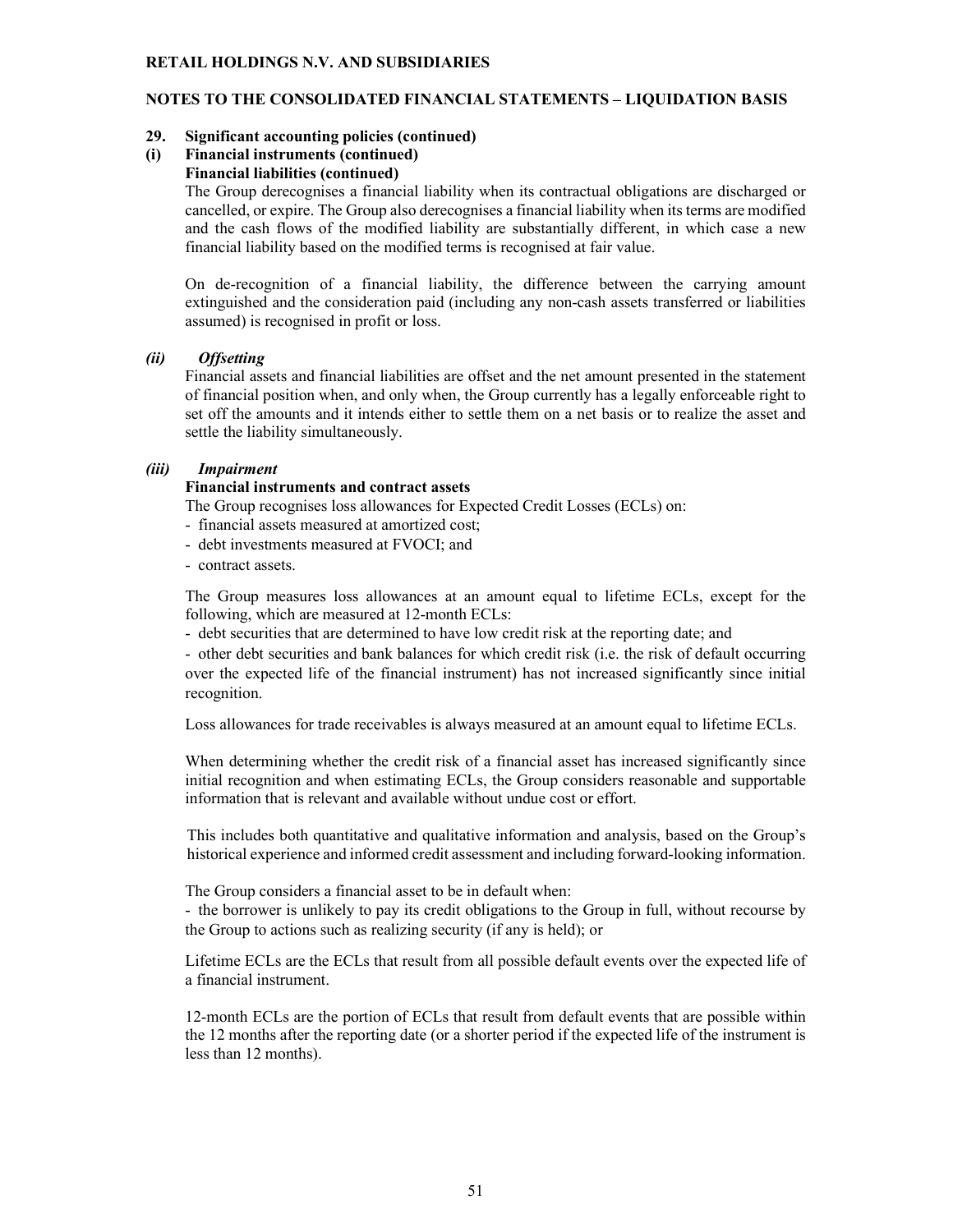# **NOTES TO THE CONSOLIDATED FINANCIAL STATEMENTS – LIQUIDATION BASIS**

# **29. Significant accounting policies (continued)**

### **(i) Financial instruments (continued)**

### *(iii) Impairment (continued)*

The maximum period considered when estimating ECLs is the maximum contractual period over which the Group is exposed to credit risk.

### **Measurement of ECLs**

ECLs are a probability-weighted estimate of credit losses. Credit losses are measured as the present value of all cash shortfalls (i.e. the difference between the cash flows due to the entity in accordance with the contract and the cash flows that the Group expects to receive).

ECLs are discounted at the effective interest rate of the financial asset.

### **Credit-impaired financial assets**

At each reporting date, the Group assesses whether financial assets carried at amortized cost and debt securities at FVOCI are credit-impaired. A financial asset is 'credit-impaired' when one or more events that have a detrimental impact on the estimated future cash flows of the financial asset have occurred.

Evidence that a financial asset is credit-impaired includes the following observable data:

- Significant financial difficulty of the borrower or issuer;
- a breach of contract such as a default or being more than 180 days past due;
- the restructuring of a loan or advance by the Group on terms that the Group would not consider otherwise;
- it is probable that the borrower will enter bankruptcy or other financial re-organisation;
- the disappearance of an active market or a security because of financial difficulties.

#### **Presentation of allowance for ECL in the statement of financial position**

Loss allowances for financial assets measured at amortized cost are deducted from the gross carrying amount of the assets.

For debt securities at FVOCI, the loss allowance is charged to profit or loss and is recognised in OCI.

#### - *Write-off*

The gross carrying amount of a financial asset is written off when the Group has no reasonable expectations of recovering a financial asset in its entirety or a portion thereof. For individual customers, the Group has a policy of writing off the gross carrying amount when the financial asset is 360 days past due based on historical experience of recoveries of similar assets. For corporate customers, the Group individually makes an assessment with respect to the timing and amount of write-off based on whether there is a reasonable expectation of recovery. The Group expects no significant recovery from the amount written off. However, financial assets that are written off could still be subject to enforcement activities in order to comply with the Group's procedures to recovery of amounts due.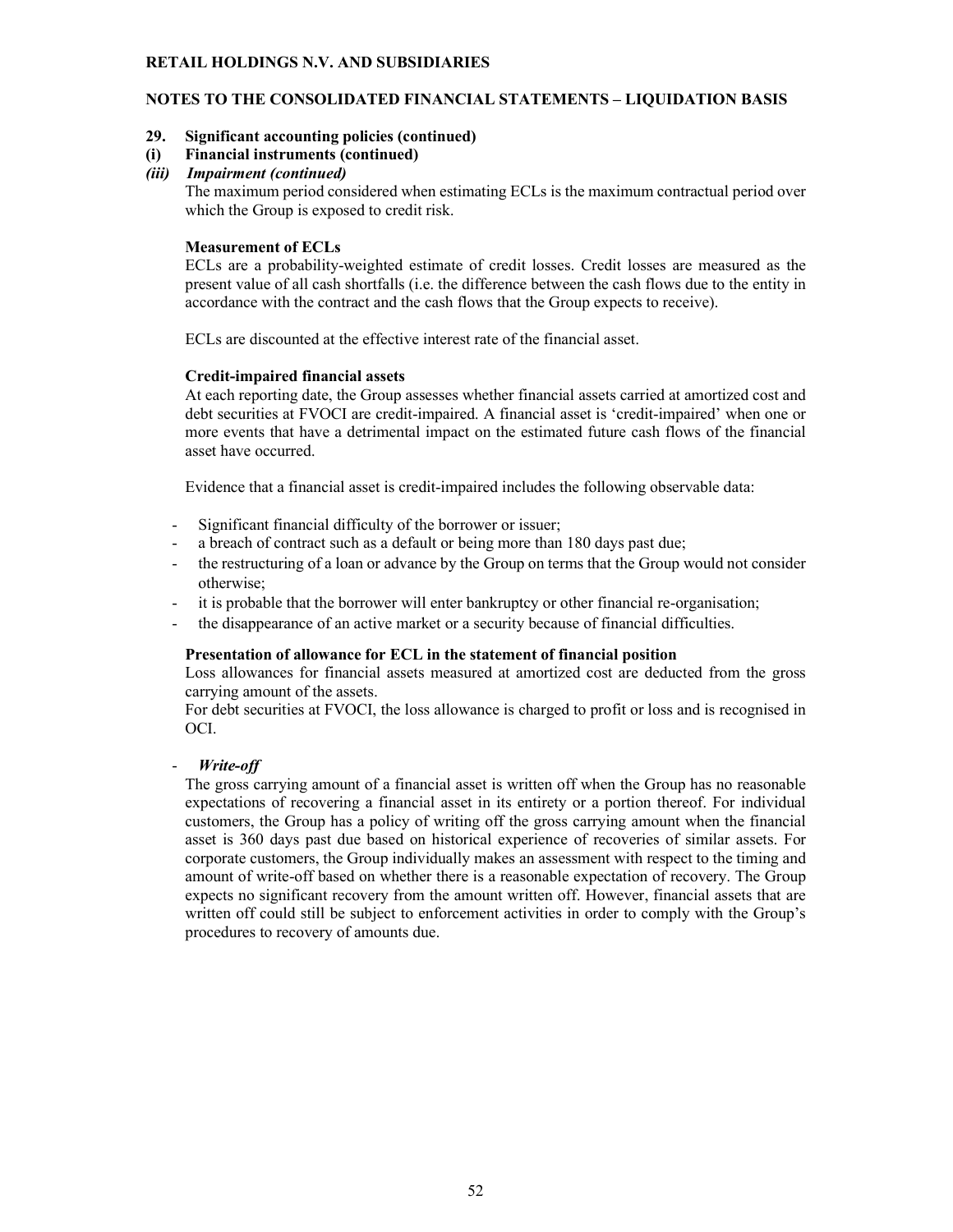### **NOTES TO THE CONSOLIDATED FINANCIAL STATEMENTS – LIQUIDATION BASIS**

#### **29. Significant accounting policies (continued)**

#### **(j) Impairment**

#### *(i) Non-derivative financial assets*

Financial assets not classified as at fair value through profit or loss, including an interest in an equity-accounted investee, are assessed at each reporting date to determine whether there is objective evidence of impairment.

Objective evidence that financial assets are impaired includes default or delinquency by a debtor, restructuring of an amount due to the Group on terms that the Group would not consider otherwise or indications that a debtor or issuer will enter bankruptcy.

#### *(ii) Financial assets measured at amortized cost*

The Group considers evidence of impairment of receivables at both a specific asset and collective level. All individually significant receivables are assessed for specific impairment. Those found not to be specifically impaired are then collectively assessed for any impairment that has been incurred but not yet identified. Receivables that are not individually significant are collectively assessed for impairment by grouping together receivables with similar risk characteristics.

In assessing collective impairment, the Group uses Expected Credit Loss (ECL) method.

An impairment loss in respect of a financial asset measured at amortized cost is calculated as the difference between its carrying amount and the present value of the estimated future cash flows discounted at the asset's original effective interest rate. Losses are recognised in profit or loss and reflected in an allowance account against receivables. When an event occurring after the impairment was recognised causes the amount of impairment loss to decrease, the decrease in impairment loss is reversed through profit or loss.

#### *(iii) Non-financial assets*

At each reporting date, the Group reviews carrying amounts of its non-financial assets, other than inventories and deferred tax assets, to determine whether there is any indication of impairment. If any such indication exists, then the asset's recoverable amount is estimated. For goodwill, and intangible assets that have indefinite useful lives or that are not yet available for use, the recoverable amount is estimated each year at the same time.

For impairment testing, assets are grouped together into the smallest group of assets that generates cash inflows from continuing use that are largely independent of the cash inflows of other assets or groups of assets (the "cash-generating unit", or "CGU"). Goodwill arising from a business combination is allocated to groups of CGUs that are expected to benefit from the synergies of the combination.

The recoverable amount of an asset or CGU is the greater of its value in use and its fair value less costs to sell. Value in use is based on the estimated future cash flows, discounted to their present value using a pre-tax discount rate that reflects current market assessments of the time value of money and the risks specific to the asset or CGU.

An impairment loss is recognised if the carrying amount of an asset or CGU exceeds its recoverable amount.

Impairment losses are recognised in profit or loss. They are allocated first to reduce the carrying amount of any goodwill allocated to the CGU, and then to reduce the carrying amounts of the other assets in the CGU on a pro rata basis.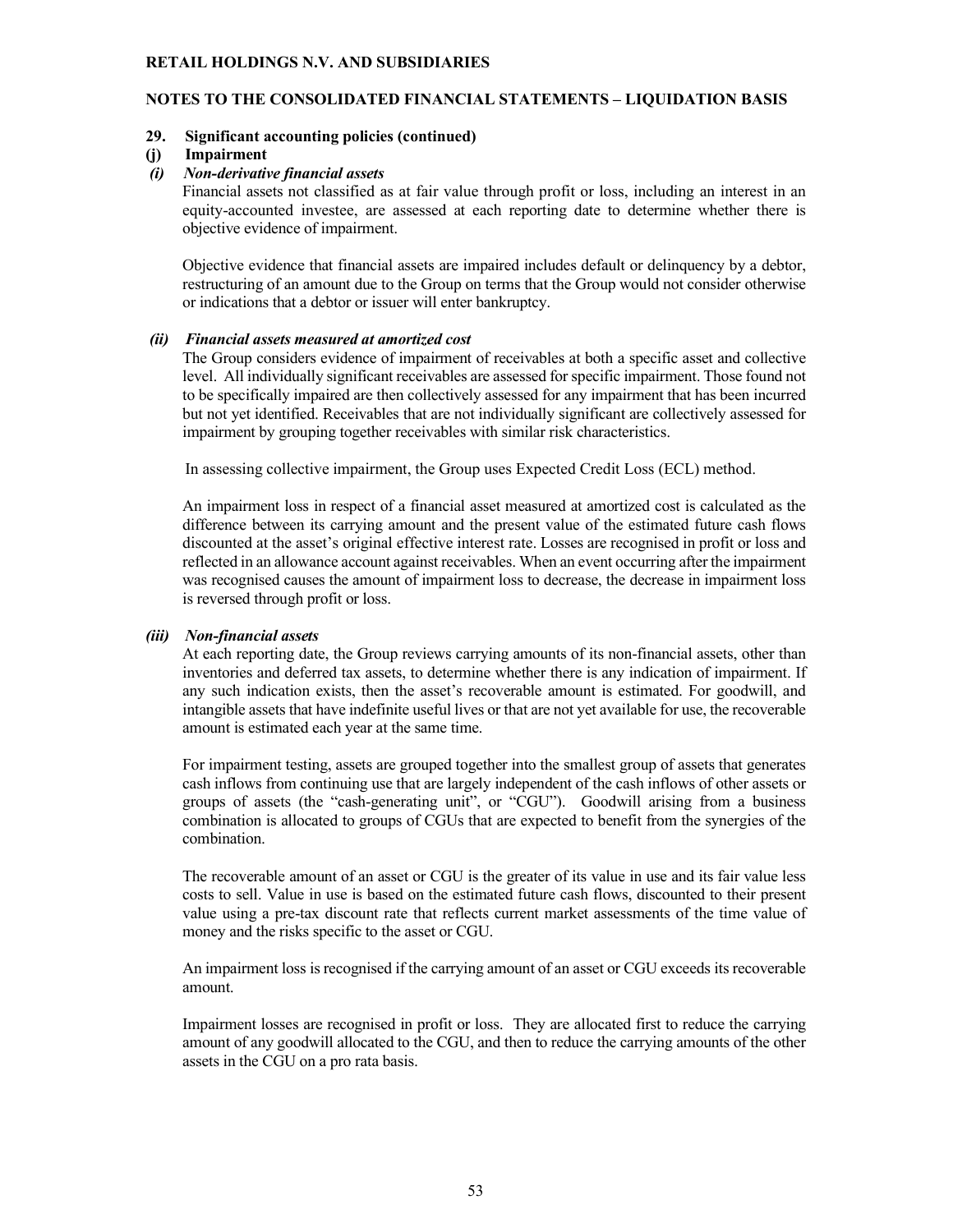# **NOTES TO THE CONSOLIDATED FINANCIAL STATEMENTS – LIQUIDATION BASIS**

### **29. Significant accounting policies (continued)**

# **(j) Impairment (continued)**

# *(iv) Non-financial assets*

An impairment loss in respect of goodwill is not reversed. For other assets, an impairment loss is reversed only to the extent that the asset's carrying amount does not exceed the carrying amount that would have been determined, net of depreciation or amortization, if no impairment loss had been recognised.

# **(k) Share capital**

Ordinary shares are classified as equity. Incremental costs directly attributable to the issue of ordinary shares and share options are recognised as a deduction from equity, net of any tax effects.

### **(l) Provisions**

Provisions are determined by discounting the expected future cash flows at a pre-tax rate that reflects current market assessments of the time value of money and the risks specific to the liability. The unwinding of the discount is recognised as finance cost.

#### **(m) Leases**

At inception of a contract, the Group assesses whether a contract is, or contains, a lease. A contract is, or contains, a lease if the contract conveys the right to control the use of an identified asset for a period of time in exchange for consideration. To assess whether a contract conveys the right to control the use of an identified asset, the Group uses the definition of a lease in IFRS 16.

### *(i) As a lessee*

At commencement or on modification of a contract that contains a lease component, the Group allocates the consideration in the contract to each lease component on the basis of its relative stand-alone prices. However, for the leases of property the Group has elected not to separate nonlease components and account for the lease and non-lease components as a single lease component.

The Group recognises a right-of-use asset and a lease liability at the lease commencement date. The right-of-use asset is initially measured at cost, which comprises the initial amount of the lease liability adjusted for any lease payments made at or before the commencement date, plus any initial direct costs incurred and an estimate of costs to dismantle and remove the underlying asset or to restore the underlying asset or the site on which it is located, less any lease incentives received.

The right-of-use asset is subsequently depreciated using the straight-line method from the commencement date to the end of the lease term, unless the lease transfers ownership of the underlying asset to the Group by the end of the lease term or the cost of the right-of-use asset reflects that the Group will exercise a purchase option. In that case the right-of-use asset will be depreciated over the

useful life of the underlying asset, which is determined on the same basis as those of property and equipment. In addition, the right-of-use asset is periodically reduced by impairment losses, if any, and adjusted for certain remeasurements of the lease liability.

The lease liability is initially measured at the present value of the lease payments that are not paid at the commencement date, discounted using the interest rate implicit in the lease or, if that rate cannot be readily determined, the Group's incremental borrowing rate. Generally, the Group uses its incremental borrowing rate as the discount rate.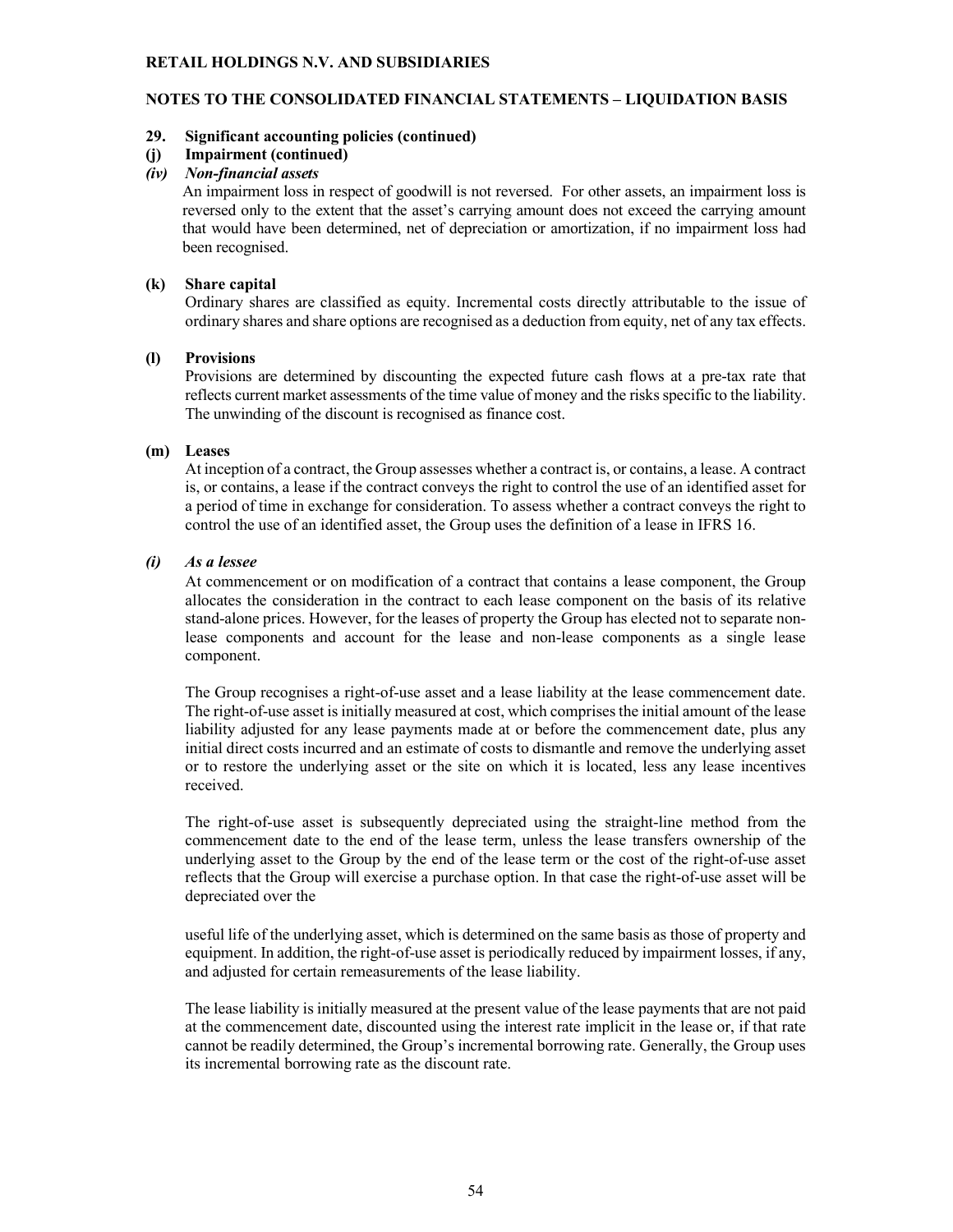# **NOTES TO THE CONSOLIDATED FINANCIAL STATEMENTS – LIQUIDATION BASIS**

### **29. Significant accounting policies (continued)**

### **(m) Leases (continued)**

### *(i) As a lessee (continued)*

The Group determines its incremental borrowing rate by obtaining interest rates from various external financing sources and makes certain adjustments to reflect the terms of the lease and type of the asset leased.Lease payments included in the measurement of the lease liability comprise the following:

- fixed payments, including in-substance fixed payments;
- variable lease payments that depend on an index or a rate, initially measured using the index or rate as at the commencement date;
- amounts expected to be payable under a residual value guarantee; and
- the exercise price under a purchase option that the Group is reasonably certain to exercise, lease payments in an optional renewal period if the Group is reasonably certain to exercise an extension option, and penalties for early termination of a lease unless the Group is reasonably certain not to terminate early.

The lease liability is measured at amortised cost using the effective interest method. It is remeasured when there is a change in future lease payments arising from a change in an index or rate, if there is a change in the Group's estimate of the amount expected to be payable under a residual value guarantee, if the Group changes its assessment of whether it will exercise a purchase, extension or termination option or if there is a revised in-substance fixed lease payment.

When the lease liability is remeasured in this way, a corresponding adjustment is made to the carrying amount of the right-of-use asset, or is recorded in profit or loss if the carrying amount of the right-of-use asset has been reduced to zero.

The Group presents right-of-use assets that do not meet the definition of investment property in 'property, plant and equipment' and lease liabilities in 'loans and borrowings' in the statement of financial position.

#### **Short-term leases and leases of low-value assets**

The Group has elected not to recognise right-of-use assets and lease liabilities for leases of lowvalue assets and short-term leases, including IT equipment. The Group recognises the lease payments associated with these leases as an expense on a straight-line basis over the lease term.

# *(ii) As a lessor*

At inception or on modification of a contract that contains a lease component, the Group allocates the consideration in the contract to each lease component on the basis of their relative standalone prices.

When the Group acts as a lessor, it determines at lease inception whether each lease is a finance lease or an operating lease.

To classify each lease, the Group makes an overall assessment of whether the lease transfers substantially all of the risks and rewards incidental to ownership of the underlying asset. If this is the case, then the lease is a finance lease; if not, then it is an operating lease. As part of this assessment, the Group considers certain indicators such as whether the lease is for the major part of the economic life of the asset.